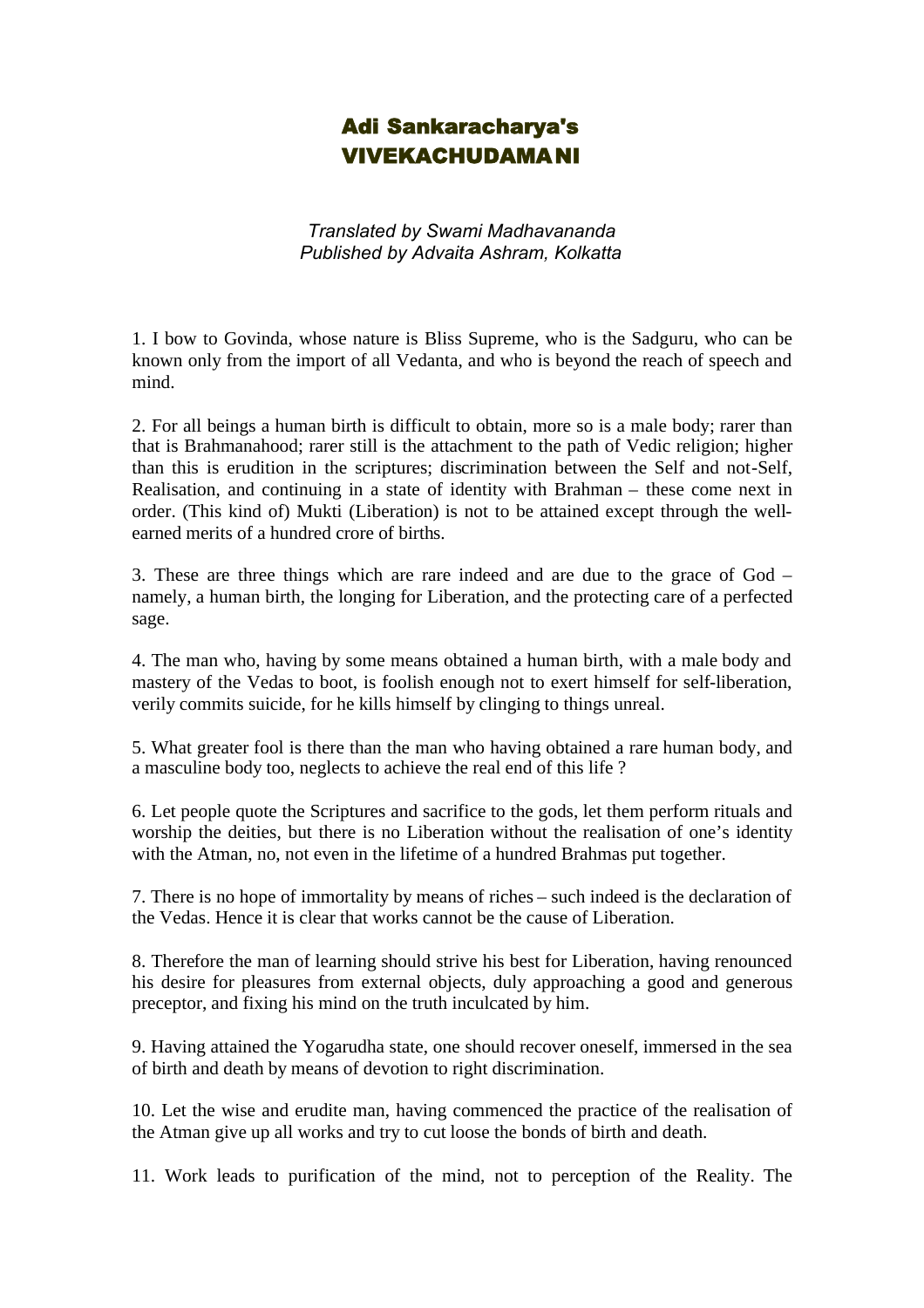realisation of Truth is brought about by discrimination and not in the least by ten million of acts.

12. By adequate reasoning the conviction of the reality about the rope is gained, which puts an end to the great fear and misery caused by the snake worked up in the deluded mind.

13. The conviction of the Truth is seen to proceed from reasoning upon the salutary counsel of the wise, and not by bathing in the sacred waters, nor by gifts, nor by a hundred Pranayamas (control of the vital force).

14. Success depends essentially on a qualified aspirant; time, place and other such means are but auxiliaries in this regard.

15. Hence the seeker after the Reality of the Atman should take to reasoning, after duly approaching the Guru – who should be the best of the knowers of Brahman, and an ocean of mercy.

16. An intelligent and learned man skilled in arguing in favour of the Scriptures and in refuting counter-arguments against them – one who has got the above characteristics is the fit recipient of the knowledge of the Atman.

17. The man who discriminates between the Real and the unreal, whose mind is turned away from the unreal, who possesses calmness and the allied virtues, and who is longing for Liberation, is alone considered qualified to enquire after Brahman.

18. Regarding this, sages have spoken of four means of attainment, which alone being present, the devotion to Brahman succeeds, and in the absence of which, it fails.

19. First is enumerated discrimination between the Real and the unreal; next comes aversion to the enjoyment of fruits (of one's actions) here and hereafter; (next is) the group of six attributes, viz. calmness and the rest; and (last) is clearly the yearning for Liberation.

20. A firm conviction of the mind to the effect that Brahman is real and the universe unreal, is designated as discrimination (Viveka) between the Real and the unreal.

21. Vairagya or renunciation is the desire to give up all transitory enjoyments (ranging) from those of an (animate) body to those of Brahmahood (having already known their defects) from observation, instruction and so forth.

22. The resting of the mind steadfastly on its Goal (viz. Brahman) after having detached itself from manifold sense-objects by continually observing their defects, is called Shama or calmness.

23. Turning both kinds of sense-organs away from sense-objects and placing them in their respective centres, is called Dama or self-control. The best Uparati or selfwithdrawal consists in the mind-function ceasing to be affected by external objects.

24. The bearing of all afflictions without caring to redress them, being free (at the same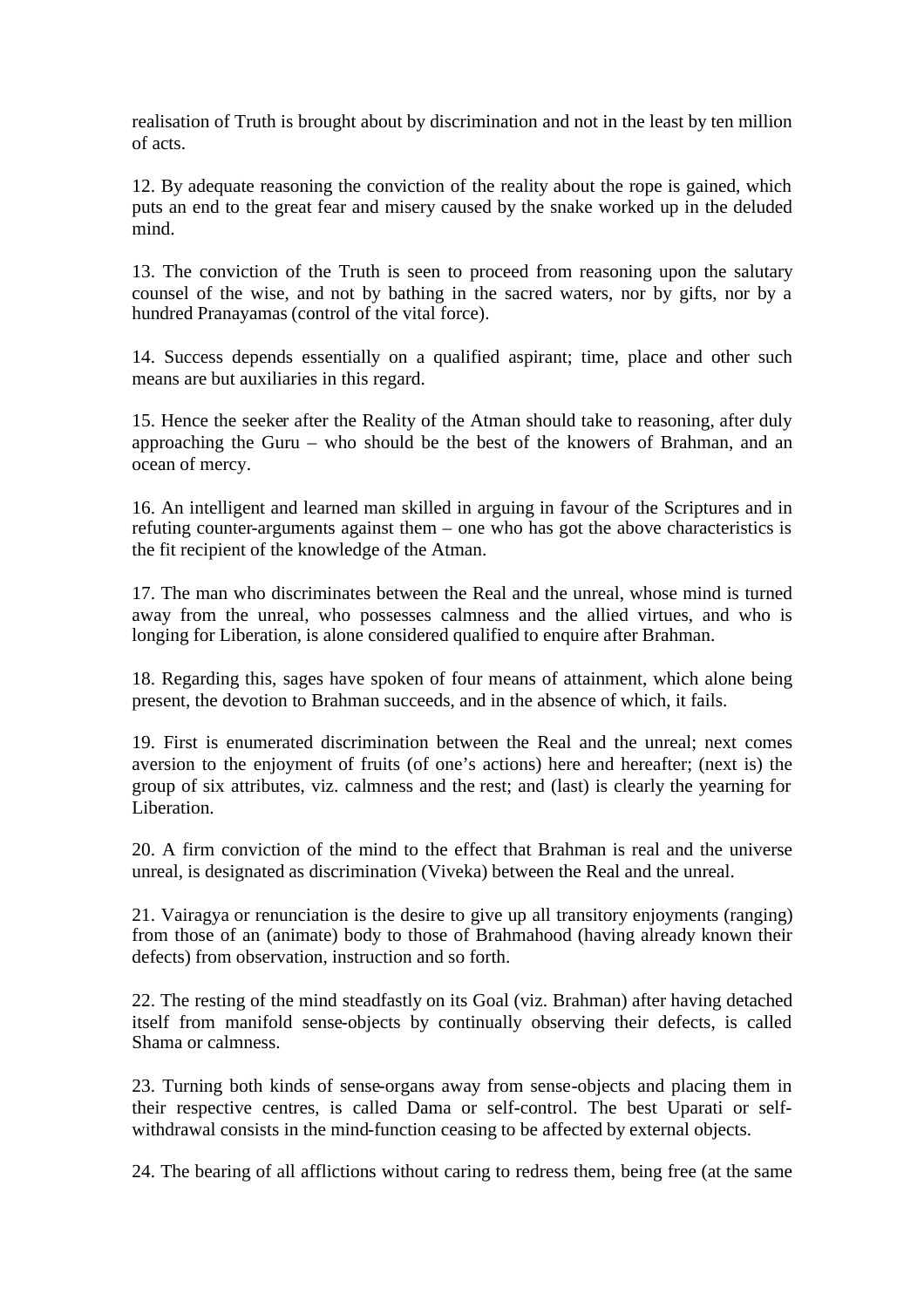time) from anxiety or lament on their score, is called Titiksha or forbearance.

25. Acceptance by firm judgment as true of what the Scriptures and the Guru instruct, is called by sages Shraddha or faith, by means of which the Reality is perceived.

26. Not the mere indulgence of thought (in curiosity) but the constant concentration of the intellect (or the affirming faculty) on the ever-pure Brahman, is what is called Samadhana or self-settledness.

27. Mumukshuta or yearning for Freedom is the desire to free oneself, by realising one's true nature, from all bondages from that of egoism to that of the body – bondages superimposed by Ignorance.

28. Even though torpid or mediocre, this yearning for Freedom, through the grace of the Guru, may bear fruit (being developed) by means of Vairagya (renunciation), Shama (calmness), and so on.

29. In his case, verily, whose renunciation and yearning for Freedom are intense, calmness and the other practices have (really) their meaning and bear fruit.

30. Where (however) this renunciation and yearning for Freedom are torpid, there calmness and the other practices are as mere appearances, like water in a desert.

31. Among things conducive to Liberation, devotion (Bhakti) holds the supreme place. The seeking after one's real nature is designated as devotion.

32. Others maintain that the inquiry into the truth of one's own self is devotion. The inquirer about the truth of the Atman who is possessed of the above-mentioned means of attainment should approach a wise preceptor, who confers emancipation from bondage.

33. Who is versed in the Vedas, sinless, unsmitten by desire and a knower of Brahman par excellence, who has withdrawn himself into Brahman; who is calm, like fire that has consumed its fuel, who is a boundless reservoir of mercy that knows no reason, and a friend of all good people who prostrate themselves before him.

34. Worshipping that Guru with devotion, and approaching him, when he is pleased with prostration, humility and service, (he) should ask him what he has got to know:

35. O Master, O friend of those that bow to thee, thou ocean of mercy, I bow to thee; save me, fallen as I am into this sea of birth and death, with a straightforward glance of thine eye, which sheds nectar-like grace supreme.

36. Save me from death, afflicted as I am by the unquenchable fire of this world-forest, and shaken violently by the winds of an untoward lot, terrified and (so) seeking refuge in thee, for I do not know of any other man with whom to seek shelter.

37. There are good souls, calm and magnanimous, who do good to others as does the spring, and who, having themselves crossed this dreadful ocean of birth and death, help others also to cross the same, without any motive whatsoever.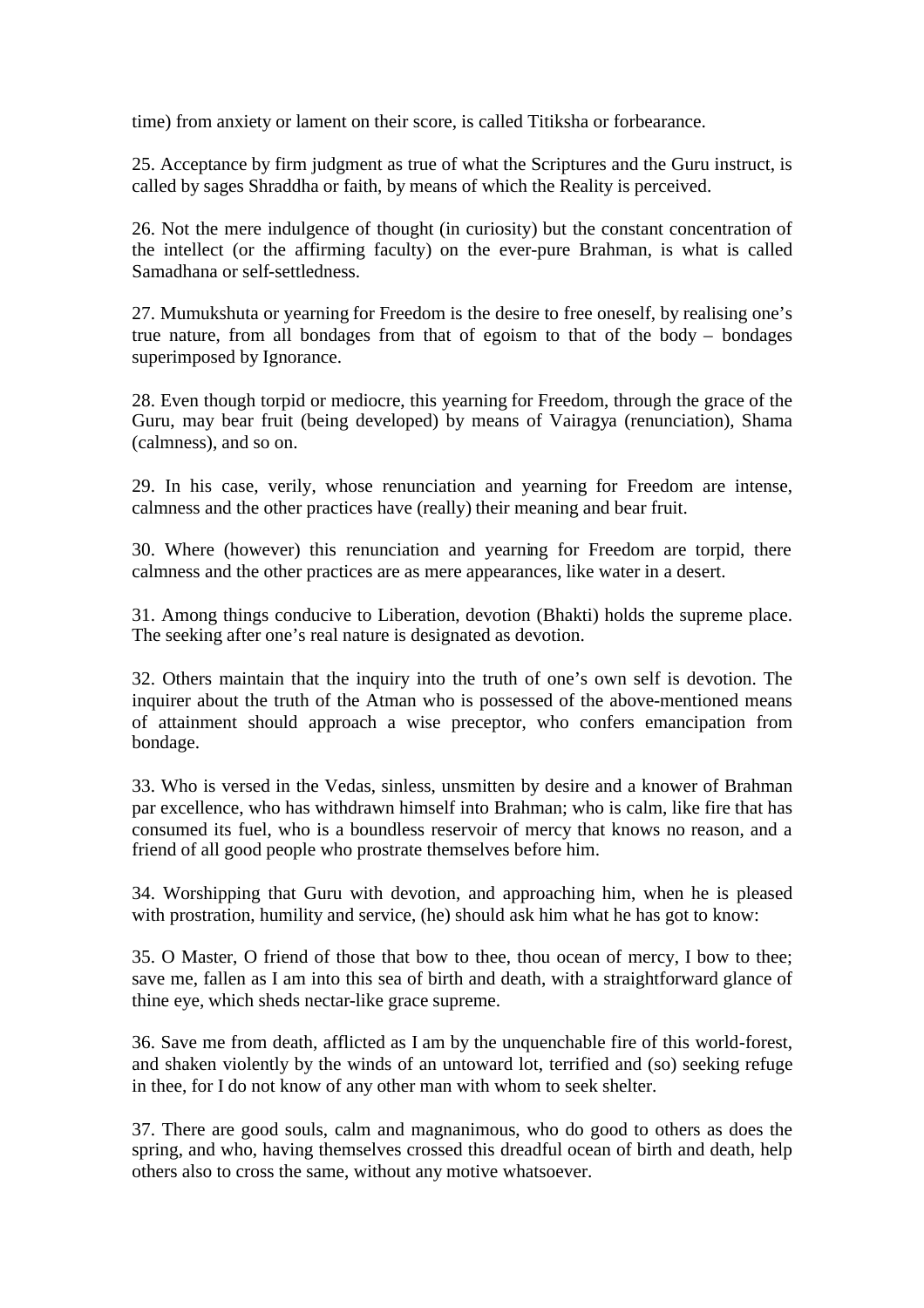38. It is the very nature of the magnanimous to move of their own accord towards removing others' troubles. Here, for instance, is the moon who, as everybody knows, voluntarily saves the earth parched by the flaming rays of the sun.

39. O Lord, with thy nectar-like speech, sweetened by the enjoyment of the elixir-like bliss of Brahman, pure, cooling to a degree, issuing in streams from thy lips as from a pitcher, and delightful to the ear – do thou sprinkle me who am tormented by worldly afflictions as by the tongues of a forest-fire. Blessed are those on whom even a passing glance of thy eye lights, accepting them as thine own.

40. How to cross this ocean of phenomenal existence, what is to be my fate, and which of the means should I adopt – as to these I know nothing. Condescend to save me, O Lord, and describe at length how to put an end to the misery of this relative existence.

41. As he speaks thus, tormented by the afflictions of the world – which is like a forest on fire – and seeking his protection, the saint eyes him with a glance softened with pity and spontaneously bids him give up all fear.

42. To him who has sought his protection, thirsting for Liberation, who duly obeys the injunctions of the Scriptures, who is of a serene mind, and endowed with calmness – (to such a one) the sage proceeds to inculcate the truth out of sheer grace.

43. Fear not, O learned one, there is no death for thee; there is a means of crossing this sea of relative existence; that very way by which sages have gone beyond it, I shall inculcate to thee.

44. There is a sovereign means which puts an end to the fear of relative existence; through that thou wilt cross the sea of Samsara and attain the supreme bliss.

45. Reasoning on the meaning of the Vedanta leads to efficient knowledge, which is immediately followed by the total annihilation of the misery born of relative existence.

46. Faith (Shraddha), devotion and the Yoga of meditation – these are mentioned by the Shruti as the immediate factors of Liberation in the case of a seeker; whoever abides in these gets Liberation from the bondage of the body, which is the conjuring of Ignorance.

47. It is verily through the touch of Ignorance that thou who art the Supreme Self findest thyself under the bondage of the non-Self, whence alone proceeds the round of births and deaths. The fire of knowledge, kindled by the discrimination between these two, burns up the effects of Ignorance together with their root.

48. Condescend to listen, O Master, to the question I am putting (to thee). I shall be gratified to hear a reply to the same from thy lips.

49. What is bondage, forsooth ? How has it come (upon the Self) ? How does it continue to exist ? How is one freed from it ? What is this non-Self ? And who is the Supreme Self ? And how can one discriminate between them ? -- Do tell me about all these.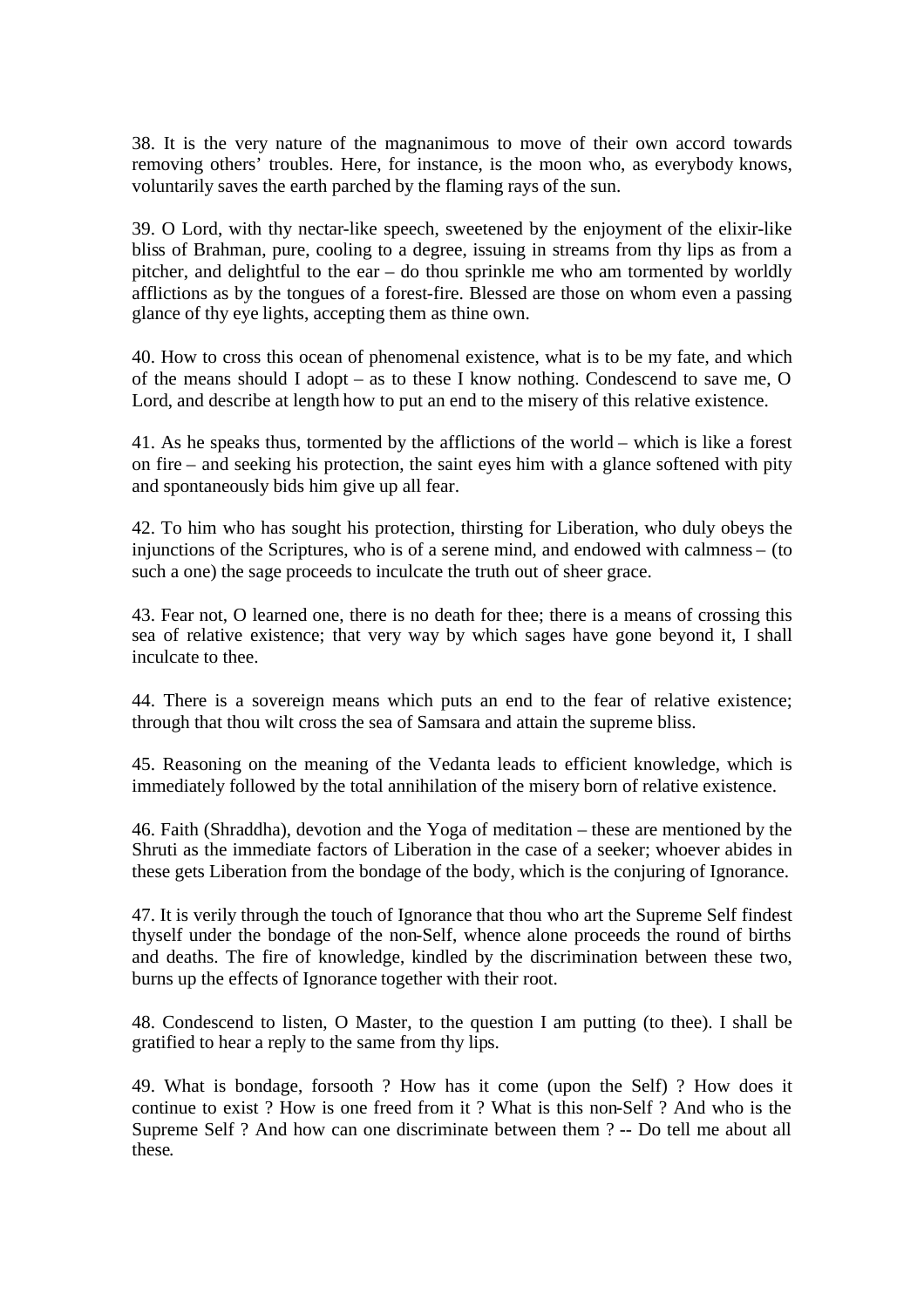50. The Guru replied: Blessed art thou ! Thou hast achieved thy life's end and hast sanctified thy family, that thou wishest to attain Brahmanhood by getting free from the bondage of Ignorance !

51. A father has got his sons and others to free him from his debts, but he has got none but himself to remove his bondage.

52. Trouble such as that caused by a load on the head can be removed by others, but none but one's own self can put a stop to the pain which is caused by hunger and the like.

53. The patient who takes (the proper) diet and medicine is alone seen to recover completely – not through work done by others.

54. The true nature of things is to be known personally, through the eye of clear illumination, and not through a sage: what the moon exactly is, is to be known with one's own eyes; can others make him know it ?

55. Who but one's own self can get rid of the bondage caused by the fetters of Ignorance, desire, action and the like, aye even in a hundred crore of cycles ?

56. Neither by Yoga, nor by Sankhya, nor by work, nor by learning, but by the realisation of one's identity with Brahman is Liberation possible, and by no other means.

57. The beauty of a guitar's form and the skill of playing on its chords serve merely to please a few persons; they do not suffice to confer sovereignty.

58. Loud speech consisting of a shower of words, the skill in expounding the Scriptures, and likewise erudition - these merely bring on a little personal enjoyment to the scholar, but are no good for Liberation.

59. The study of the Scriptures is useless so long as the highest Truth is unknown, and it is equally useless when the highest Truth has already been known. 60. The Scriptures consisting of many words are a dense forest which merely causes the mind to ramble. Hence men of wisdom should earnestly set about knowing the true nature of the Self.

61. For one who has been bitten by the serpent of Ignorance, the only remedy is the knowledge of Brahman. Of what avail are the Vedas and (other) Scriptures, Mantras (sacred formulae) and medicines to such a one ?

62. A disease does not leave off if one simply utter the name of the medicine, without taking it; (similarly) without direct realisation one cannot be liberated by the mere utterance of the word Brahman.

63. Without causing the objective universe to vanish and without knowing the truth of the Self, how is one to achieve Liberation by the mere utterance of the word Brahman ? -- It would result merely in an effort of speech.

64. Without killing one's enemies, and possessing oneself of the splendour of the entire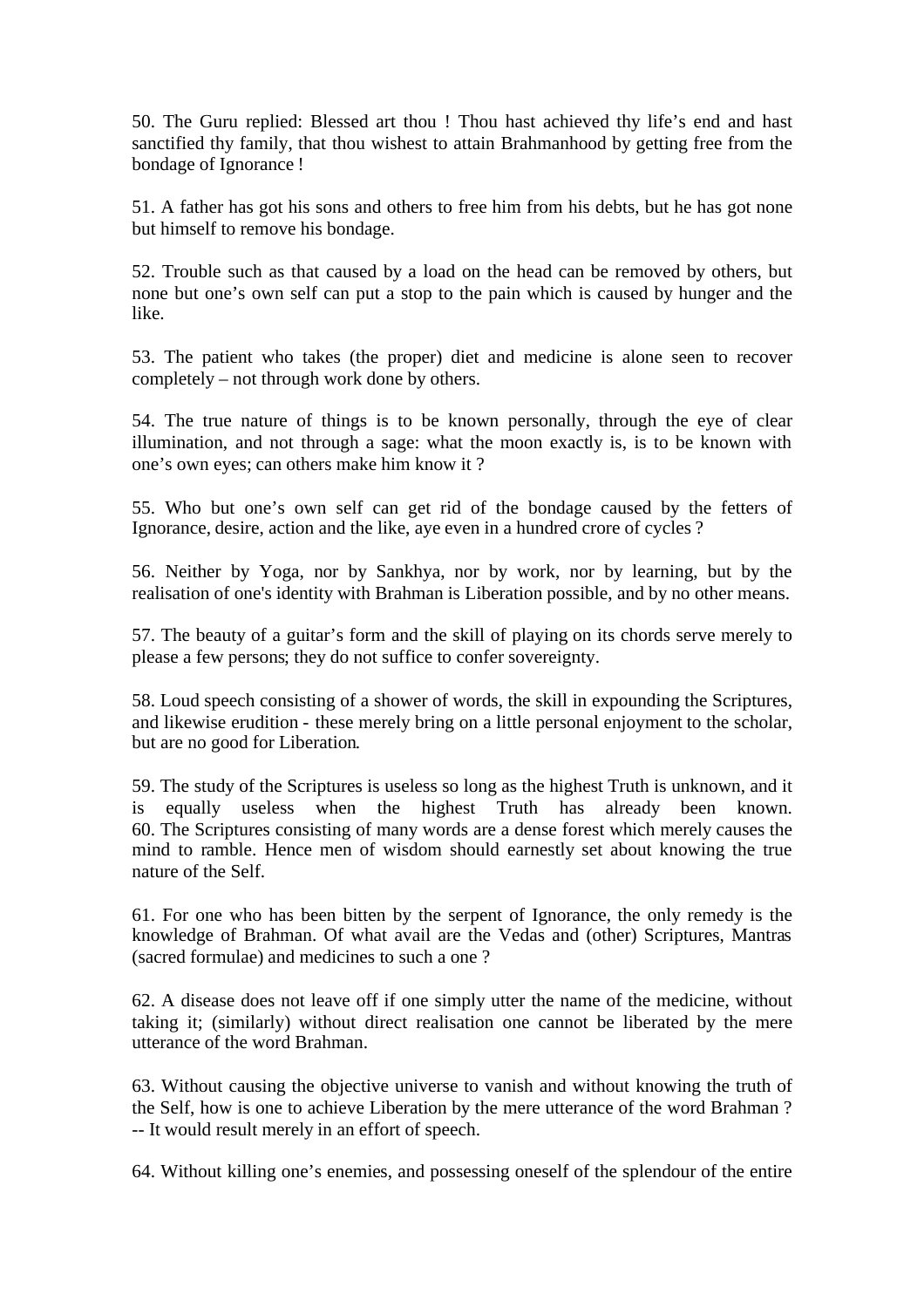surrounding region, one cannot claim to be an emperor by merely saying, 'I am an emperor'.

65. As a treasure hidden underground requires (for its extraction) competent instruction, excavation, the removal of stones and other such things lying above it and (finally) grasping, but never comes out by being (merely) called out by name, so the transparent Truth of the self, which is hidden by Maya and its effects, is to be attained through the instructions of a knower of Brahman, followed by reflection, meditation and so forth, but not through perverted arguments.

66. Therefore the wise should, as in the case of disease and the like, personally strive by all the means in their power to be free from the bondage of repeated births and deaths.

67. The question that thou hast asked today is excellent, approved by those versed in the Scriptures, aphoristic, pregnant with meaning and fit to be known by the seekers after Liberation.

68. Listen attentively, O learned one, to what I am going to say. By listening to it thou shalt be instantly free from the bondage of Samsara.

69. The first step to Liberation is the extreme aversion to all perishable things, then follow calmness, self-control, forbearance, and the utter relinquishment of all work enjoined in the Scriptures.

70. Then come hearing, reflection on that, and long, constant and unbroken meditation on the Truth for the Muni. After that the learned seeker attains the supreme Nirvikalpa state and realises the bliss of Nirvana even in this life.

71. Now I am going to tell thee fully about what thou oughtst to know – the discrimination between the Self and the non-Self. Listen to it and decide about it in thy mind.

72. Composed of the seven ingredients, viz. marrow, bones, fat, flesh, blood, skin and cuticle, and consisting of the following limbs and their parts – legs, thighs, the chest, arms, the back and the head:

73. This body, reputed to be the abode of the delusion of 'I and mine', is designated by sages as the gross body. The sky, air, fire, water and earth are subtle elements. They –

74. Being united with parts of one another and becoming gross, (they) form the gross body. And their subtle essences form sense-objects – the group of five such as sound, which conduce to the happiness of the experiencer, the individual soul.

75. Those fools who are tied to these sense-objects by the stout cord of attachment, so very difficult to snap, come and depart, up and down, carried amain by the powerful emissary of their past action.

76. The deer, the elephant, the moth, the fish and the black-bee – these five have died, being tied to one or other of the five senses, viz. sound etc., through their own attachment. What then is in store for man who is attached to all these five.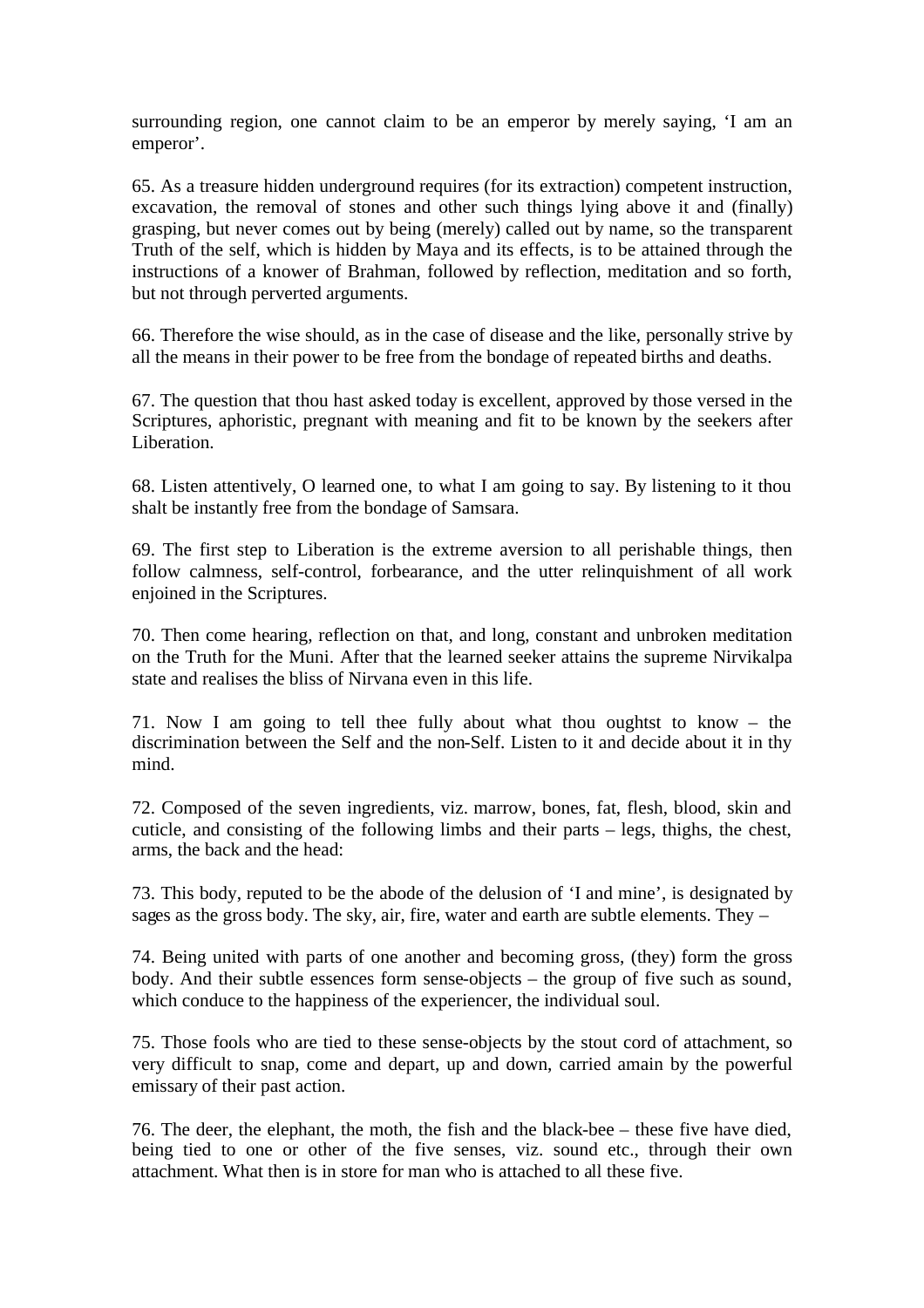77. Sense-objects are even more virulent in their evil effects than the poison of the cobra. Poison kills one who takes it, but those others kill one who even looks at them through the eyes.

78. He who is free from the terrible snare of the hankering after sense-objects, so very difficult to get rid of, is alone fit for Liberation, and none else – even though he be versed in all the six Shastras.

79. The shark of hankering catches by the throat those seekers after Liberation who have got only an apparent dispassion (Vairagya) and are trying to cross the ocean of samsara (relative existence), and violently snatching them away, drowns them half-way.

80. He who has killed the shark known as sense-object with the sword of mature dispassion, crosses the ocean of Samsara, free from all obstacles.

81. Know that death quickly overtakes the stupid man who walks along the dreadful ways of sense-pleasure; whereas one who walks in accordance with the instructions of a well-wishing and worthy Guru, as also with his own reasoning, achieves his end – know this to be true.

82. If indeed thou hast a craving for Liberation, shun sense-objects from a good distance as thou wouldst do poison, and always cultivate carefully the nectar-like virtues of contentment, compassion, forgiveness, straight-forwardness, calmness and self-control.

83. Whoever leaves aside what should always be attempted, viz. emancipation from the bondage of Ignorance without beginning, and passionately seeks to nourish this body, which is an object for others to enjoy, commits suicide thereby.

84. Whoever seeks to realise the Self by devoting himself to the nourishment of the body, proceeds to cross a river by catching hold of a crocodile, mistaking it for a log.

85. So for a seeker after Liberation the infatuation over things like the body is a dire death. He who has thoroughly conquered this deserves the state of Freedom.

86. Conquer the dire death of infatuation over thy body, wife, children etc., - conquering which the sages reach that Supreme State of Vishnu.

87. This gross body is to be deprecated, for it consists of the skin, flesh, blood, arteries and veins, fat, marrow and bones, and is full of other offensive things.

88. The gross body is produced by one's past actions out of the gross elements formed by the union of the subtle elements with each other, and is the medium of experience for the soul. That is its waking state in which it perceives gross objects.

89. Identifying itself with this form, the individual soul, though separate, enjoys gross objects, such as garlands and sandal-paste, by means of the external organs. Hence this body has its fullest play in the waking state.

90. Know this gross body to be like a house to the householder, on which rests man's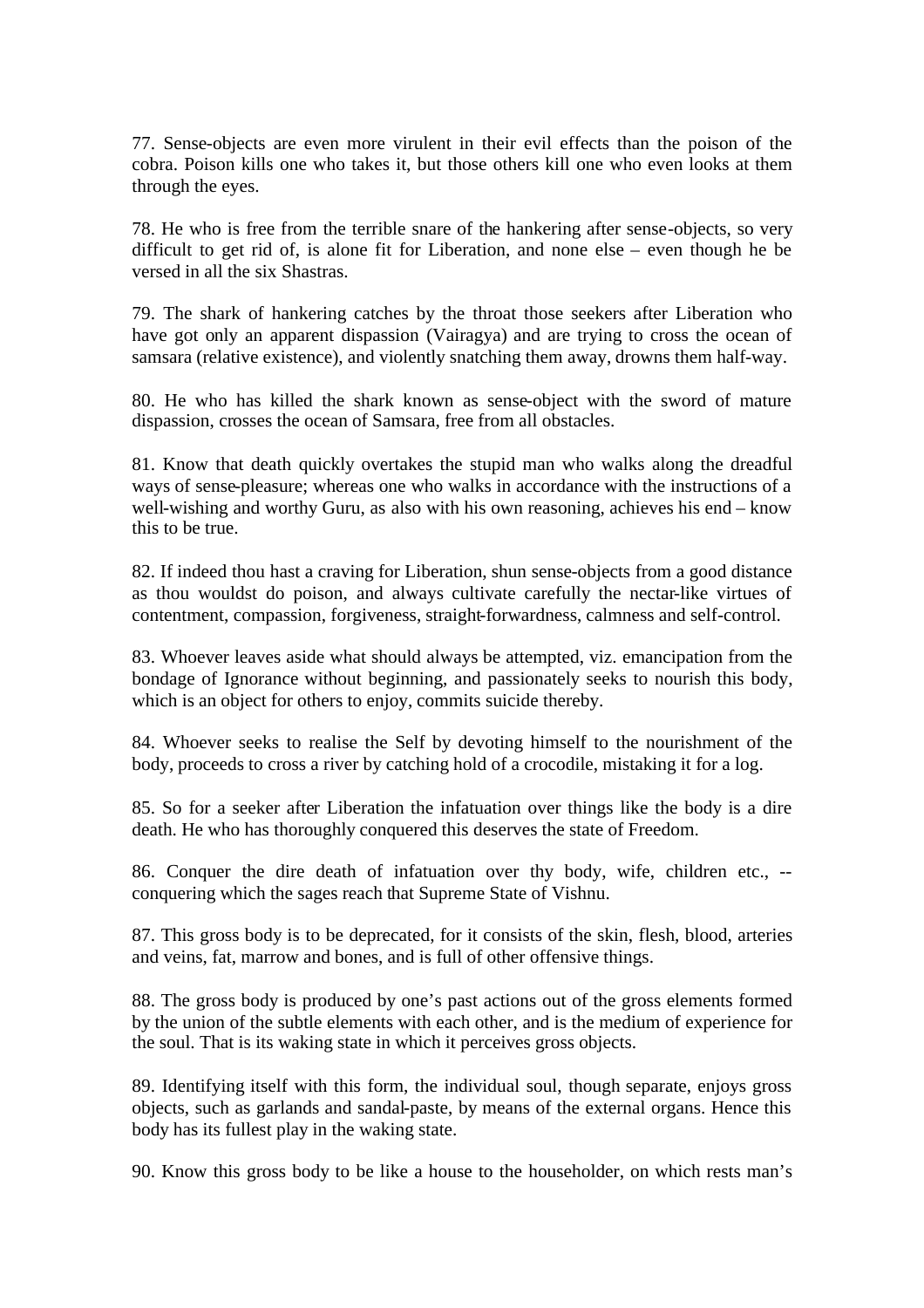entire dealing with the external world.

91. Birth, decay and death are the various characteristics of the gross body, as also stoutness etc., childhood etc., are its different conditions; it has got various restrictions regarding castes and orders of life; it is subject to various diseases, and meets with different kinds of treatment, such as worship, insult and high honours.

92. The ears, skin, eyes, nose and tongue are organs of knowledge, for they help us to cognise objects; the vocal organs, hands, legs, etc., are organs of action, owing to their tendency to work.

93-94. The inner organ (Antahkarana) is called Manas, Buddhi, ego or Chitta, according to their respective functions: Manas, from its considering the pros and cons of a thing; Buddhi, from its property of determining the truth of objects; the ego, from its identification with this body as one's own self; and Chitta, from its function of remembering things it is interested in.

95. One and the same Prana (vital force) becomes Prana, Apana, Vyana, Udana and Samana according to their diversity of functions and modifications, like gold, water, etc.

96. The five organs of action such as speech, the five organs of knowledge such as the ear, the group of five Pranas, the five elements ending with the ether, together with Buddhi and the rest as also Nescience, desire and action – these eight "cities" make up what is called the subtle body.

97. Listen – this subtle body, called also the Linga body, is produced out of the elements before their subdividing and combining with each other, is possessed of latent impressions and causes the soul to experience the fruits of its past actions. It is a beginningless superimposition on the soul brought on by its own ignorance.

98-99. Dream is a state of the soul distinct from the waking state, where it shines by itself. In dreams Buddhi, by itself, takes on the role of the agent and the like, owing to various latent impressions of the waking state, while the supreme Atman shines in Its own glory – with Buddhi as Its only superimposition, the witness of everything, and is not touched by the least work that Buddhi does. As It is wholly unattached, It is not touched by any work that Its superimpositions may perform.

100. This subtle body is the instrument for all activities of the Atman, who is Knowledge Absolute, like the adze and other tools of a carpenter. Therefore this Atman is perfectly unattached.

101. Blindness, weakness and sharpness are conditions of the eye, due merely to its fitness or defectiveness; so are deafness, dumbness, etc., of the ear and so forth – but never of the Atman, the Knower.

102. Inhalation and exhalation, yawning, sneezing, secretion, leaving this body, etc., are called by experts functions of Prana and the rest, while hunger and thirst are characteristics of Prana proper.

103. The inner organ (mind) has its seat in the organs such as the eye, as well as in the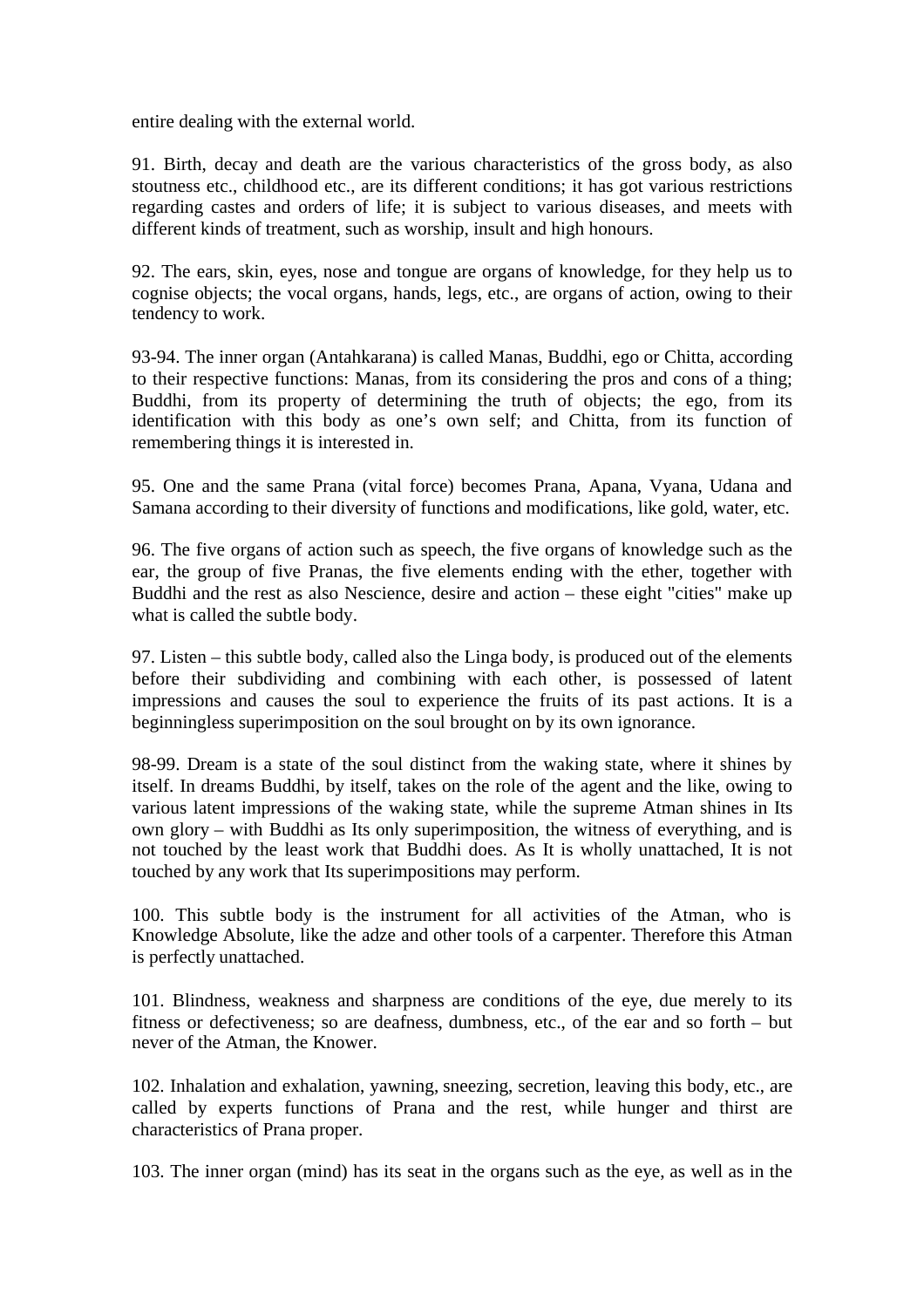body, identifying with them and endued with a reflection of the Atman.

104. Know that it is egoism which, identifying itself with the body, becomes the doer or experiencer, and in conjunction with the Gunas such as the Sattva, assumes the three different states.

105. When sense-objects are favourable it becomes happy, and it becomes miserable when the case is contrary. So happiness and misery are characteristics of egoism, and not of the ever-blissful Atman.

106. Sense-objects are pleasurable only as dependent on the Atman manifesting through them, and not independently, because the Atman is by Its very nature the most beloved of all. Therefore the Atman is ever blissful, and never suffers misery.

107. That in profound sleep we experience the bliss of the Atman independent of senseobjects, is clearly attested by the Shruti, direct perception, tradition and inference.

108. Avidya (Nescience) or Maya, called also the Undifferentiated, is the power of the Lord. She is without beginning, is made up of the three Gunas and is superior to the effects (as their cause). She is to be inferred by one of clear intellect only from the effects She produces. It is She who brings forth this whole universe.

109. She is neither existent nor non-existent nor partaking of both characters; neither same nor different nor both; neither composed of parts nor an indivisible whole nor both. She is most wonderful and cannot be described in words.

110. Maya can be destroyed by the realisation of the pure Brahman, the one without a second, just as the mistaken idea of a snake is removed by the discrimination of the rope. She has her Gunas as Rajas, Tamas and Sattva, named after their respective functions.

111. Rajas has its Vikshepa-Shakti or projecting power, which is of the nature of an activity, and from which this primeval flow of activity has emanated. From this also, mental modifications such as attachment and grief are continually produced.

112. Lust, anger, avarice, arrogance, spite, egoism, envy, jealousy, etc., -- these are the dire attributes of Rajas, from which the worldly tendency of man is produced. Therefore Rajas is a cause of bondage.

113. Avriti or the veiling power is the power of Tamas, which makes things appear other than what they are. It is this that causes man's repeated transmigrations, and starts the action of the projecting power (Vikshepa).

114. Even wise and learned men and men who are clever and adept in the vision of the exceedingly subtle Atman, are overpowered by Tamas and do not understand the Atman, even though clearly explained in various ways. What is simply superimposed by delusion, they consider as true, and attach themselves to its effects. Alas ! How powerful is the great Avriti Shakti of dreadful Tamas !

115. Absence of the right judgment, or contrary judgment, want of definite belief and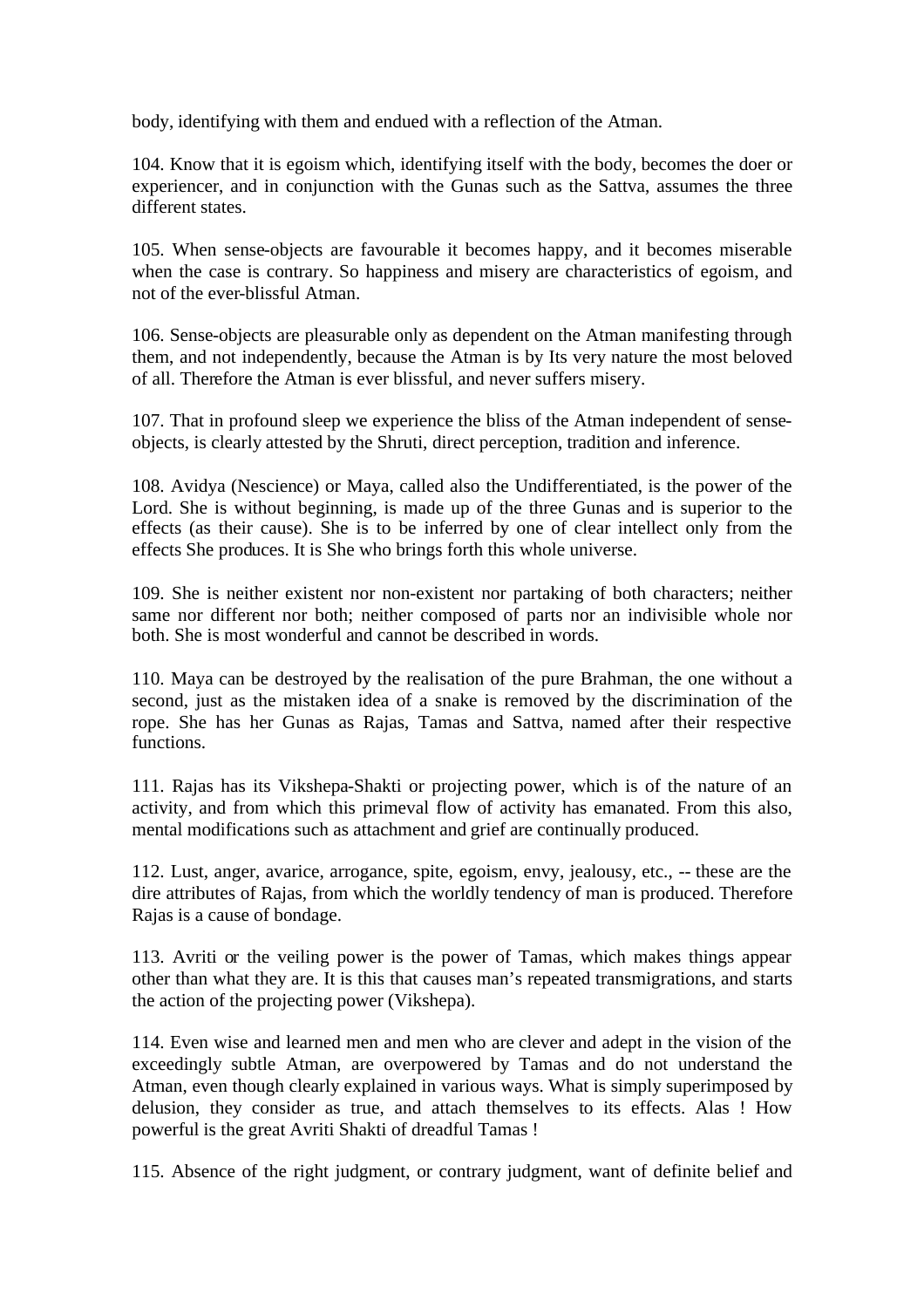doubt – these certainly never desert one who has any connection with this veiling power, and then the projecting power gives ceaseless trouble.

116. Ignorance, lassitude, dullness, sleep, inadvertence, stupidity, etc., are attributes of Tamas. One tied to these does not comprehend anything, but remains like one asleep or like a stock or stone.

117. Pure Sattva is (clear) like water, yet in conjunction with Rajas and Tamas it makes for transmigration. The reality of the Atman becomes reflected in Sattva and like the sun reveals the entire world of matter.

118. The traits of mixed Sattva are an utter absence of pride etc., and Niyama, Yama, etc., as well as faith, devotion, yearning for Liberation, the divine tendencies and turning away from the unreal.

119. The traits of pure Sattva are cheerfulness, the realisation of one's own Self, supreme peace, contentment, bliss, and steady devotion to the Atman, by which the aspirant enjoys bliss everlasting.

120. This Undifferentiated, spoken of as the compound of the three Gunas, is the causal body of the soul. Profound sleep is its special state, in which the functions of the mind and all its organs are suspended.

121. Profound sleep is the cessation of all kinds of perception, in which the mind remains in a subtle seed-like form. The test of this is the universal verdict, "I did not know anything then".

122. The body, organs, Pranas, Manas, egoism, etc., all modifications, the sense-objects, pleasure and the rest, the gross elements such as the ether, in fact, the whole universe, up to the Undifferentiated – all this is the non-Self.

123. From Mahat down to the gross body everything is the effect of Maya: These and Maya itself know thou to be the non-Self, and therefore unreal like the mirage in a desert.

124. Now I am going to tell thee of the real nature of the supreme Self, realising which man is freed from bondage and attains Liberation.

125. There is some Absolute Entity, the eternal substratum of the consciousness of egoism, the witness of the three states, and distinct from the five sheaths or coverings:

126. Which knows everything that happens in the waking state, in dream and in profound sleep; which is aware of the presence or absence of the mind and its functions; and which is the background of the notion of egoism. – This is That.

127. Which Itself sees all, but which no one beholds, which illumines the intellect etc., but which they cannot illumine. – This is That.

128. By which this universe is pervaded, but which nothing pervades, which shining, all this (universe) shines as Its reflection. – This is That.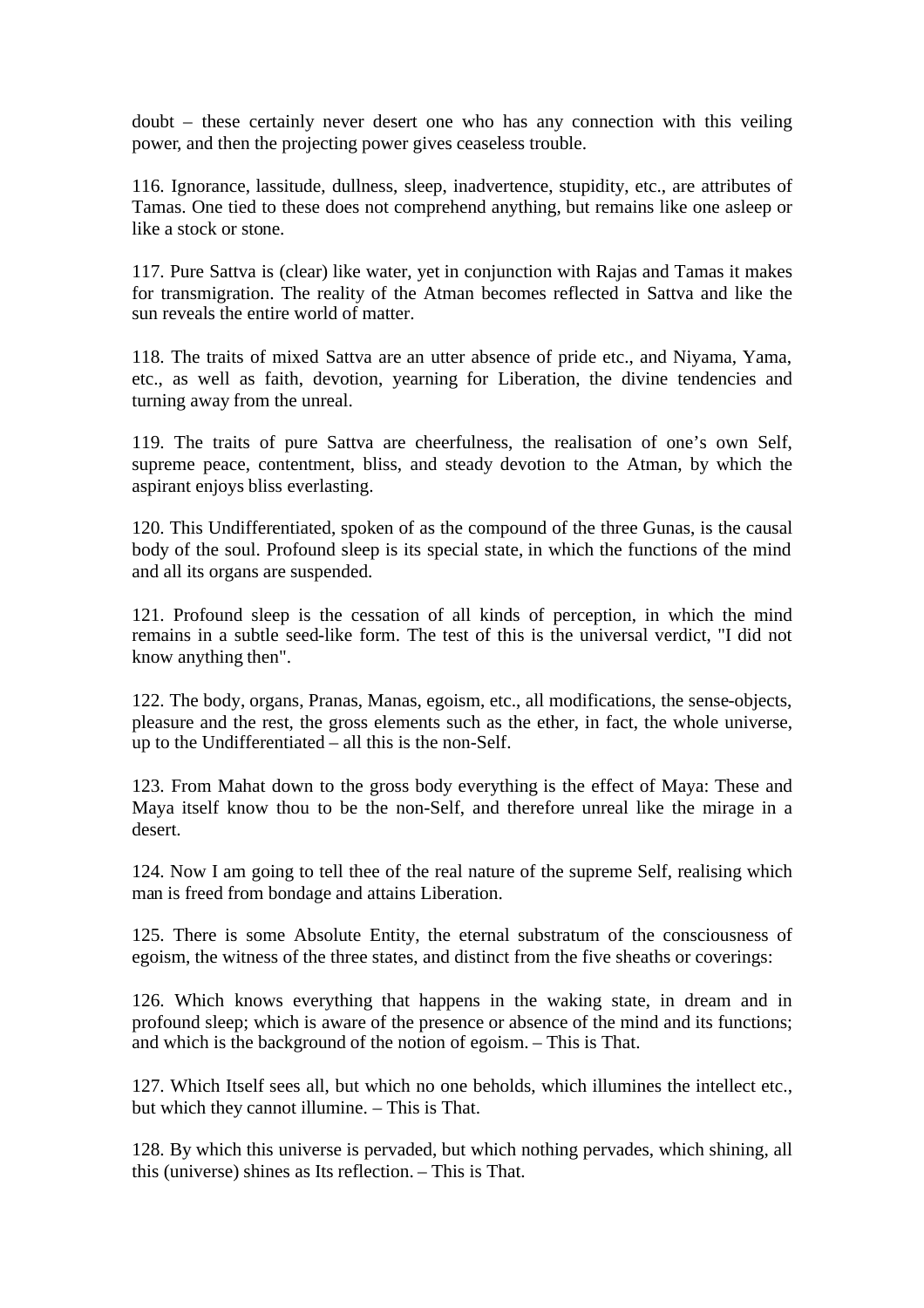129. By whose very presence the body, the organs, mind and intellect keep to their respective spheres of action, like servants !

130. By which everything from egoism down to the body, the sense-objects and pleasure etc., is known as palpably as a jar – for It is the essence of Eternal Knowledge !

131. This is the innermost Self, the primeval Purusha (Being), whose essence is the constant realisation of infinite Bliss, which is ever the same, yet reflecting through the different mental modifications, and commanded by which the organs and Pranas perform their functions.

132. In this very body, in the mind full of Sattva, in the secret chamber of the intellect, in the Akasha known as the Unmanifested, the Atman, of charming splendour, shines like the sun aloft, manifesting this universe through Its own effulgence.

133. The Knower of the modifications of mind and egoism, and of the activities of the body, the organs and Pranas, apparently taking their forms, like the fire in a ball of iron; It neither acts nor is subject to change in the least.

134. It is neither born nor dies, It neither grows nor decays, nor does It undergo any change, being eternal. It does not cease to exist even when this body is destroyed, like the sky in a jar (after it is broken), for It is independent.

135. The Supreme Self, different from the Prakriti and its modifications, of the essence of Pure Knowledge, and Absolute, directly manifests this entire gross and subtle universe, in the waking and other states, as the substratum of the persistent sense of egoism, and manifests Itself as the Witness of the Buddhi, the determinative faculty.

136.By means of a regulated mind and the purified intellect (Buddhi), realise directly thy own Self in the body so as to identify thyself with It, cross the boundless ocean of Samsara whose waves are birth and death, and firmly established in Brahman as thy own essence, be blessed.

137. Identifying the Self with this non-Self – this is the bondage of man, which is due to his ignorance, and brings in its train the miseries of birth and death. It is through this that one considers this evanescent body as real, and identifying oneself with it, nourishes, bathes, and preserves it by means of (agreeable) sense-objects, by which he becomes bound as the caterpillar by the threads of its cocoon.

138. One who is overpowered by ignorance mistakes a thing for what it is not; It is the absence of discrimination that causes one to mistake a snake for a rope, and great dangers overtake him when he seizes it through that wrong notion. Hence, listen, my friend, it is the mistaking of transitory things as real that constitutes bondage.

139. This veiling power (Avriti), which preponderates in ignorance, covers the Self, whose glories are infinite and which manifests Itself through the power of knowledge, indivisible, eternal and one without a second – as Rahu does the orb of the sun.

140. When his own Self, endowed with the purest splendour, is hidden from view, a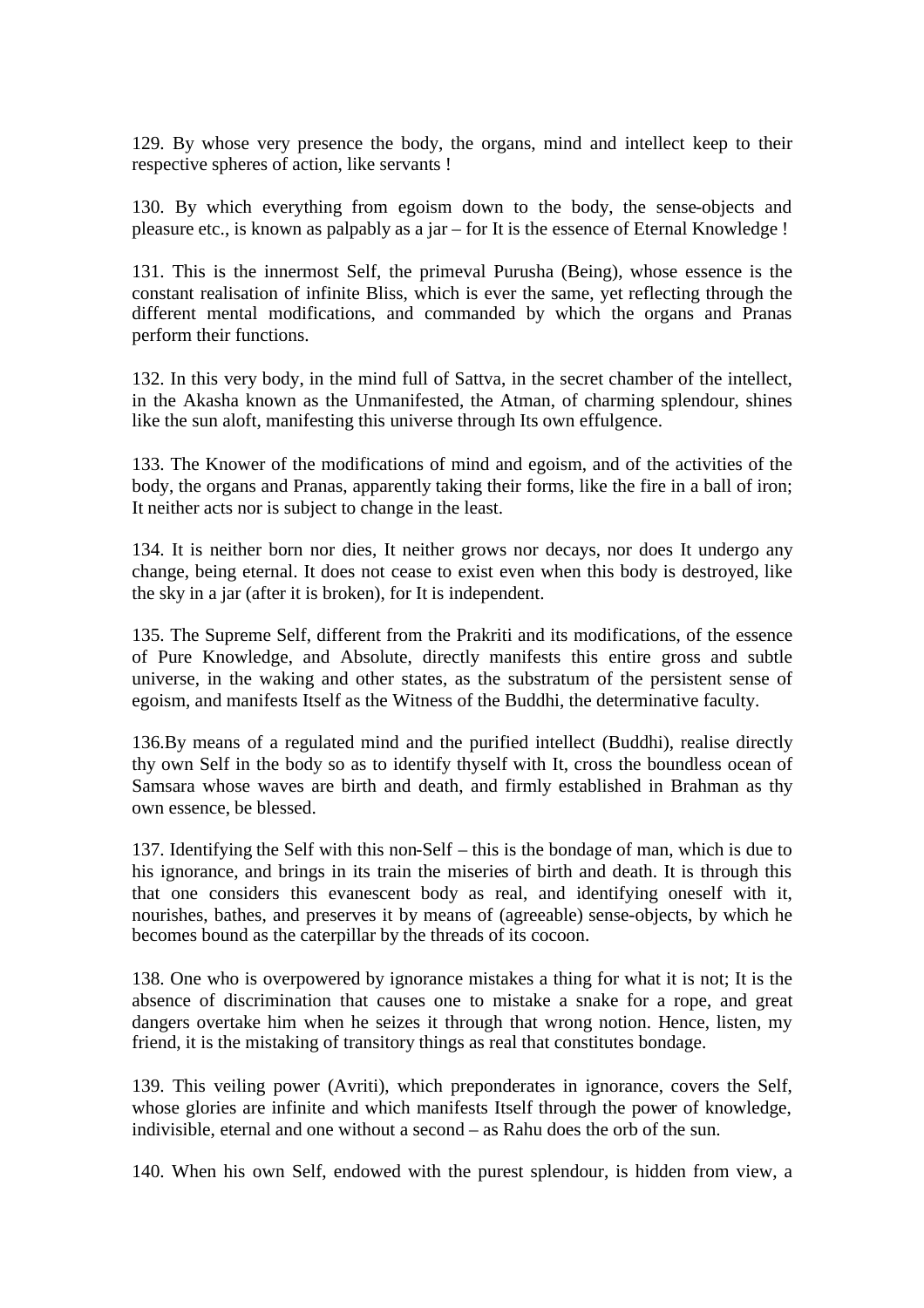man through ignorance falsely identifies himself with this body, which is the non-Self. And then the great power of rajas called the projecting power sorely afflicts him through the binding fetters of lust, anger, etc.,

141. The man of perverted intellect, having his Self-knowledge swallowed up by the shark of utter ignorance, himself imitates the various states of the intellect (Buddhi), as that is Its superimposed attribute, and drifts up and down in this boundless ocean of Samsara which is full of the poison of sense-enjoyment, now sinking, now rising  $-$  a miserable fate indeed!

142. As layers of clouds generated by the sun's rays cover the sun and alone appear (in the sky), so egoism generated by the Self, covers the reality of the Self and appears by itself.

143. Just as, on a cloudy day, when the sun is swallowed up by dense clouds, violent cold blasts trouble them, so when the Atman is hidden by intense ignorance, the dreadful Vikshepa Shakti (projecting power) afflicts the foolish man with numerous griefs.

144. It is from these two powers that man's bondage has proceeded – beguiled by which he mistakes the body for the Self and wanders (from body to body).

145. Of the tree of Samsara ignorance is the seed, the identification with the body is its sprout, attachment its tender leaves, work its water, the body its trunk, the vital forces its branches, the organs its twigs, the sense-objects its flowers, various miseries due to diverse works are its fruits, and the individual soul is the bird on it.

146. This bondage of the non-Self springs from ignorance, is self-caused, and is described as without beginning and end. It subjects one to the long train of miseries such as birth, death, disease and decrepitude.

147. This bondage can be destroyed neither by weapons nor by wind, nor by fire, nor by millions of acts – by nothing except the wonderful sword of knowledge that comes of discrimination, sharpened by the grace of the Lord.

148. One who is passionately devoted to the authority of the Shrutis acquires steadiness in his Svadharma, which alone conduces to the purity of his mind. The man of pure mind realises the Supreme Self, and by this alone Samsara with its root is destroyed.

149. Covered by the five sheaths – the material one and the rest – which are the products of Its own power, the Self ceases to appear, like the water of a tank by its accumulation of sedge.

150. On the removal of that sedge the perfectly pure water that allays the pangs of thirst and gives immediate joy, appears unobstructed before the man.

151. When all the five sheaths have been eliminated, the Self of man appears – pure, of the essence of everlasting and unalloyed bliss, indwelling, supreme and self-effulgent.

152. To remove his bondage the wise man should discriminate between the Self and the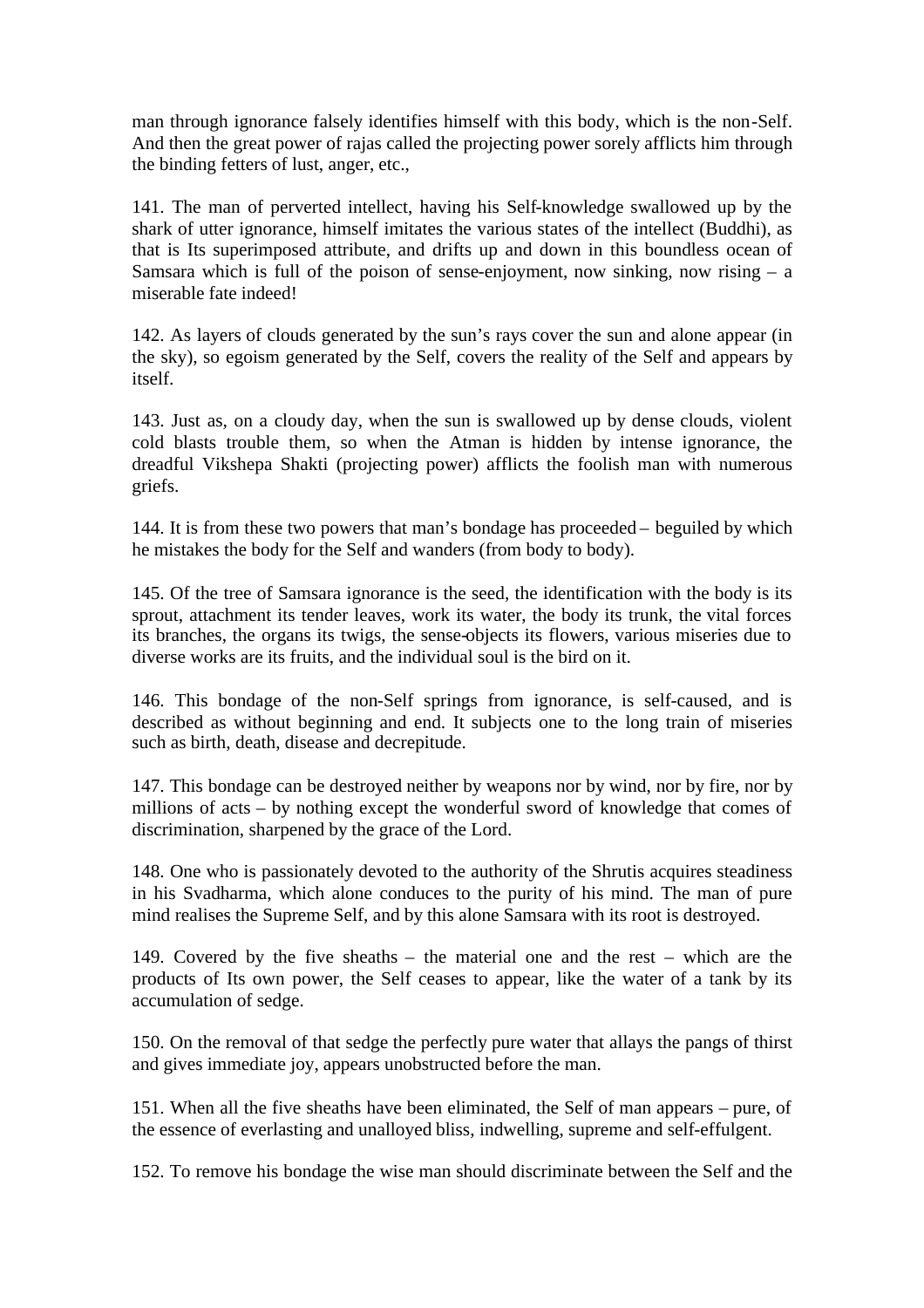non-Self. By that alone he comes to know his own Self as Existence-Knowledge-Bliss Absolute and becomes happy.

153. He indeed is free who discriminates between all sense-objects and the indwelling, unattached and inactive Self – as one separates a stalk of grass from its enveloping sheath – and merging everything in It, remains in a state of identity with That.

154. This body of ours is the product of food and comprises the material sheath; it lives on food and dies without it; it is a mass of skin, flesh, blood, bones and filth, and can never be the eternally pure, self-existent Atman.

155. It does not exist prior to inception or posterior to dissolution, but lasts only for a short (intervening) period; its virtues are transient, and it is changeful by nature; it is manifold, inert, and is a sense-object, like a jar; how can it be one's own Self, the Witness of changes in all things ?

156. The body, consisting of arms, legs, etc., cannot be the Atman, for one continues to live even when particular limbs are gone, and the different functions of the organism also remain intact. The body which is subject to another's rule cannot be the Self which is the Ruler of all.

157. That the Atman as the abiding Reality is different from the body, its characteristics, its activities, its states, etc., of which It is the witness, is self-evident. 158. How can the body, being a pack of bones, covered with flesh, full of filth and highly impure, be the self-existent Atman, the Knower, which is ever distinct from it ?

159. It is the foolish man who identifies himself with a mass of skin, flesh, fat, bones and filth, while the man of discrimination knows his own Self, the only Reality that there is, as distinct from the body.

160. The stupid man thinks he is the body, the book-learned man identifies himself with the mixture of body and soul, while the sage possessed of realisation due to discrimination looks upon the eternal Atman as his Self, and thinks, "I am Brahman".

161. O foolish person, cease to identify thyself with this bundle of skin, flesh, fat, bones and filth, and identify thyself instead with the Absolute Brahman, the Self of all, and thus attain to supreme Peace.

162. As long as the book-learned man does not give up his mistaken identification with the body, organs, etc., which are unreal, there is no talk of emancipation for him, even if he be ever so erudite in the Vedanta philosophy.

163. Just as thou dost not identify thyself with the shadow-body, the image-body, the dream-body, or the body thou hast in the imaginations of thy heart, cease thou to do likewise with the living body also.

164. Identifications with the body alone is the root that produces the misery of birth etc., of people who are attached to the unreal; therefore destroy thou this with the utmost care. When this identification caused by the mind is given up, there is no more chance for rebirth.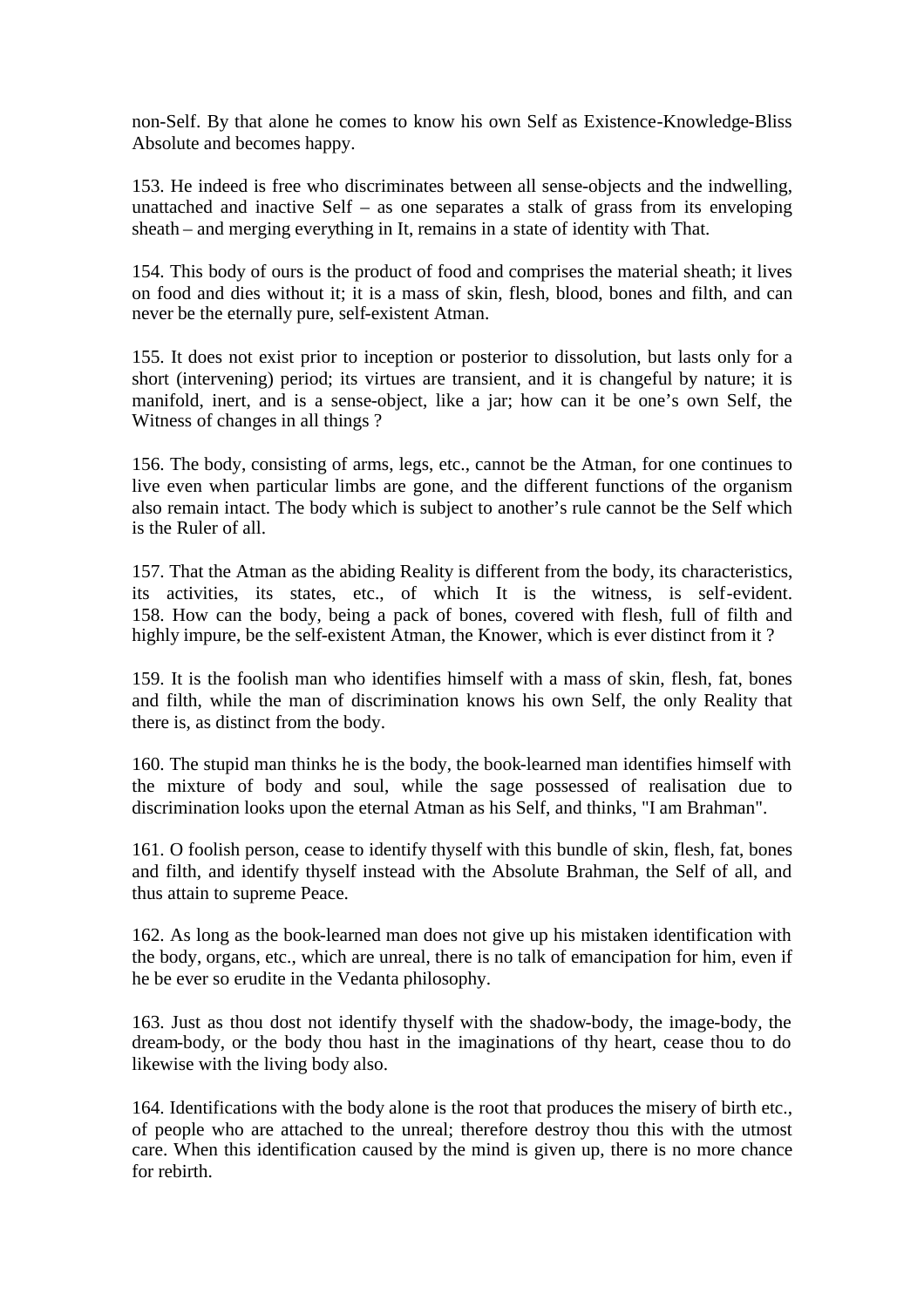165. The Prana, with which we are all familiar, coupled with the five organs of action, forms the vital sheath, permeated by which the material sheath engages itself in all activities as if it were living.

166. Neither is the vital sheath the Self – because it is a modification of Vayu, and like the air it enters into and comes out of the body, and because it never knows in the least either its own weal and woe or those of others, being eternally dependent on the Self.

167. The organs of knowledge together with the mind form the mental sheath – the cause of the diversity of things such as "I" and "mine". It is powerful and endued with the faculty of creating differences of name etc., It manifests itself as permeating the preceding, i.e. the vital sheath.

168. The mental sheath is the (sacrificial) fire which, fed with the fuel of numerous desires by the five sense-organs which serve as priests, and set ablaze by the senseobjects which act as the stream of oblations, brings about this phenomenal universe. 169. There is no Ignorance (Avidya) outside the mind. The mind alone is Avidya, the cause of the bondage of transmigration. When that is destroyed, all else is destroyed, and when it is manifested, everything else is manifested.

170. In dreams, when there is no actual contact with the external world, the mind alone creates the whole universe consisting of the experiencer etc. Similarly in the waking state also; there is no difference. Therefore all this (phenomenal universe) is the projection of the mind.

171. In dreamless sleep, when the mind is reduced to its causal state, there exists nothing (for the person asleep), as is evident from universal experience. Hence man's relative existence is simply the creation of his mind, and has no objective reality.

172. Clouds are brought in by the wind and again driven away by the same agency. Similarly, man's bondage is caused by the mind, and Liberation too is caused by that alone.

173. It (first) creates an attachment in man for the body and all other sense-objects, and binds him through that attachment like a beast by means of ropes. Afterwards, the selfsame mind creates in the individual an utter distaste for these sense-objects as if they were poison, and frees him from the bondage.

174. Therefore the mind is the only cause that brings about man's bondage or Liberation: when tainted by the effects of Rajas it leads to bondage, and when pure and divested of the Rajas and Tamas elements it conduces to Liberation.

175. Attaining purity through a preponderance of discrimination and renunciation, the mind makes for Liberation. Hence the wise seeker after Liberation must first strengthen these two.

176. In the forest-tract of sense-pleasures there prowls a huge tiger called the mind. Let good people who have a longing for Liberation never go there.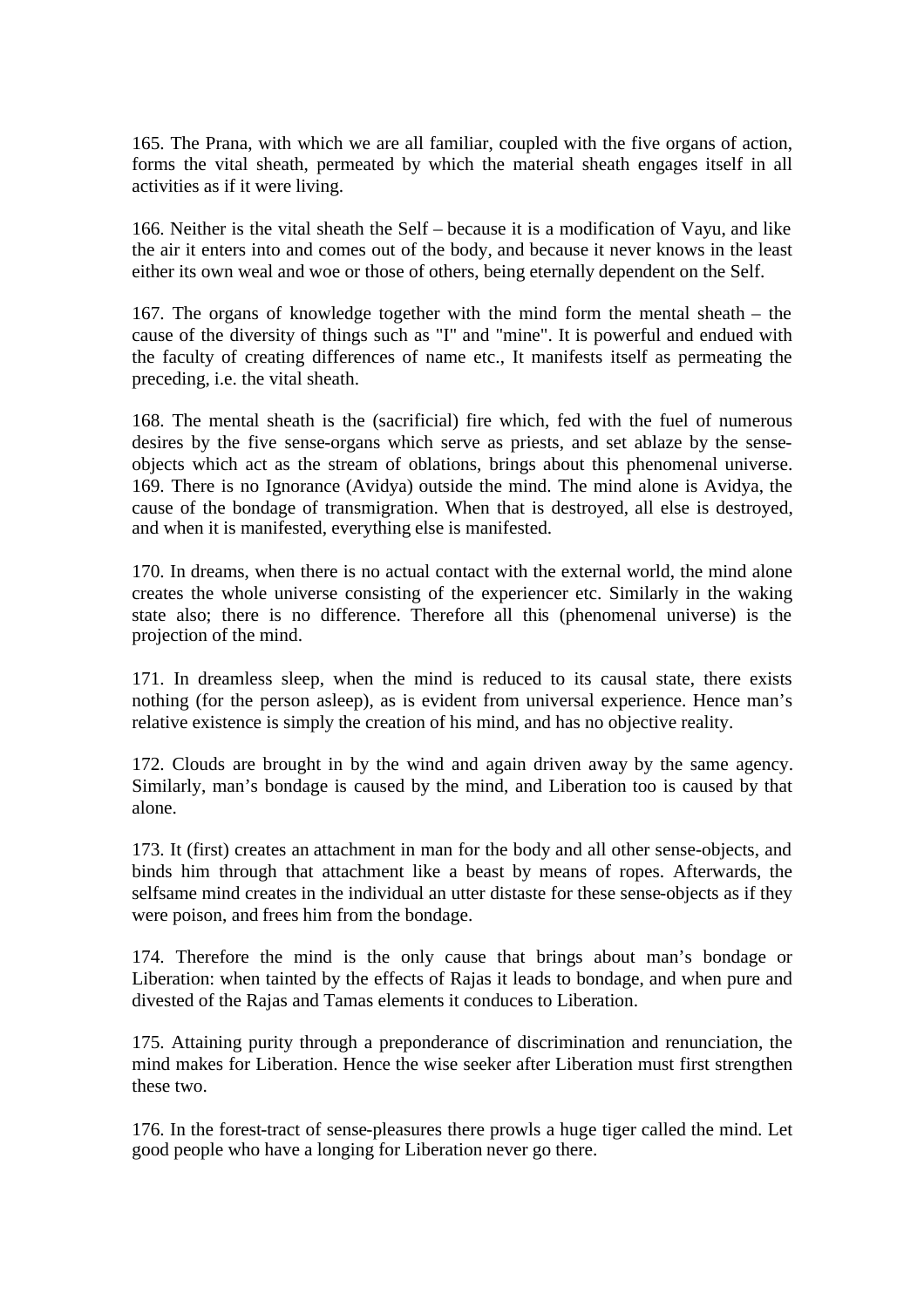177. The mind continually produces for the experiencer all sense-objects without exception, whether perceived as gross or fine, the differences of body, caste, order of life, and tribe, as well as the varieties of qualification, action, means and results.

178. Deluding the Jiva, which is unattached Pure Intelligence, and binding it by the ties of body, organs and Pranas, the mind causes it to wander, with ideas of "I" and "mine", amidst the varied enjoyment of results achieved by itself.

179. Man's transmigration is due to the evil of superimposition, and the bondage of superimposition is created by the mind alone. It is this that causes the misery of birth etc., for the man of non-discrimination who is tainted by Rajas and Tamas.

180. Hence sages who have fathomed its secret have designated the mind as Avidya or ignorance, by which alone the universe is moved to and fro, like masses of clouds by the wind.

181. Therefore the seeker after Liberation must carefully purify the mind. When this is purified, Liberation is as easy of access as a fruit on the palm of one's hand.

182. He who by means of one-pointed devotion to Liberation roots out the attachment to sense-objects, renounces all actions, and with faith in the Real Brahman regularly practices hearing, etc., succeeds in purging the Rajasika nature of the intellect.

183. Neither can the mental sheath be the Supreme Self, because it has a beginning and an end, is subject to modifications, is characterised by pain and suffering and is an object; whereas the subject can never be identified with the objects of knowledge.

184. The Buddhi with its modifications and the organs of knowledge, forms the Vijnanamaya Kosha or knowledge sheath, of the agent, having the characteristics which is the cause of man's transmigration.

185. This knowledge sheath, which seems to be followed by a reflection of the power of the Chit, is a modification of the Prakriti, is endowed with the function of knowledge, and always wholly identifies itself with the body, organs, etc.

186-187. It is without beginning, characterised by egoism, is called the Jiva, and carries on all the activities on the relative plane. Through previous desires it performs good and evil actions and experiences their results. Being born in various bodies, it comes and goes, up and down. It is this knowledge sheath that has the waking, dream and other states, and experiences joy and grief.

188. It always mistakes the duties, functions and attributes of the orders of life which belong to the body, as its own. The knowledge sheath is exceedingly effulgent, owing to its close proximity to the Supreme Self, which identifying Itself with it suffers transmigration through delusion. It is therefore a superimposition on the Self.

189. The self-effulgent Atman, which is Pure Knowledge, shines in the midst of the Pranas, within the heart. Though immutable, It becomes the agent and experiencer owing to Its superimposition, the knowledge sheath.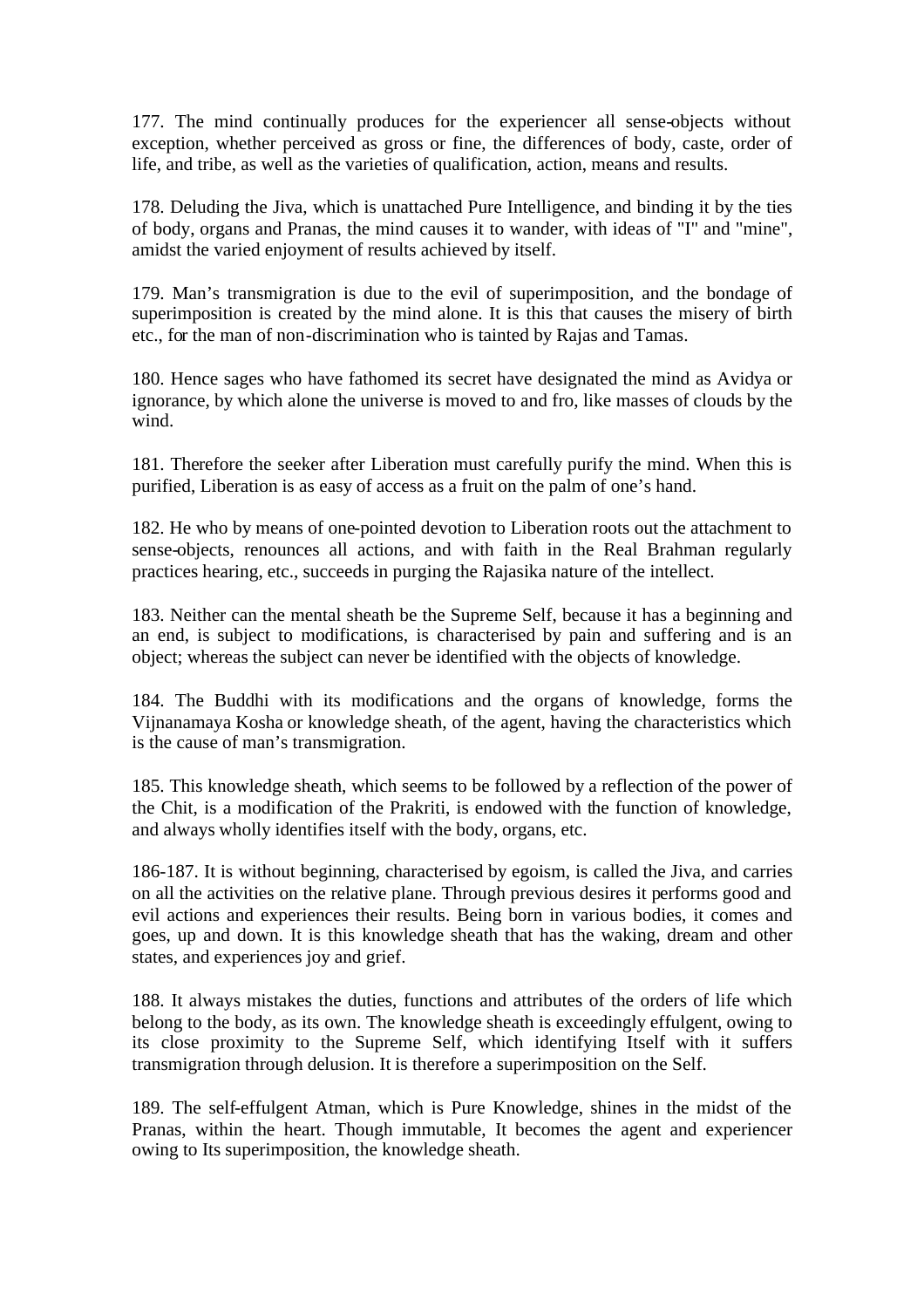190. Though the Self of everything that exists, this Atman, Itself assuming the limitations of the Buddhi and wrongly identifying Itself with this totally unreal entity, looks upon Itself as something different – like earthen jars from the clay of which they are made.

191. Owing to Its connection with the super-impositions, the Supreme Self, even thou naturally perfect (transcending Nature) and eternally unchanging, assumes the qualities of the superimpositions and appears to act just as they do – like the changeless fire assuming the modifications of the iron which it turns red-hot.

192. The disciple questioned: Be it through delusion or otherwise that the Supreme Self has come to consider Itself as the Jiva, this superimposition is without beginning, and that which has no beginning cannot be supposed to have an end either.

193. Therefore the Jivahood of the soul also must have no end, and its transmigration must continue for ever. How then can there be Liberation for the soul ? Kindly enlighten me on this point, O revered Master.

194. The Teacher said: Thou hast rightly questioned, O learned man ! Listen therefore attentively: The imagination which has been conjured up by delusion can never be accepted as a fact.

195. But for delusion there can be no connection of the Self – which is unattached, beyond activity and formless – with the objective world, as in the case of blueness etc., with reference to the sky.

196. The Jivahood of the Atman, the Witness, which is beyond qualities and beyond activity, and which is realised within as Knowledge and Bliss Absolute – has been superimposed by the delusion of the Buddhi, and is not real. And because it is by nature an unreality, it ceases to exist when the delusion is gone.

197. It exists only so long as the delusion lasts, being caused by indiscrimination due to an illusion. The rope is supposed to be the snake only so long as the mistake lasts, and there is no more snake when the illusion has vanished. Similar is the case here.

198-199. Avidya or Nescience and its effects are likewise considered as beginningless. But with the rise of Vidya or realisation, the entire effects of Avidya, even though beginningless, are destroyed together with their root – like dreams on waking up from sleep. It is clear that the phenomenal universe, even though without beginning, is not eternal – like previous non-existence.

200-201. Previous non-existence, even though beginningless, is observed to have an end. So the Jivahood which is imagined to be in the Atman through its relation with superimposed attributes such as the Buddhi, is not real; whereas the other (the Atman) is essentially different from it. The relation between the Atman and the Buddhi is due to a false knowledge.

202. The cessation of that superimposition takes place through perfect knowledge, and by no other means. Perfect knowledge, according to the Shrutis, consists in the realisation of the identity of the individual soul and Brahman.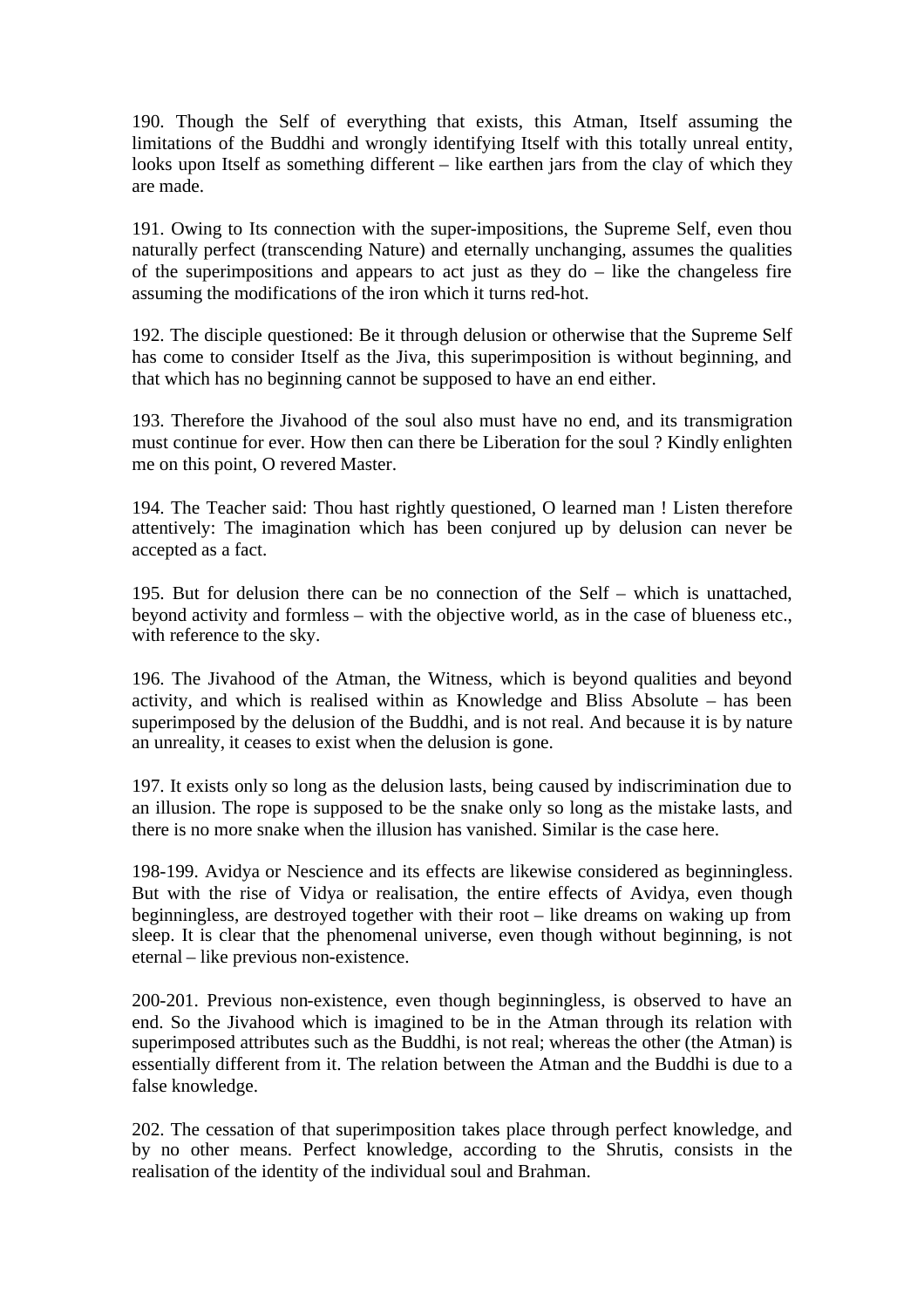203. This realisation is attained by a perfect discrimination between the Self and the non-Self. Therefore one must strive for the discrimination between the individual soul and the eternal Self.

204. Just as the water which is very muddy again appears as transparent water when the mud is removed, so the Atman also manifests Its undimmed lustre when the taint has been removed.

205. When the unreal ceases to exist, this very individual soul is definitely realised as the eternal Self. Therefore one must make it a point completely to remove things like egoism from the eternal Self.

206. This knowledge sheath (Vijnanamaya Kosha) that we have been speaking of, cannot be the Supreme Self for the following reasons- because it is subject to change, is insentient, is a limited thing, an object of the senses, and is not constantly present: An unreal thing cannot indeed be taken for the real Atman.

207. The blissful sheath (Anandamaya Kosha) is that modification of Nescience which manifests itself catching a reflection of the Atman which is Bliss Absolute; whose attributes are pleasure and the rest; and which appears in view when some object agreeable to oneself presents itself. It makes itself spontaneously felt by the fortunate during the fruition of their virtuous deeds; from which every corporeal being derives great joy without the least effort.

208. The blissful sheath has its fullest play during profound sleep, while in the dreaming and wakeful states it has only a partial manifestation, occasioned by the sight of agreeable objects and so forth.

209. Nor is the blissful sheath the Supreme Self, because it is endowed with the changeful attributes, is a modification of the Prakriti, is the effect of past good deeds, and imbedded in the other sheaths which are modifications.

210. When all the five sheaths have been eliminated by the reasoning on Shruti passages, what remains as the culminating point of the process, is the Witness, the Knowledge Absolute – the Atman.

211. This self-effulgent Atman which is distinct from the five sheaths, the Witness of the three states, the Real, the Changeless, the Untainted, the everlasting Bliss – is to be realised by the wise man as his own Self.

212. The disciple questioned: After these five sheaths have been eliminated as unreal, I find nothing, O Master, in this universe but a Void, the absence of everything. What entity is there left forsooth with which the wise knower of the Self should realise his identity.

213-214. The Guru answered: Thou has rightly said, O learned man ! Thou art clever indeed in discrimination. That by which all those modifications such as egoism as well as their subsequent absence (during deep sleep) are perceived, but which Itself is not perceived, know thou that Atman – the Knower – through the sharpest intellect.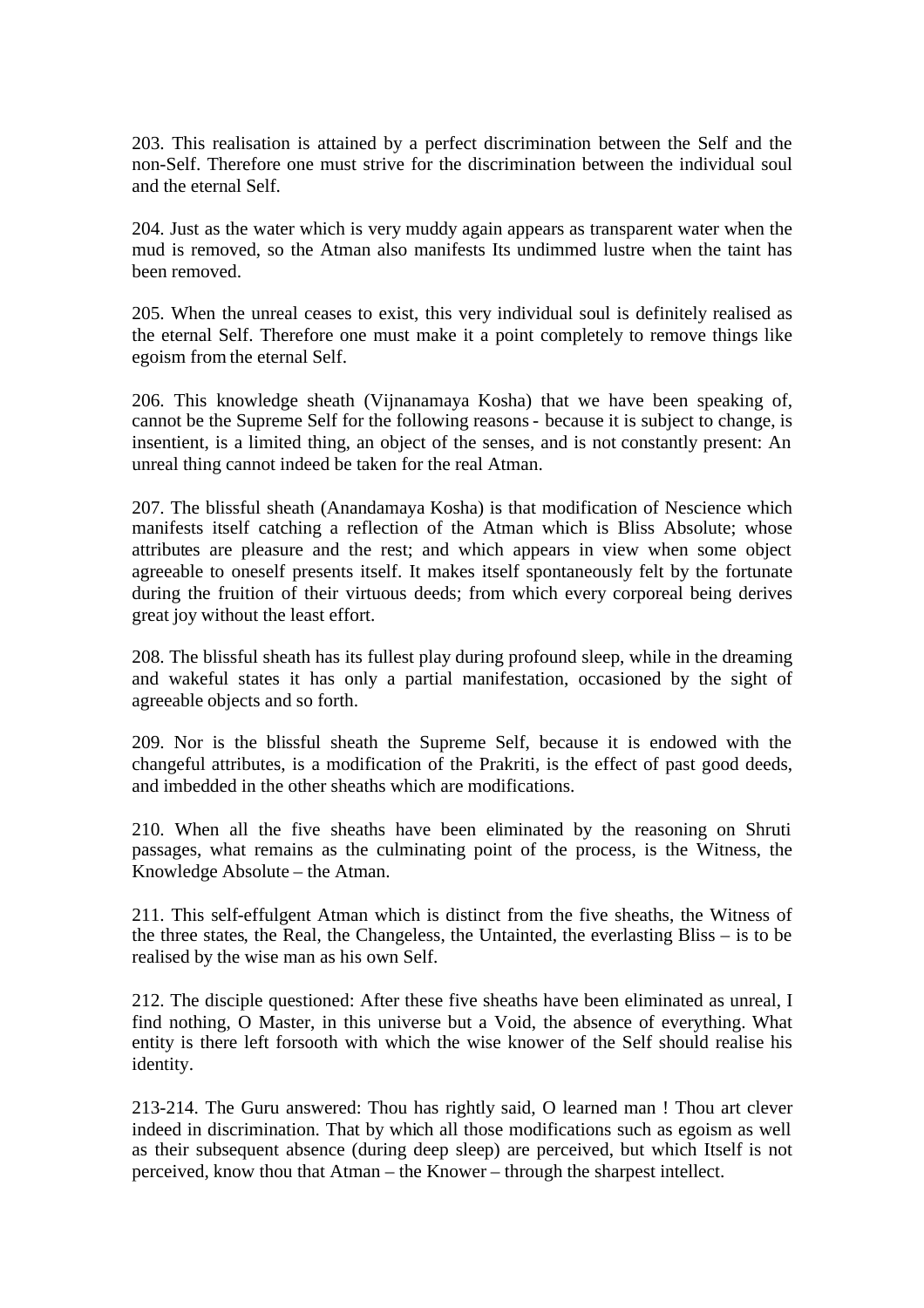215. That which is perceived by something else has for its witness the latter. When there is no agent to perceive a thing, we cannot speak of it as having been perceived at all.

216. This Atman is a self-cognised entity because It is cognised by Itself. Hence the individual soul is itself and directly the Supreme Brahman, and nothing else.

217. That which clearly manifests Itself in the states of wakefulness, dream and profound sleep; which is inwardly perceived in the mind in various forms as an unbroken series of egoistic impressions; which witnesses the egoism, the Buddhi, etc., which are of diverse forms and modifications; and which makes Itself felt as the Existence-Knowledge-Bliss Absolute; know thou this Atman, thy own Self, within thy heart.

218. Seeing the reflection of the sun mirrored in the water of a jar, the fool thinks it is the sun itself. Similarly the stupid man, through delusion, identifies himself with the reflection of the Chit caught in the Buddhi, which is Its superimposition.

219. Just as the wise man leaves aside the jar, the water and the reflection of the sun in it, and sees the self-luminous sun which illumines these three and is independent of them;

220-222. Similarly, discarding the body, the Buddhi and the reflection of the Chit in it, and realising the Witness, the Self, the Knowledge Absolute, the cause of the manifestation of everything, which is hidden in the recesses of the Buddhi, is distinct from the gross and subtle, eternal, omnipresent, all-pervading and extremely subtle, and which has neither interior nor exterior and is identical with one self – fully realising this true nature of oneself, one becomes free from sin, taint, death and grief, and becomes the embodiment of Bliss. Illumined himself, he is afraid of none. For a seeker after Liberation there is no other way to the breaking of the bonds of transmigration than the realisation of the truth of one's own Self.

223. The realisation of one's identity with Brahman is the cause of Liberation from the bonds of Samsara, by means of which the wise man attains Brahman, the One without a second, the Bliss Absolute.

224. Once having realised Brahman, one no longer returns to the realm of transmigration. Therefore one must fully realise one's identity with Brahman.

225. Brahman is Existence, Knowledge, Infinity, pure, supreme, self-existent, eternal and indivisible Bliss, not different (in reality) from the individual soul, and devoid of interior or exterior. It is (ever) triumphant.

226. It is this Supreme Oneness which alone is real, since there is nothing else but the Self. Verily, there remains no other independent entity in the state of realisation of the highest Truth.

227. All this universe which through ignorance appears as of diverse forms, is nothing else but Brahman which is absolutely free from all the limitations of human thought.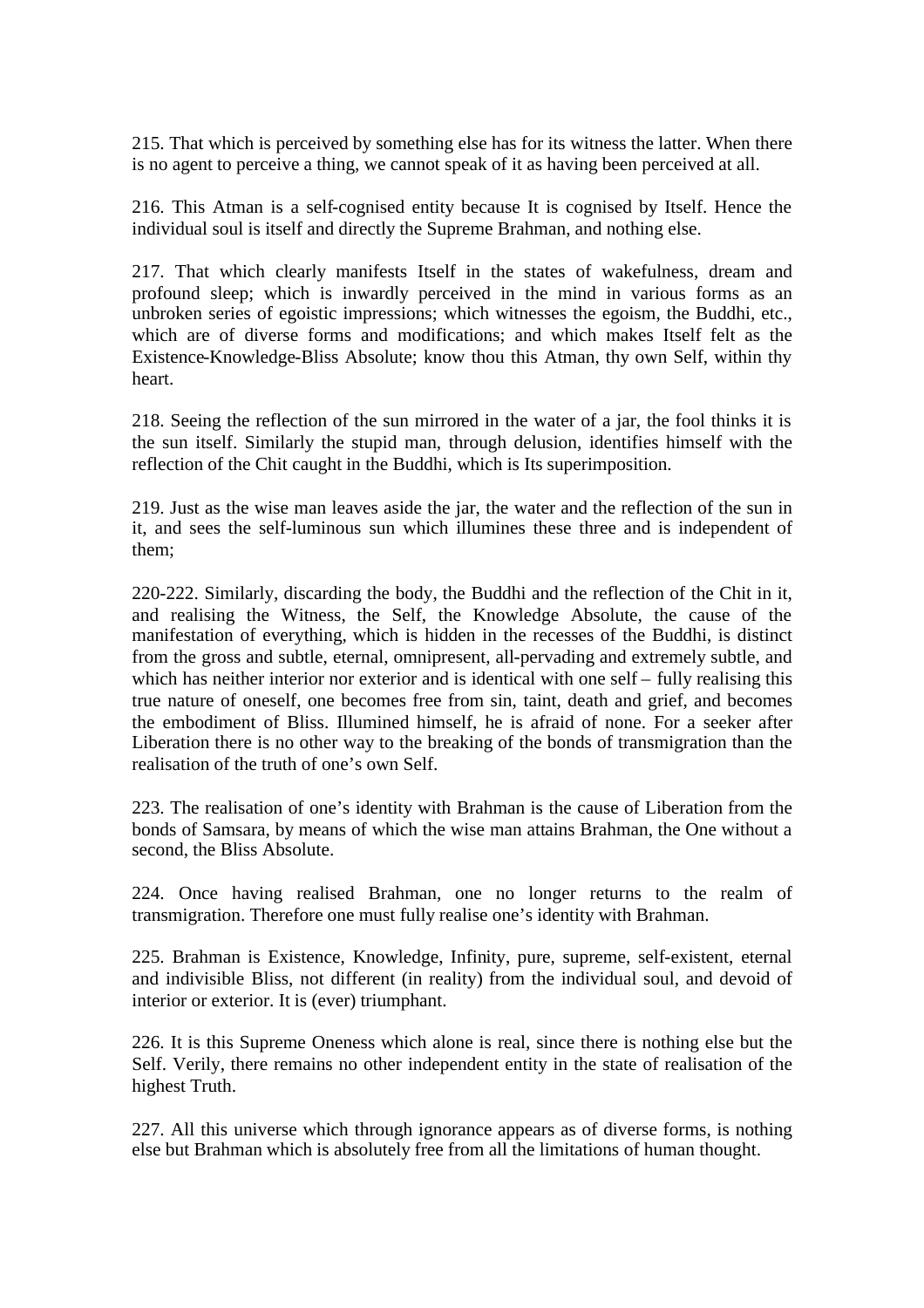228. A jar, though a modification of clay, is not different from it; everywhere the jar is essentially the same as the clay. Why then call it a jar ? It is fictitious, a fancied name merely.

229. None can demonstrate that the essence of a jar is something other than the clay (of which it is made). Hence the jar is merely imagined (as separate) through delusion, and the component clay alone is the abiding reality in respect of it.

230. Similarly, the whole universe, being the effect of the real Brahman, is in reality nothing but Brahman. Its essence is That, and it does not exist apart from It. He who says it does is still under delusion – he babbles like one asleep.

231. This universe is verily Brahman – such is the august pronouncement of the Atharva Veda. Therefore this universe is nothing but Brahman, for that which is superimposed (on something) has no separate existence from its substratum.

232. If the universe, as it is, be real, there would be no cessation of the dualistic element, the scriptures would be falsified, and the Lord Himself would be guilty of an untruth. None of these three is considered either desirable or wholesome by the nobleminded.

233. The Lord, who knows the secret of all things has supported this view in the words: "But I am not in them" … "nor are the beings in Me".

234. If the universe be true, let it then be perceived in the state of deep sleep also. As it is not at all perceived, it must be unreal and false, like dreams.

235. Therefore the universe does not exist apart from the Supreme Self; and the perception of its separateness is false like the qualities (of blueness etc., in the sky). Has a superimposed attribute any meaning apart from its substratum ? It is the substratum which appears like that through delusion.

236. Whatever a deluded man perceives through mistake, is Brahman and Brahman alone: The silver is nothing but the mother-of-pearl. It is Brahman which is always considered as this universe, whereas that which is superimposed on the Brahman, viz. the universe, is merely a name.

237-238. Hence whatever is manifested, viz. this universe, is the Supreme Brahman Itself, the Real, the One without a second, pure, the Essence of Knowledge, taintless, serene, devoid of beginning and end, beyond activity, the Essence of Bliss Absolute – transcending all the diversities created by Maya or Nescience, eternal, ever beyond the reach of pain, indivisible, immeasurable, formless, undifferentiated, nameless, immutable, self-luminous.

239. Sages realise the Supreme Truth, Brahman, in which there is no differentiation of knower, knowledge and known, which is infinite, transcendent, and the Essence of Knowledge Absolute.

240. Which can be neither thrown away nor taken up, which is beyond the reach of mind and speech, immeasurable, without beginning and end, the Whole, one's very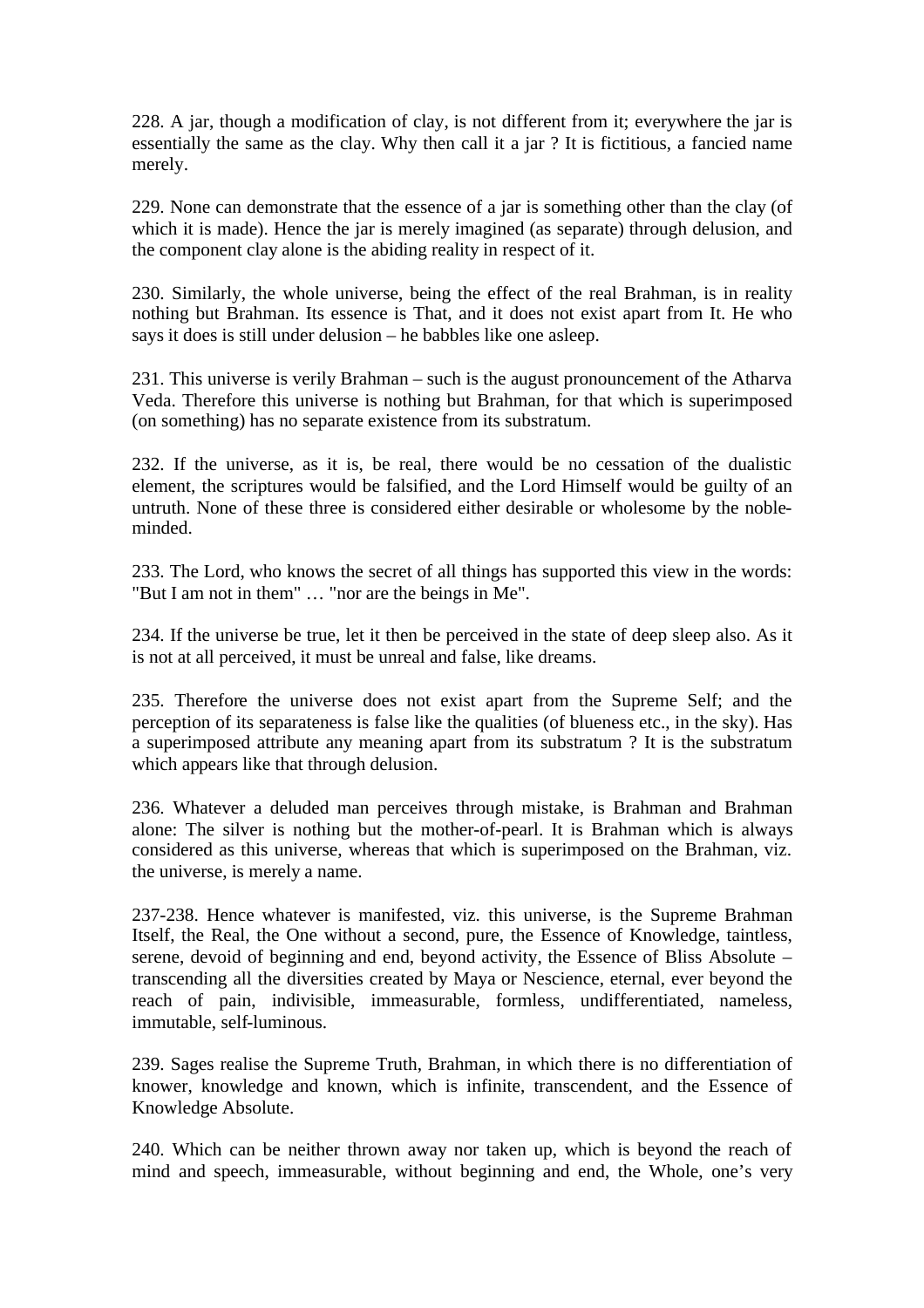Self, and of surpassing glory.

241-242. If thus the Shruti, in the dictum "Thou art That" (Tat-Tvam-Asi), repeatedly establishes the absolute identity of Brahman (or Ishwara) and Jiva, denoted by the terms That (Tat) and thou (Tvam) respectively, divesting these terms of their relative associations, then it is the identity of their implied, not literal, meanings which is sought to be inculcated; for they are of contradictory attributes to each other – like the sun and a glow-worm, the king and a servant, the ocean and a well, or Mount Meru and an atom.

243. This contradiction between them is created by superimposition, and is not something real. This superimposition, in the case of Ishwara (the Lord), is Maya or Nescience, which is the cause of Mahat and the rest, and in the case of the Jiva (the individual soul), listen – the five sheaths, which are the effects of Maya, stand for it.

244. These two are the superimpositions of Ishwara and the Jiva respectively, and when these are perfectly eliminated, there is neither Ishwara nor Jiva. A kingdom is the symbol of a king, and a shield of the soldier, and when these are taken away, there is neither king nor soldier.

245. The Vedas themselves in the words "now then is the injunction" etc., repudiate the duality imagined in Brahman. One must needs eliminate those two superimpositions by means of realisation supported by the authority of the Vedas.

246. Neither this gross nor this subtle universe (is the Atman). Being imagined, they are not real – like the snake seen in the rope, and like dreams. Perfectly eliminating the objective world in this way by means of reasoning, one should next realise the oneness that underlies Ishwara and the Jiva.

247. Hence those two terms (Ishwara and Jiva) must be carefully considered through their implied meanings, so that their absolute identity may be established. Neither the method of total rejection nor that of complete retention will do. One must reason out through the process which combines the two.

248-249. Just as in the sentence, "This is that Devadatta", the identity is spoken of, eliminating the contradictory portions, so in the sentence "Thou art That", the wise man must give up the contradictory elements on both sides and recognise the identity of Ishwara and Jiva, noticing carefully the essence of both, which is Chit, Knowledge Absolute. Thus hundreds of scriptural texts inculcate the oneness and identity of Brahman and Jiva.

250. Eliminating the not-Self, in the light of such passages as "It is not gross" etc., (one realises the Atman), which is self-established, unattached like the sky, and beyond the range of thought. Therefore dismiss this mere phantom of a body which thou perceivest and hast accepted as thy own self. By means of the purified understanding that thou art Brahman, realise thy own self, the Knowledge Absolute.

251. All modifications of clay, such as the jar, which are always accepted by the mind as real, are (in reality) nothing but clay. Similarly, this entire universe which is produced from the real Brahman, is Brahman Itself and nothing but That. Because there is nothing else whatever but Brahman, and That is the only self-existent Reality, our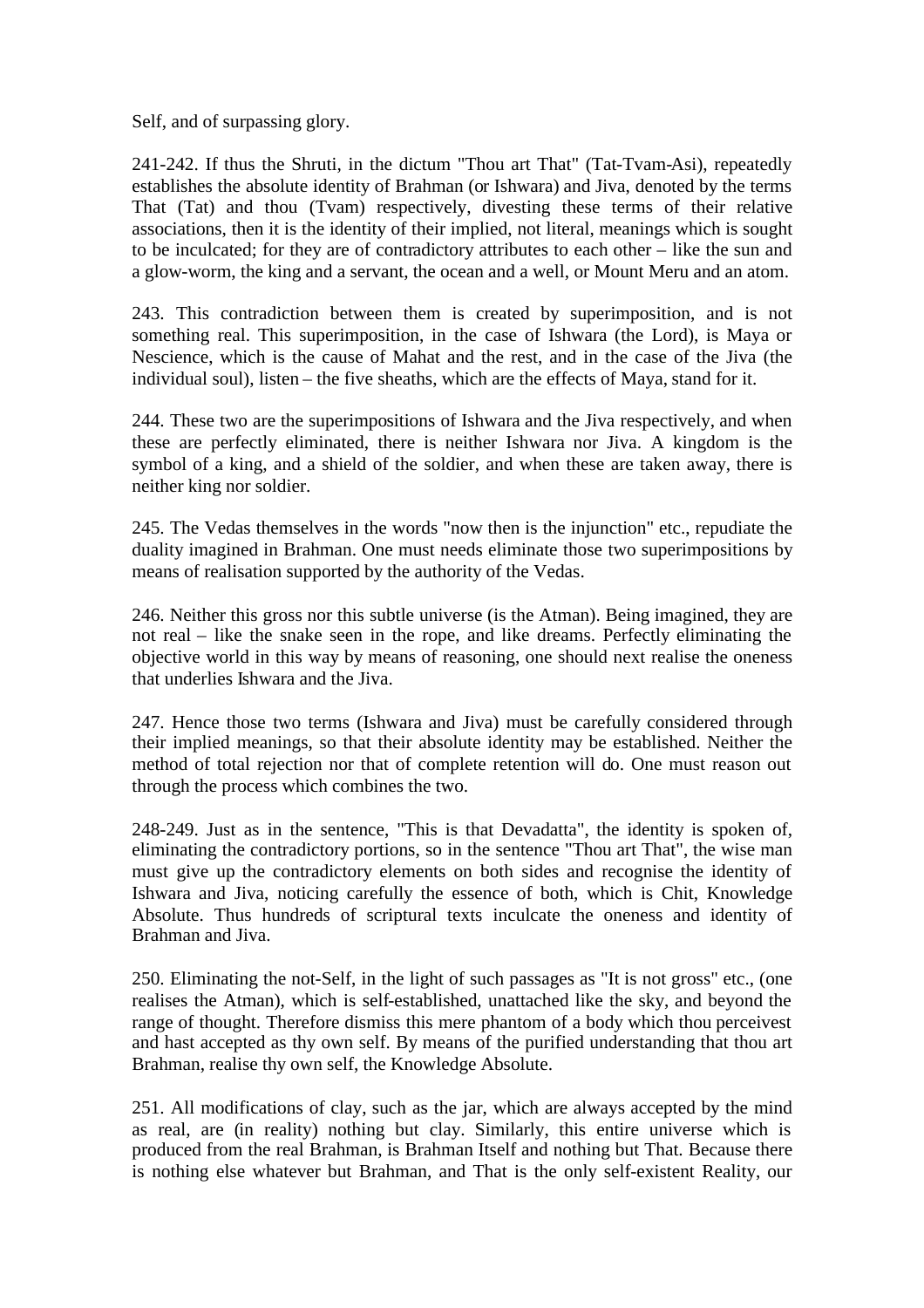very Self, therefore art thou that serene, pure, Supreme Brahman, the One without a second.

252. As the place, time, objects, knower, etc., called up in dream are all unreal, so is also the world experienced here in the waking state, for it is all an effect of one's own ignorance. Because this body, the organs, the Pranas, egoism, etc., are also thus unreal, therefore art thou that serene, pure, supreme Brahman, the One without a second.

253. (What is) erroneously supposed to exist in something, is, when the truth about it has been known, nothing but that substratum, and not at all different from it: The diversified dream universe (appears and) passes away in the dream itself. Does it appear on waking as something distinct from one's own Self ?

254. That which is beyond caste and creed, family and lineage; devoid of name and form, merit and demerit; transcending space, time and sense-object – that Brahman art thou, meditate on this in thy mind.

255. That Supreme Brahman which is beyond the range of all speech, but accessible to the eye of pure illumination; which is pure, the Embodiment of Knowledge, the beginningless entity – that Brahman art thou, meditate on this in thy mind.

256. That which is untouched by the sixfold wave; meditated upon by the Yogi's heart, but not grasped by the sense-organs; which the Buddhi cannot know; and which is unimpeachable – that Brahman art thou, meditate on this in thy mind.

257. That which is the substratum of the universe with its various subdivisions, which are all creations of delusion; which Itself has no other support; which is distinct from the gross and subtle; which has no parts, and has verily no exemplar – that Brahman art thou, meditate on this in thy mind.

258. That which is free from birth, growth, development, waste, disease and death; which is indestructible; which is the cause of the projection, maintenance and dissolution of the universe – that Brahman art thou, meditate on this in thy mind.

259. That which is free from differentiation; whose essence is never non-existent; which is unmoved like the ocean without waves; the ever-free; of indivisible Form – that Brahman art thou, meditate on this in thy mind.

260. That which, though One only, is the cause of the many; which refutes all other causes, but is Itself without cause; distinct from Maya and its effect, the universe; and independent – that Brahman art thou, meditate on this in thy mind.

261. That which is free from duality; which is infinite and indestructible; distinct from the universe and Maya, supreme, eternal; which is undying Bliss; taintless – that Brahman art thou, meditate on this in thy mind.

262. That Reality which (though One) appears variously owing to delusion, taking on names and forms, attributes and changes, Itself always unchanged, like gold in its modifications – that Brahman art thou, meditate on this in thy mind.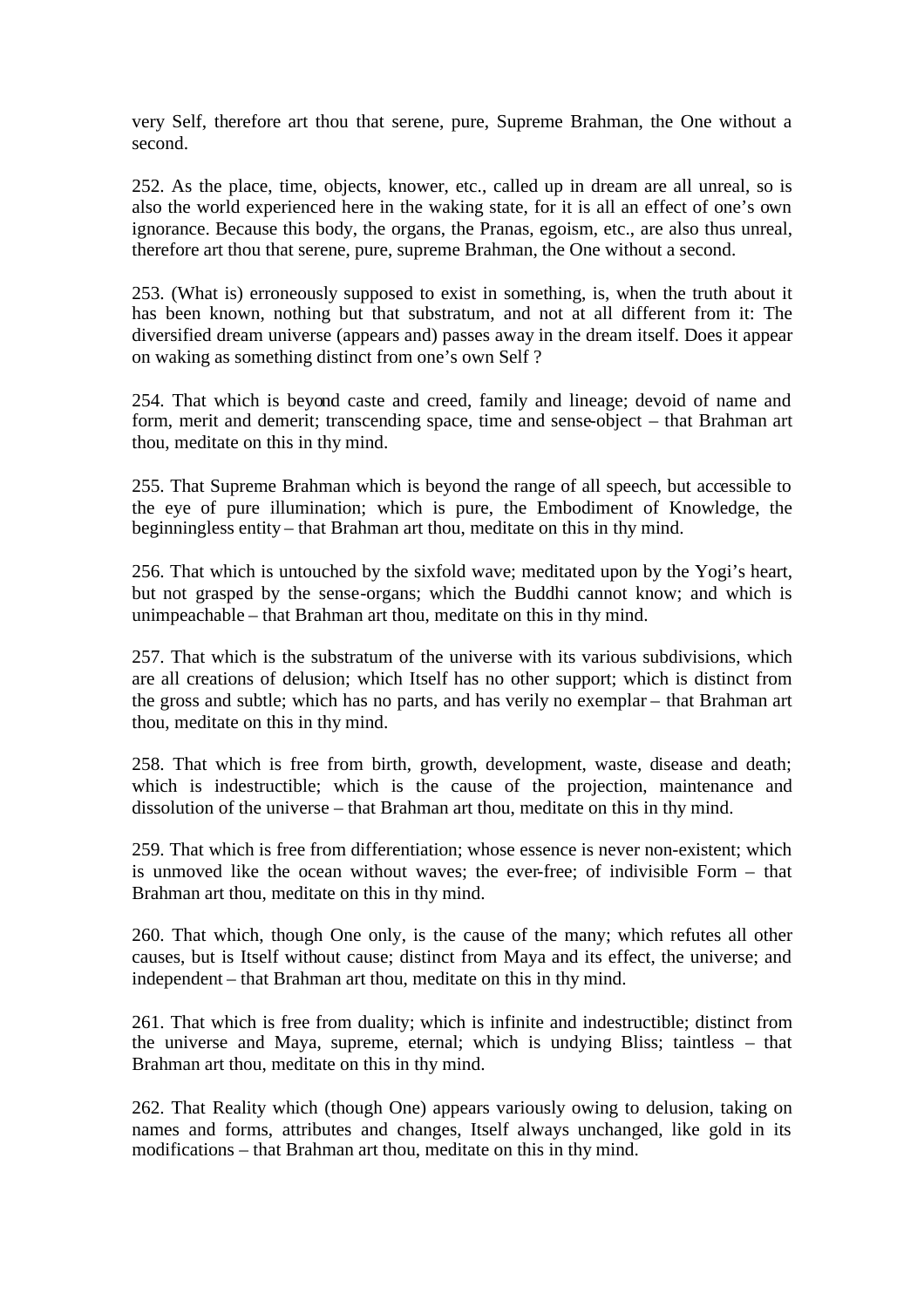263. That beyond which there is nothing; which shines even above Maya, which again is superior to its effect, the universe; the inmost Self of all, free from differentiation; the Real Self, the Existence-Knowledge-Bliss Absolute; infinite and immutable – that Brahman art thou, meditate on this in thy mind.

264. On the Truth, inculcated above, one must oneself meditate in one's mind, through the intellect, by means of the recognised arguments. By that means one will realise the truth free from doubt etc., like water in the palm of one's hand.

265. Realising in this body the Knowledge Absolute free from Nescience and its effects – like the king in an army – and being ever established in thy own Self by resting on that Knowledge, merge the universe in Brahman.

266. In the cave of the Buddhi there is the Brahman, distinct from the gross and subtle, the Existence Absolute, Supreme, the One without a second. For one who lives in this cave as Brahman, O beloved, there is no more entrance into the mother's womb.

267. Even after the Truth has been realised, there remains that strong, beginningless, obstinate impression that one is the agent and experiencer, which is the cause of one's transmigration. It has to be carefully removed by living in a state of constant identification with the Supreme Self. Sages call that Liberation which is the attenuation of Vasanas (impressions) here and now.

268. The idea of "me and mine" in the body, organs, etc., which are the non-Self – this superimposition the wise man must put a stop to, by identifying himself with the Atman.

269. Realising thy own Inmost Self, the Witness of the Buddhi and its modifications, and constantly revolving the positive thought, "I am That", conquer this identification with the non-Self.

270. Relinquishing the observance of social formalities, giving up all ideas of trimming up the body, and avoiding too mush engrossment with the Scriptures, do away with the superimposition that has come upon thyself.

271. Owing to the desire to run after society, the passion for too much study of the Scriptures and the desire to keep the body in good trim, people cannot attain to proper Realisation.

272. For one who seeks deliverance from the prison of this world (Samsara), those three desires have been designated by the wise as strong iron fetters to shackle one's feet. He who is free from them truly attains to Liberation.

273. The lovely odour of the Agaru (agalochum) which is hidden by a powerful stench due to its contact with water etc., manifests itself as soon as the foreign smell has been fully removed by rubbing.

274. Like the fragrance of the sandal-wood, the perfume of the Supreme Self, which is covered with the dust of endless, violent impressions imbedded in the mind, when purified by the constant friction of Knowledge, is (again) clearly perceived.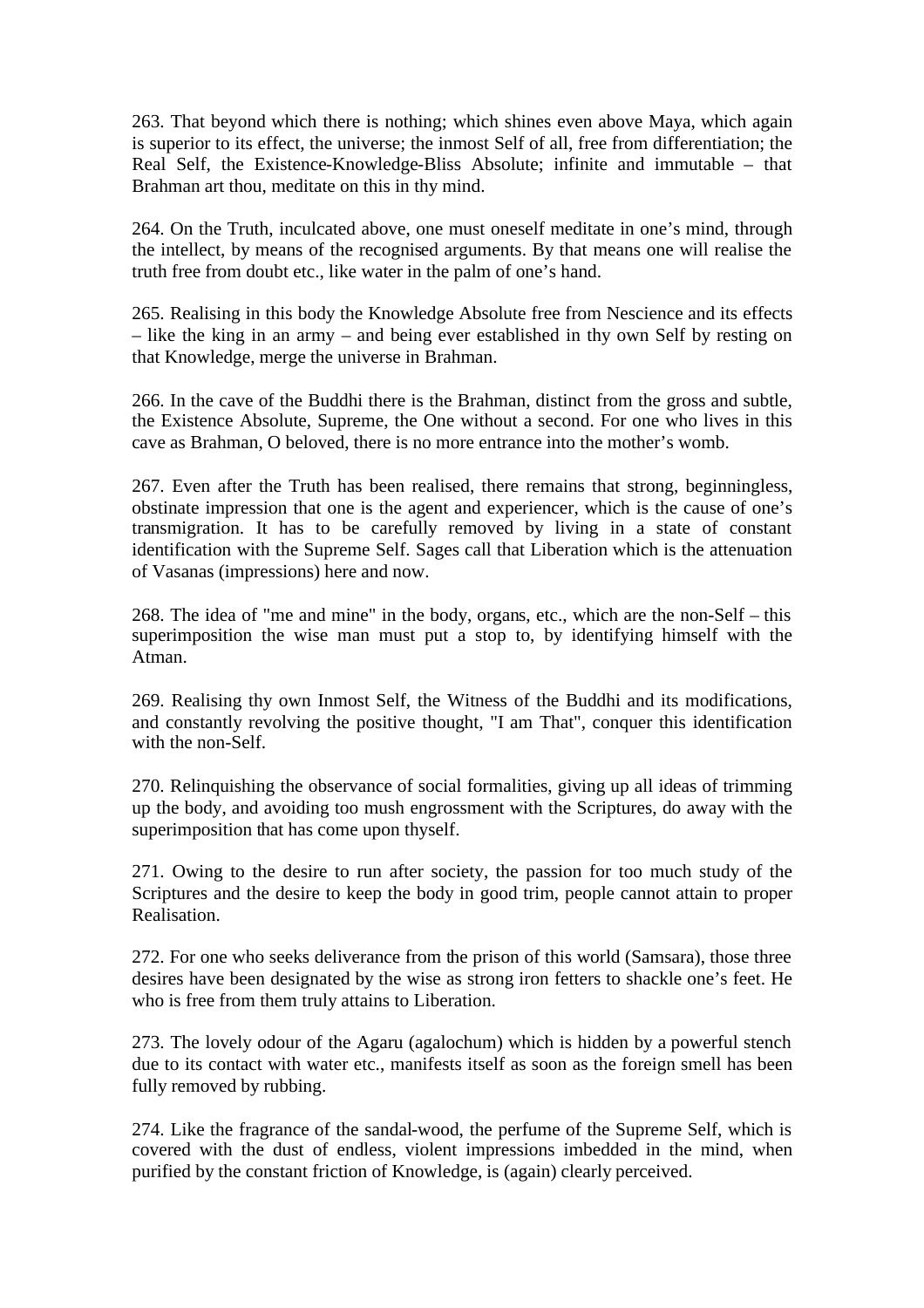275. The desire for Self-realisation is obscured by innumerable desires for things other than the Self. When they have been destroyed by the constant attachment to the Self, the Atman clearly manifests Itself of Its own accord.

276. As the mind becomes gradually established in the Inmost Self, it proportionately gives up the desires for external objects. And when all such desires have been eliminated, there takes place the unobstructed realisation of the Atman.

277. The Yogi's mind dies, being constantly fixed on his own Self. Thence follows the cessation of desires. Therefore do away with thy superimposition.

278. Tamas is destroyed by both Sattva and Rajas, Rajas by Sattva, and Sattva dies when purified. Therefore do way with thy superimposition through the help of Sattva.

279. Knowing for certain that the Prarabdha work will maintain this body, remain quiet and do away with thy superimposition carefully and with patience.

280. "I am not the individual soul, but the Supreme Brahman" – eliminating thus all that is not-Self, do away with thy superimposition, which has come through the momentum of (past) impressions.

281. Realising thyself as the Self of all by means of Scripture, reasoning and by thy own realisation, do away thy superimposition, even when a trace of it seems to appear.

282. The sage has no connection with action, since he has no idea of accepting or giving up. Therefore, through constant engrossment on the Brahman, do away with thy superimposition.

283. Through the realisation of the identity of Brahman and the soul, resulting from such great dicta as "Thou art That", do away with thy superimposition, with a view to strengthening thy identification with Brahman.

284. Until the identification with this body is completely rooted out, do away with thy superimposition with watchfulness and a concentrated mind.

285. So long as even a dream-like perception of the universe and souls persists, do away with thy superimposition, O learned man, without the least break.

286. Without giving the slightest chance to oblivion on account of sleep, concern in secular matters or the sense-objects, reflect on the Self in thy mind.

287. Shunning from a safe distance the body which has come from impurities of the parents and itself consists of flesh and impurities – as one does an outcast – be thou Brahman and realise the consummation of thy life.

288. Merging the finite soul in the Supreme Self, like the space enclosed by a jar in the infinite space, by means of meditation on their identity, always keep quiet, O sage.

289. Becoming thyself the self-effulgent Brahman, the substratum of all phenomena –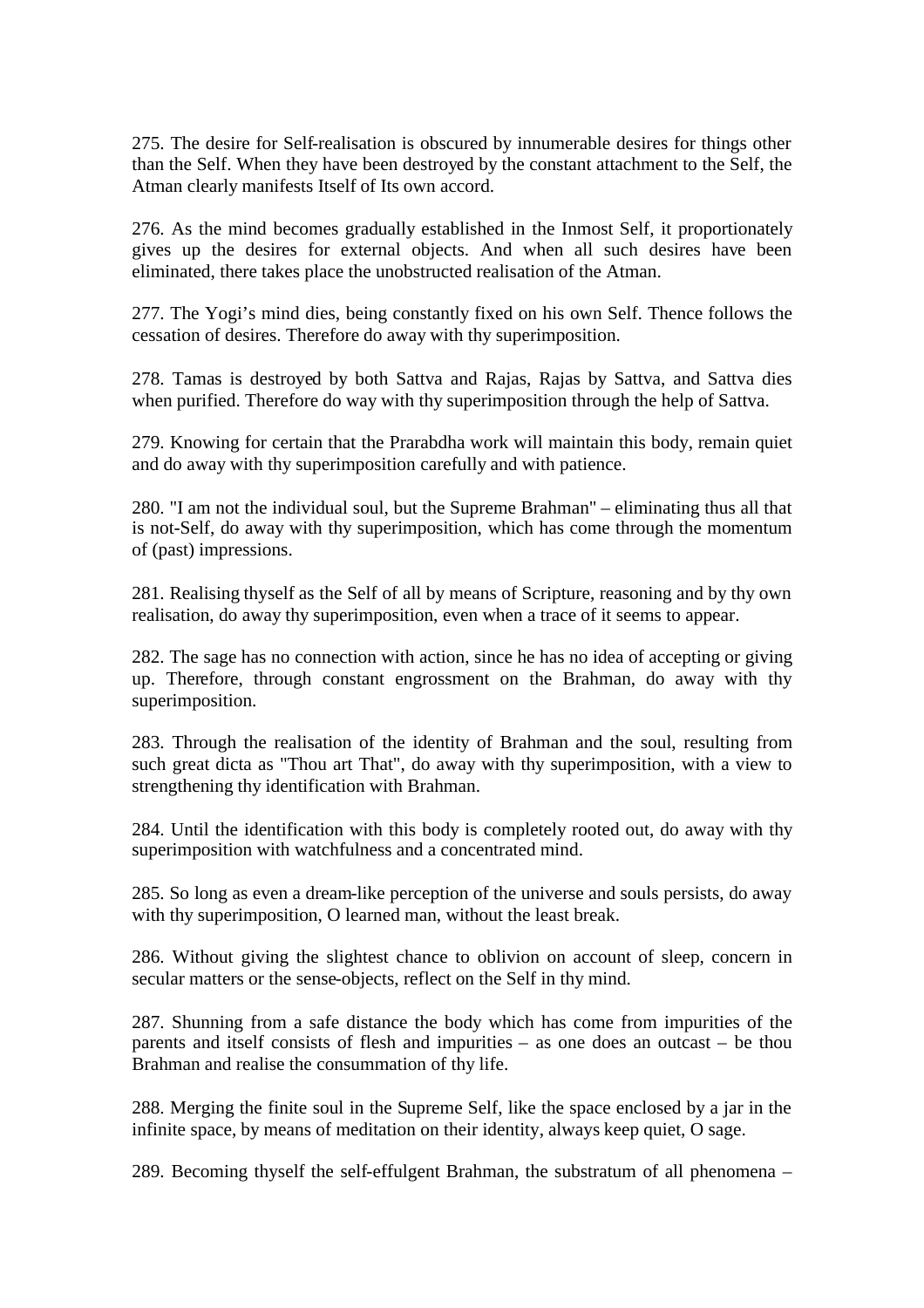as that Reality give up both the macrocosm and the microcosm, like two filthy receptacles.

290. Transferring the identification now rooted in the body to the Atman, the Existence-Knowledge-Bliss Absolute, and discarding the subtle body, be thou ever alone, independent.

291. That in which there is this reflection of the universe, as of a city in a mirror – that Brahman art thou; knowing this thou wilt attain the consummation of thy life.

292. That which is real and one's own primeval Essence, that Knowledge and Bliss Absolute, the One without a second, which is beyond form and activity – attaining That one should cease to identify oneself with one's false bodies, like an actor giving up his assumed mask.

293. This objective universe is absolutely unreal; neither is egoism a reality, for it is observed to be momentary. How can the perception, "I know all", be true of egoism etc., which are momentary ?

294. But the real 'I" is that which witnesses the ego and the rest. It exists always, even in the state of profound sleep. The Shruti itself says, "It is birthless, eternal", etc. Therefore the Paramatman is different from the gross and subtle bodies.

295. The knower of all changes in things subject to change should necessarily be eternal and changeless. The unreality of the gross and subtle bodies is again and again clearly observed in imagination, dream and profound sleep.

296. Therefore give up the identification with this lump of flesh, the gross body, as well as with the ego or the subtle body, which are both imagined by the Buddhi. Realising thy own Self, which is Knowledge Absolute and not to be denied in the past, present or future, attain to Peace.

297. Cease to identify thyself with the family, lineage, name, form and the order of life, which pertain to the body that is like a rotten corpse (to a man of realisation). Similarly, giving up ideas of agency and so forth, which are attributes of the subtle body, be the Essence of Bliss Absolute.

298. Other obstacles are also observed to exist for men, which lead to transmigration. The root of them, for the above reasons, is the first modification of Nescience called egoism.

299. So long as one has any relation to this wicked ego, there should not be the least talk about Liberation, which is unique.

300. Freed from the clutches of egoism, as the moon from those of Rahu, man attains to his real nature, and becomes pure, infinite, ever blissful and self-luminous.

301. That which has been created by the Buddhi extremely deluded by Nescience, and which is perceived in this body as  $\overline{I}$  am such and such" – when that egoism is totally destroyed, one attains an unobstructed identity with Brahman.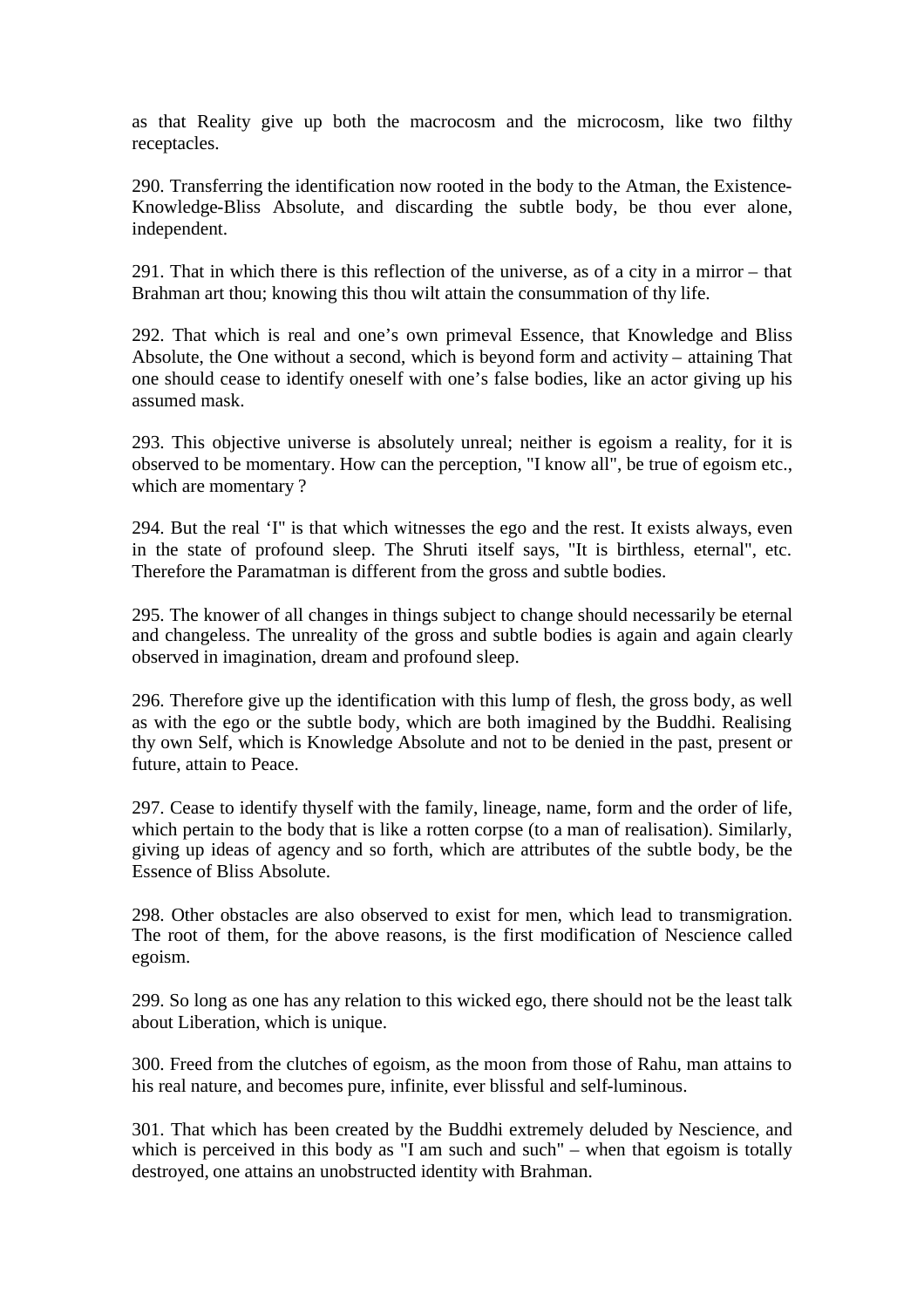302. The treasure of the Bliss of Brahman is coiled round by the mighty and dreadful serpent of egoism, and guarded for its own use by means of its three fierce hoods consisting of the three Gunas. Only the wise man, destroying it by severing its three hoods with the great sword of realisation in accordance with the teachings of the Shrutis, can enjoy this treasure which confers bliss.

303. As long as there is a trace of poisoning left in the body, how can one hope for recovery ? Similar is the effect of egoism on the Yogi's Liberation.

304. Through the complete cessation of egoism, through the stoppage of the diverse mental waves due to it, and through the discrimination of the inner Reality, one realises that Reality as "I am This".

305. Give up immediately thy identification with egoism, the agent, which is by its nature a modification, is endued with a reflection of the Self, and diverts one from being established in the Self – identifying thyself with which thou hast come by this relative existence, full of the miseries of birth, decay and death, though thou art the Witness, the Essence of Knowledge and Bliss Absolute.

306. But for thy identification with that egoism there can never be any transmigration for thee who art immutable and eternally the same, the Knowledge Absolute, omnipresent, the Bliss Absolute, and of untarnished glory.

307. Therefore destroying this egoism, thy enemy - which appears like a thorn sticking in the throat of a man taking meal – with the great sword of realisation, enjoy directly and freely the bliss of thy own empire, the majesty of the Atman.

308. Checking the activities of egoism etc., and giving up all attachment through the realisation of the Supreme Reality, be free from all duality through the enjoyment of the Bliss of Self, and remain quiet in Brahman, for thou hast attained thy infinite nature.

309. Even though completely rooted out, this terrible egoism, if revolved in the mind even for a moment, returns to life and creates hundreds of mischiefs, like a cloud ushered in by the wind during the rainy season.

310. Overpowering this enemy, egoism, not a moment's respite should be given to it by thinking on the sense-objects. That is verily the cause of its coming back to life, like water to a citron tree that has almost dried up.

311. He alone who has identified himself with the body is greedy after sense-pleasures. How can one, devoid of the body-idea, be greedy (like him) ? Hence the tendency to think on the sense-objects is verily the cause of the bondage of transmigration, giving rise to an idea of distinction or duality.

312. When the effects are developed, the seed also is observed to be such, and when the effects are destroyed, the seed also is seen to be destroyed. Therefore one must subdue the effects.

313. Through the increase of desires selfish work increases, and when there is an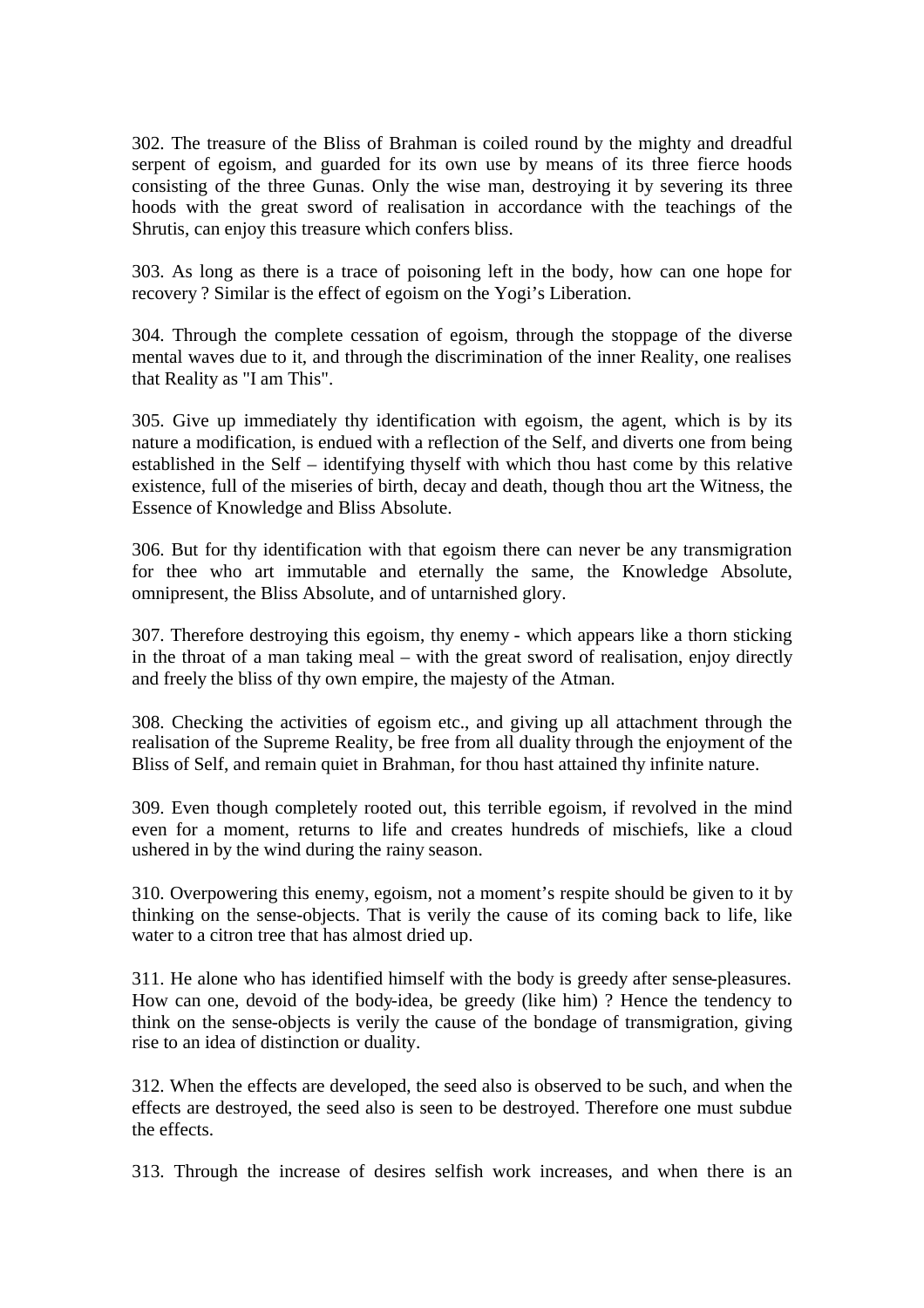increase of selfish work, there is an increase of desire also. And man's transmigration is never at an end.

314. For the sake of breaking the chain of transmigration, the Sannyasin should burn to ashes those two; for thinking of the sense-objects and doing selfish acts lead to an increase of desires.

315-316. Augmented by these two, desires produce one's transmigration. The way to destroy these three, however, lies in looking upon everything, under all circumstances, always, everywhere and in all respects, as Brahman and Brahman alone. Through the strengthening of the longing to be one with Brahman, those three are annihilated.

317. With the cessation of selfish action the brooding on the sense-objects is stopped, which is followed by the destruction of desires. The destruction of desires is Liberation, and this is considered as Liberation-in-life.

318. When the desire for realising Brahman has a marked manifestation, the egoistic desires readily vanish, as the most intense darkness effectively vanishes before the glow of the rising sun.

319. Darkness and the numerous evils that attend on it are not noticed when the sun rises. Similarly, on the realisation of the Bliss Absolute, there is neither bondage nor the least trace of misery.

320. Causing the external and internal universe, which are now perceived, to vanish, and meditating on the Reality, the Bliss Embodied, one should pass one's time watchfully, if there be any residue of Prarabdha work left.

321. One should never be careless in one's steadfastness to Brahman. Bhagavan Sanatkumara, who is Brahma's son, has called inadvertence to be death itself.

322. There is no greater danger for the Jnanin than carelessness about his own real nature. From this comes delusion, thence egoism, this is followed by bondage, and then comes misery.

323. Finding even a wise man hankering after the sense-objects, oblivion torments him through the evil propensities of the Buddhi, as a woman does her doting paramour.

324. As sedge, even if removed, does not stay away for a moment, but covers the water again, so Maya or Nescience also covers even a wise man, if he is averse to meditation on the Self.

325. If the mind ever so slightly strays from the Ideal and becomes outgoing, then it goes down and down, just as a play-ball inadvertently dropped on the staircase bounds down from one step to another.

326. The mind that is attached to the sense-objects reflects on their qualities; from mature reflection arises desire, and after desiring a man sets about having that thing.

327. Hence to the discriminating knower of Brahman there is no worse death than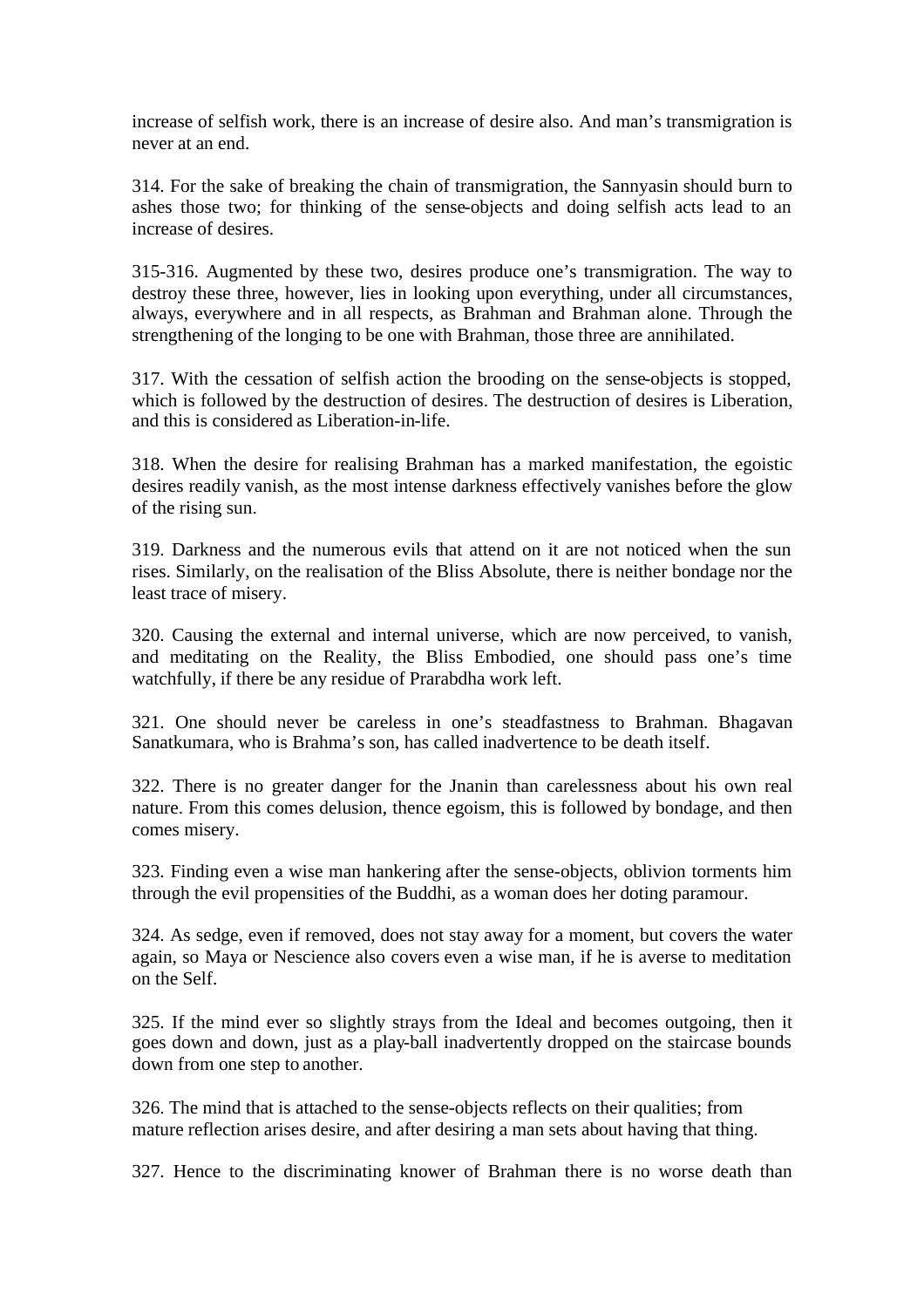inadvertence with regard to concentration. But the man who is concentrated attains complete success. (Therefore) carefully concentrate thy mind (on Brahman).

328. Through inadvertence a man deviates from his real nature, and the man who has thus deviated falls. The fallen man comes to ruin, and is scarcely seen to rise again.

329. Therefore one should give up reflecting on the sense-objects, which is the root of all mischief. He who is completely aloof even while living, is alone aloof after the dissolution of the body. The Yajur-Veda declares that there is fear for one who sees the least bit of distinction.

330. Whenever the wise man sees the least difference in the infinite Brahman, at once that which he sees as different through mistake, becomes a source of terror to him.

331. He who identifies himself with the objective universe which has been denied by hundreds of Shrutis, Smritis and reasonings, experiences misery after misery, like a thief, for he does something forbidden.

332. He who has devoted himself to meditation on the Reality (Brahman) and is free from Nescience, attains to the eternal glory of the Atman. But he who dwells on the unreal (the universe) is destroyed. That this is so is evidenced in the case of one who is not a thief and one who is a thief.

333. The Sannyasin should give up dwelling on the unreal, which causes bondage, and should always fix his thoughts on the Atman as "I myself am This". For the steadfastness in Brahman through the realisation of one's identity with It gives rise to bliss and thoroughly removes the misery born of nescience, which one experiences (in the ignorant state).

334. The dwelling on external objects will only intensify its fruits, viz. furthering evil propensities, which grow worse and worse. Knowing this through discrimination, one should avoid external objects and constantly apply oneself to meditation on the Atman.

335. When the external world is shut out, the mind is cheerful, and cheerfulness of the mind brings on the vision of the Paramatman. When It is perfectly realised, the chain of birth and death is broken. Hence the shutting out of the external world is the steppingstone to Liberation.

336. Where is the man who being learned, able to discriminate the real from the unreal, believing the Vedas as authority, fixing his gaze on the Atman, the Supreme Reality, and being a seeker after Liberation, will, like a child, consciously have recourse to the unreal (the universe) which will cause his fall ?

337. There is no Liberation for one who has attachment to the body etc., and the liberated man has no identification with the body etc. The sleeping man is not awake, nor is the waking man asleep, for these two states are contradictory in nature.

338. He is free who, knowing through his mind the Self in moving and unmoving objects and observing It as their substratum, gives up all superimpositions and remains as the Absolute and the infinite Self.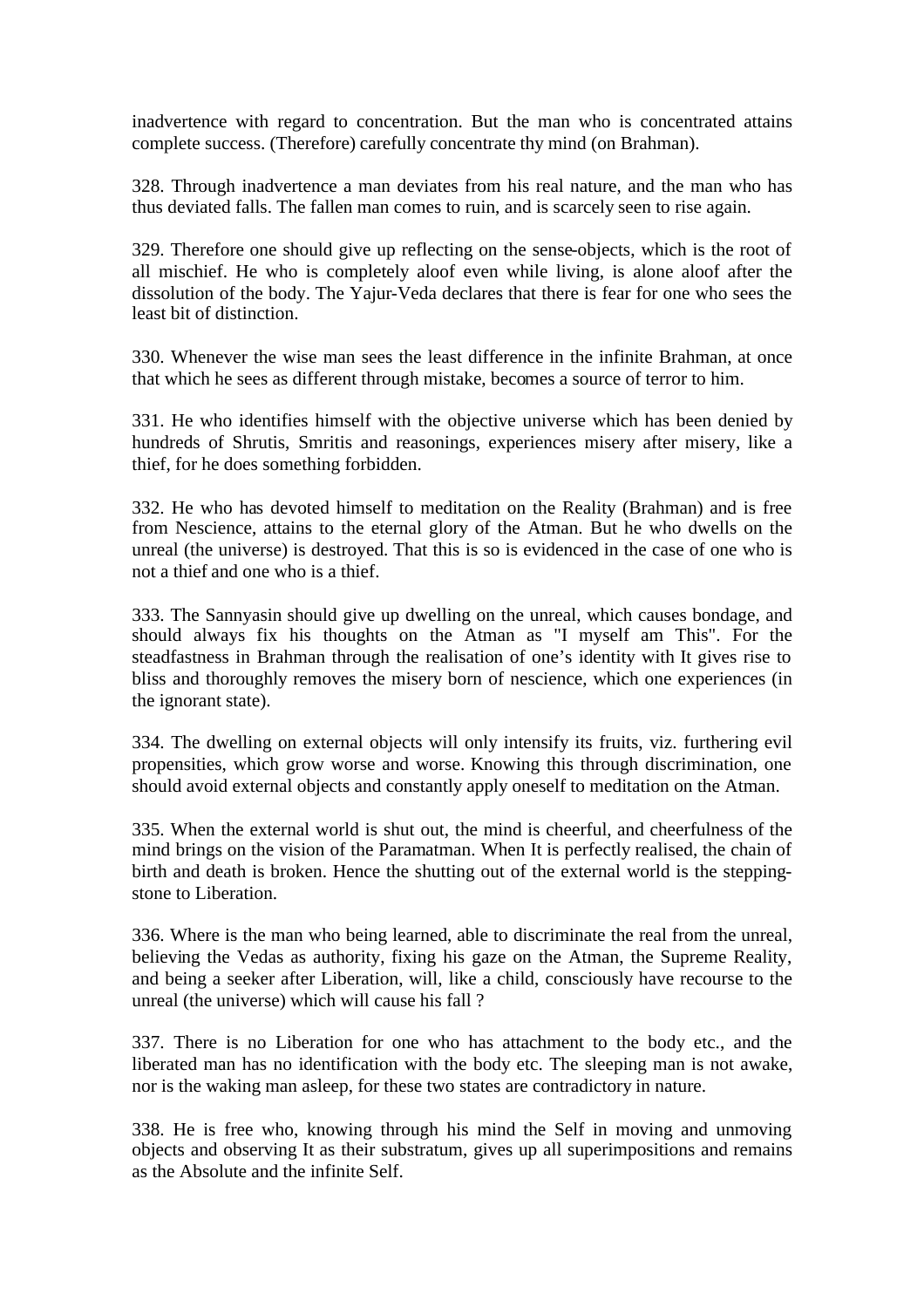339. To realise the whole universe as the Self is the means of getting rid of bondage. There is nothing higher than identifying the universe with the Self. One realises this state by excluding the objective world through steadfastness in the eternal Atman.

340. How is the exclusion of the objective world possible for one who lives identified with the body, whose mind is attached to the perception of external objects, and who performs various acts for that end ? This exclusion should be carefully practised by sages who have renounced all kinds of duties and actions and objects, who are passionately devoted to the eternal Atman, and who wish to possess an undying bliss.

341. To the Sannyasin who has gone through the act of hearing, the Shruti passage, "Calm, self-controlled." Etc., prescribes Samadhi for realising the identity of the universe with the Self.

342. Even wise men cannot suddenly destroy egoism after it has once become strong, barring those who are perfectly calm through the Nirvikalpa Samadhi. Desires are verily the effect of innumerable births.

343. The projecting power, through the aid of the veiling power, connects a man with the siren of an egoistic idea, and distracts him through the attributes of that.

344. It is extremely difficult to conquer the projecting power unless the veiling power is perfectly rooted out. And that covering over the Atman naturally vanishes when the subject is perfectly distinguished from the objects, like milk from water. But the victory is undoubtedly (complete and) free from obstacles when there is no oscillation of the mind due to the unreal sense-objects.

345. Perfect discrimination brought on by direct realisation distinguishes the true nature of the subject from that of the object, and breaks the bond of delusion created by Maya; and there is no more transmigration for one who has been freed from this.

346. The knowledge of the identity of the Jiva and Brahman entirely consumes the impenetrable forest of Avidya or Nescience. For one who has realised the state of Oneness, is there any seed left for future transmigration ?

347. The veil that hides Truth vanishes only when the Reality is fully realised. (Thence follow) the destruction of false knowledge and the cessation of misery brought about by its distracting influence.

348. These three are observed in the case of a rope when its real nature is fully known. Therefore the wise man should know the real nature of things for the breaking of his bonds.

349-350. Like iron manifesting as sparks through contact with fire, the Buddhi manifests itself as knower and known through the inherence of Brahman. As these two (knower and known), the effects of the Buddhi, are observed to be unreal in the case of delusion, dream and fancy, similarly, the modifications of the Prakriti, from egoism down to the body and all sense-objects are also unreal. Their unreality is verily due to their being subject to change every moment. But the Atman never changes.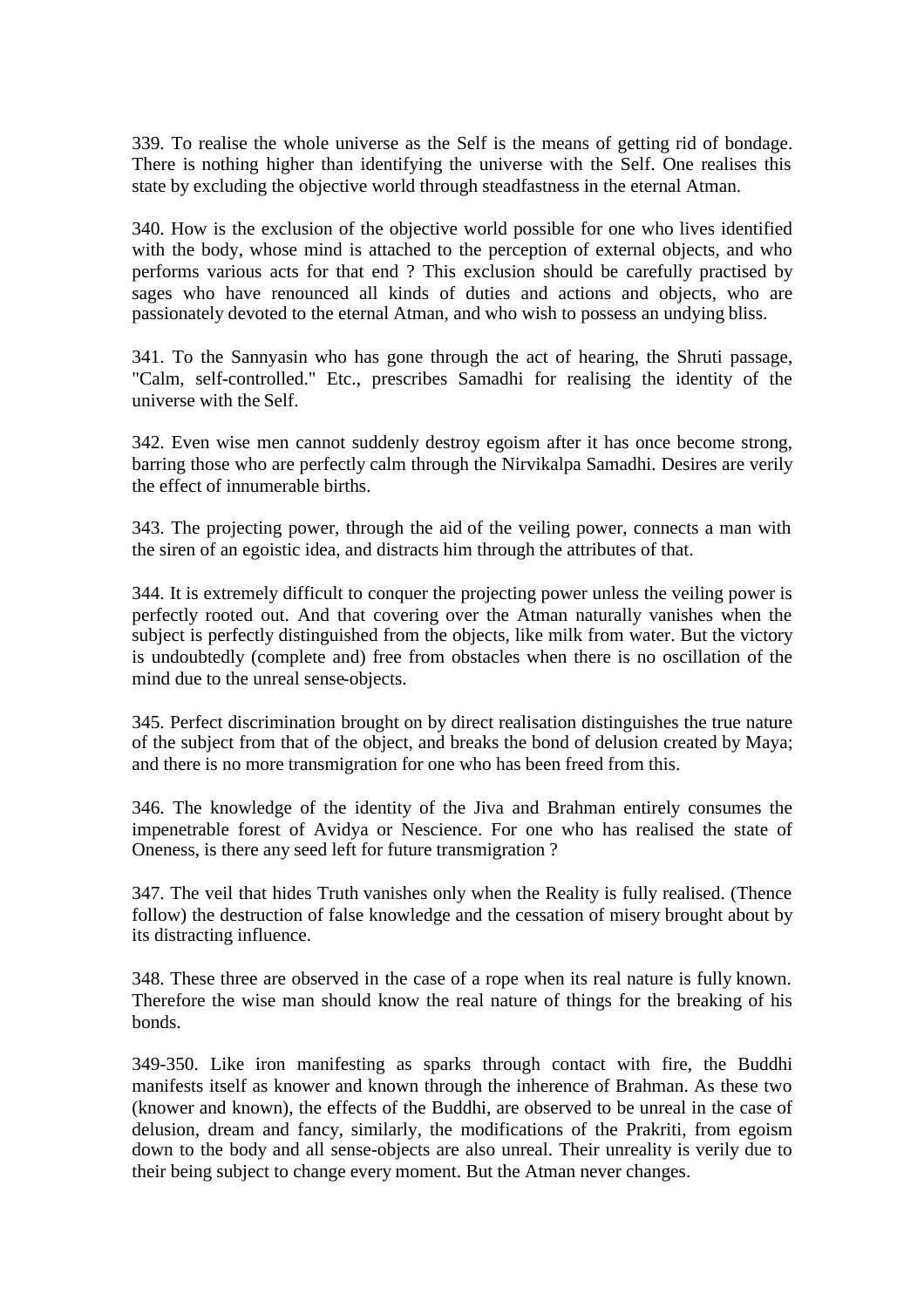351. The Supreme Self is ever of the nature of eternal, indivisible knowledge, one without a second, the Witness of the Buddhi and the rest, distinct from the gross and subtle, the implied meaning of the term and idea "I", the embodiment of inward, eternal bliss.

352. The wise man, discriminating thus the real and the unreal, ascertaining the Truth through his illuminative insight, and realising his own Self which is Knowledge Absolute, gets rid of the obstructions and directly attains Peace.

353. When the Atman, the One without a second, is realised by means of the Nirvikalpa Samadhi, then the heart's knot of ignorance is totally destroyed.

354. Such imaginations as "thou", "I" or "this" take place through the defects of the Buddhi. But when the Paramatman, the Absolute, the One without a second, manifests Itself in Samadhi, all such imaginations are dissolved for the aspirant, through the realisation of the truth of Brahman.

355. The Sannyasin, calm, self-controlled, perfectly retiring from the sense-world, forbearing, and devoting himself to the practice of Samadhi, always reflects on his own self being the Self of the whole universe. Destroying completely by this means the imaginations which are due to the gloom of ignorance, he lives blissfully as Brahman, free from action and the oscillations of the mind.

356. Those alone are free from the bondage of transmigration who, attaining Samadhi, have merged the objective world, the sense-organs, the mind, nay, the very ego, in the Atman, the Knowledge Absolute – and none else, who but dabble in second-hand talks.

357. Through the diversity of the supervening conditions (Upadhis), a man is apt to think of himself as also full of diversity; but with the removal of these he is again his own Self, the immutable. Therefore the wise man should ever devote himself to the practice of Nirvikalpa Samadhi, for the dissolution of the Upadhis.

358. The man who is attached to the Real becomes Real, through his one-pointed devotion. Just as the cockroach thinking intently on the Bhramara is transformed into a Bhramara.

359. Just as the cockroach, giving up the attachment to all other actions, thinks intently on the Bhramara and becomes transformed into that worm, exactly in the same manner the Yogi, meditating on the truth of the Paramatman, attains to It through his onepointed devotion to that.

360. The truth of the Paramatman is extremely subtle, and cannot be reached by the gross outgoing tendency of the mind. It is only accessible to noble souls with perfectly pure minds, by means of Samadhi brought on by an extraordinary fineness of the mental state.

361. As gold purified by thorough heating on the fire gives up its impurities and attains to its own lustre, so the mind, through meditation, gives up its impurities of Sattva, Rajas and Tamas, and attains to the reality of Brahman.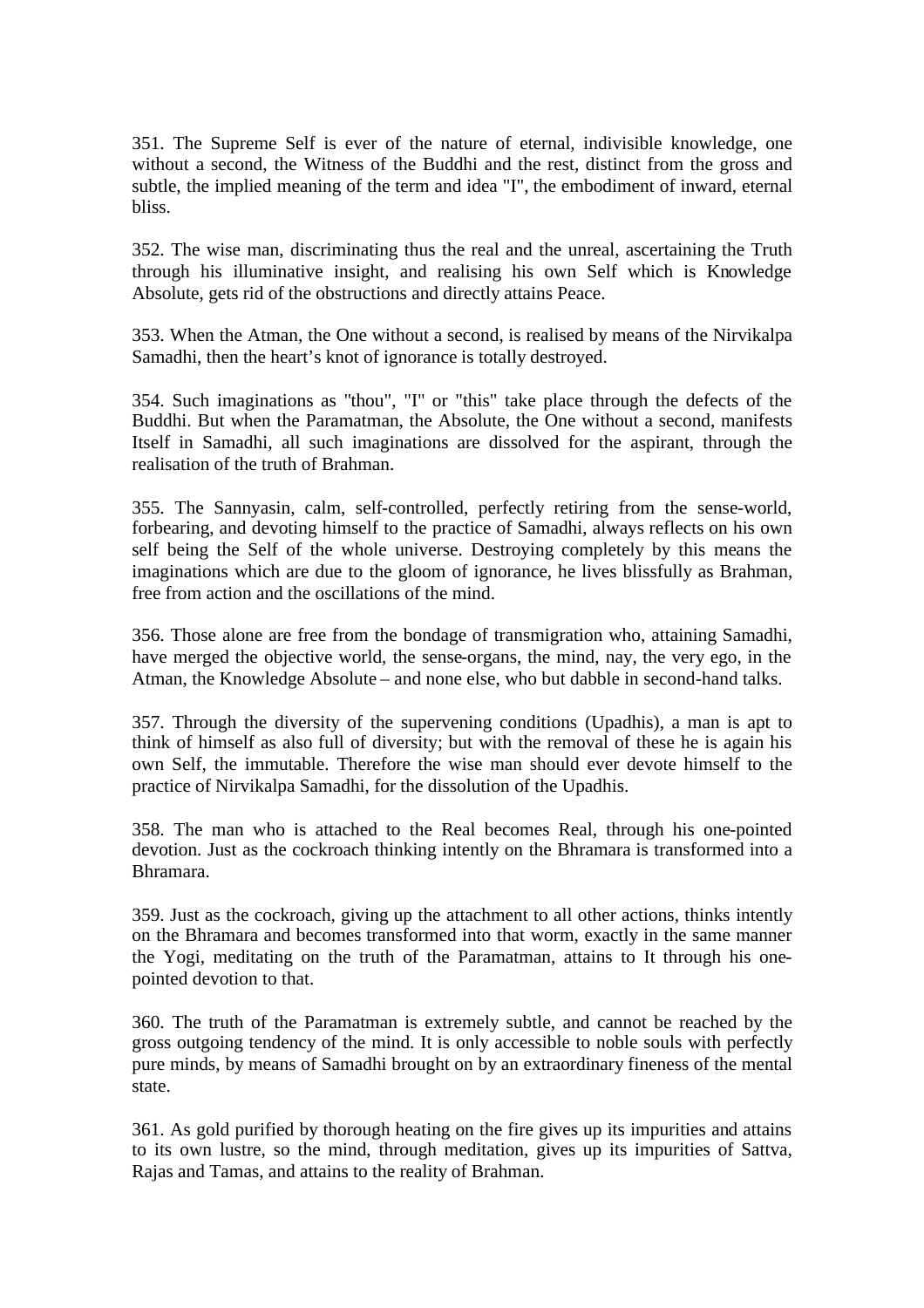362. When the mind, thus purified by constant practice, is merged in Brahman, then Samadhi passes on from the Savikalpa to the Nirvikalpa stage, and leads directly to the realisation of the Bliss of Brahman, the One without a second.

363. By this Samadhi are destroyed all desires which are like knots, all work is at an end, and inside and out there takes place everywhere and always the spontaneous manifestation of one's real nature.

364. Reflection should be considered a hundred times superior to hearing, and meditation a hundred thousand times superior even to reflection, but the Nirvikalpa Samadhi is infinite in its results.

365. By the Nirvikalpa Samadhi the truth of Brahman is clearly and definitely realised, but not otherwise, for then the mind, being unstable by nature, is apt to be mixed up with other perceptions.

366. Hence with the mind calm and the senses controlled always drown the mind in the Supreme Self that is within, and through the realisation of thy identity with that Reality destroy the darkness created by Nescience, which is without beginning.

367. The first steps to Yoga are control of speech, non-receiving of gifts, entertaining of no expectations, freedom from activity, and always living in a retired place.

368. Living in a retired place serves to control the sense-organs, control of the senses helps to control the mind, through control of the mind egoism is destroyed; and this again gives the Yogi an unbroken realisation of the Bliss of Brahman. Therefore the man of reflection should always strive only to control the mind.

369. Restrain speech in the Manas, and restrain Manas in the Buddhi; this again restrain in the witness of Buddhi, and merging that also in the Infinite Absolute Self, attain to supreme Peace.

370. The body, Pranas, organs, manas, Buddhi and the rest – with whichsoever of these supervening adjuncts the mind is associated, the Yogi is transformed, as it were, into that.

371. When this is stopped, the man of reflection is found to be easily detached from everything, and to get the experience of an abundance of everlasting Bliss.

372. It is the man of dispassion (Vairagya) who is fit for this internal as well as external renunciation; for the dispassionate man, out of the desire to be free, relinquishes both internal and external attachment.

373. It is only the dispassionate man who, being thoroughly grounded in Brahman, can give up the external attachment to the sense-objects and the internal attachment for egoism etc.

374. Know, O wise man, dispassion and discrimination to be like the two wings of a bird in the case of an aspirant. Unless both are there, none can, with the help of either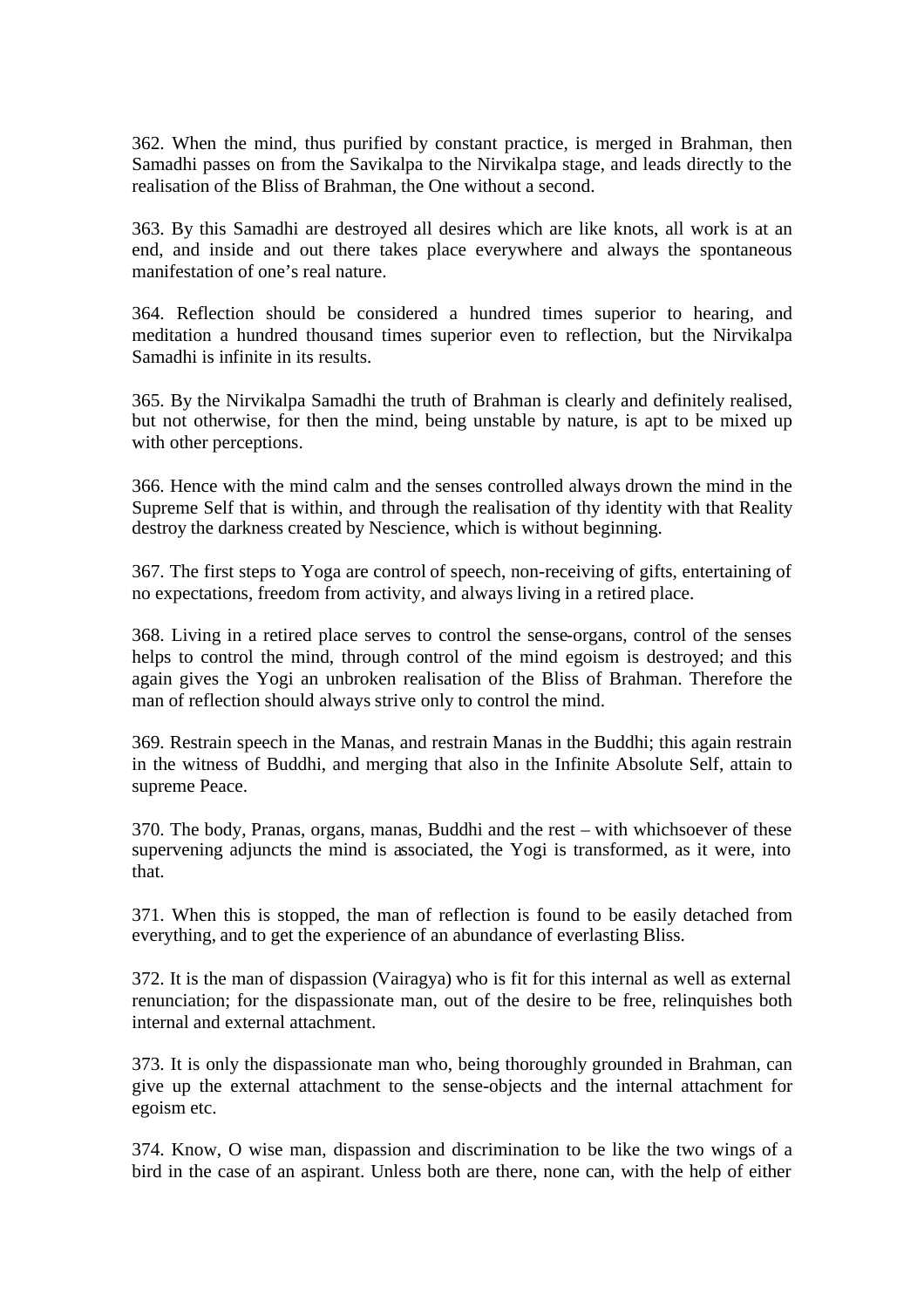one, reach the creeper of Liberation that grows, as it were, on the top of an edifice.

375. The extremely dispassionate man alone has Samadhi, and the man of Samadhi alone gets steady realisation; the man who has realised the Truth is alone free from bondage, and the free soul only experiences eternal Bliss.

376. For the man of self-control I do not find any better instrument of happiness than dispassion, and if that is coupled with a highly pure realisation of the Self, it conduces to the suzerainty of absolute Independence; and since this is the gateway to the damsel of everlasting liberation, therefore for thy welfare, be dispassionate both internally and externally, and always fix thy mind on the eternal Self.

377. Sever thy craving for the sense-objects, which are like poison, for it is the very image of death, and giving up thy pride of caste, family and order of life, fling actions to a distance. Give up thy identification with such unreal things as the body, and fix thy mind on the Atman. For thou art really the Witness, Brahman, unshackled by the mind, the One without a second, and Supreme.

378. Fixing the mind firmly on the Ideal, Brahman, and restraining the external organs in their respective centres; with the body held steady and taking no thought for its maintenance; attaining identity with Brahman and being one with  $It - always drink$ joyfully of the Bliss of Brahman in thy own Self, without a break. What is the use of other things which are entirely hollow ?

379. Giving up the thought of the non-Self which is evil and productive of misery, think of the Self, the Bliss Absolute, which conduces to Liberation.

380. Here shines eternally the Atman, the Self-effulgent Witness of everything, which has the Buddhi for Its seat. Making this Atman which is distinct from the unreal, the goal, meditate on It as thy own Self, excluding all other thought.

381. Reflecting on this Atman continuously and without any foreign thought intervening, one must distinctly realise It to be one's real Self. 382. Strengthening one's identification with This, and giving up that with egoism and the rest, one must live without any concern for them, as if they were trifling things, like a cracked jar or the like.

383. Fixing the purified mind in the Self, the Witness, the Knowledge Absolute, and slowly making it still, one must then realise one's own infinite Self.

384. One should behold the Atman, the Indivisible and Infinite, free from all limiting adjuncts such as the body, organs, Pranas, Manas and egoism, which are creations of one's own ignorance – like the infinite sky.

385. The sky, divested of the hundreds of limiting adjuncts such as a jar, a pitcher, a receptacle for grains or a needle, is one, and not diverse; exactly in a similar way the pure Brahman, when divested of egoism etc., is verily One.

386. The limiting adjuncts from Brahma down to a clump of grass are all wholly unreal. Therefore one should realise one's own Infinite Self as the only Principle.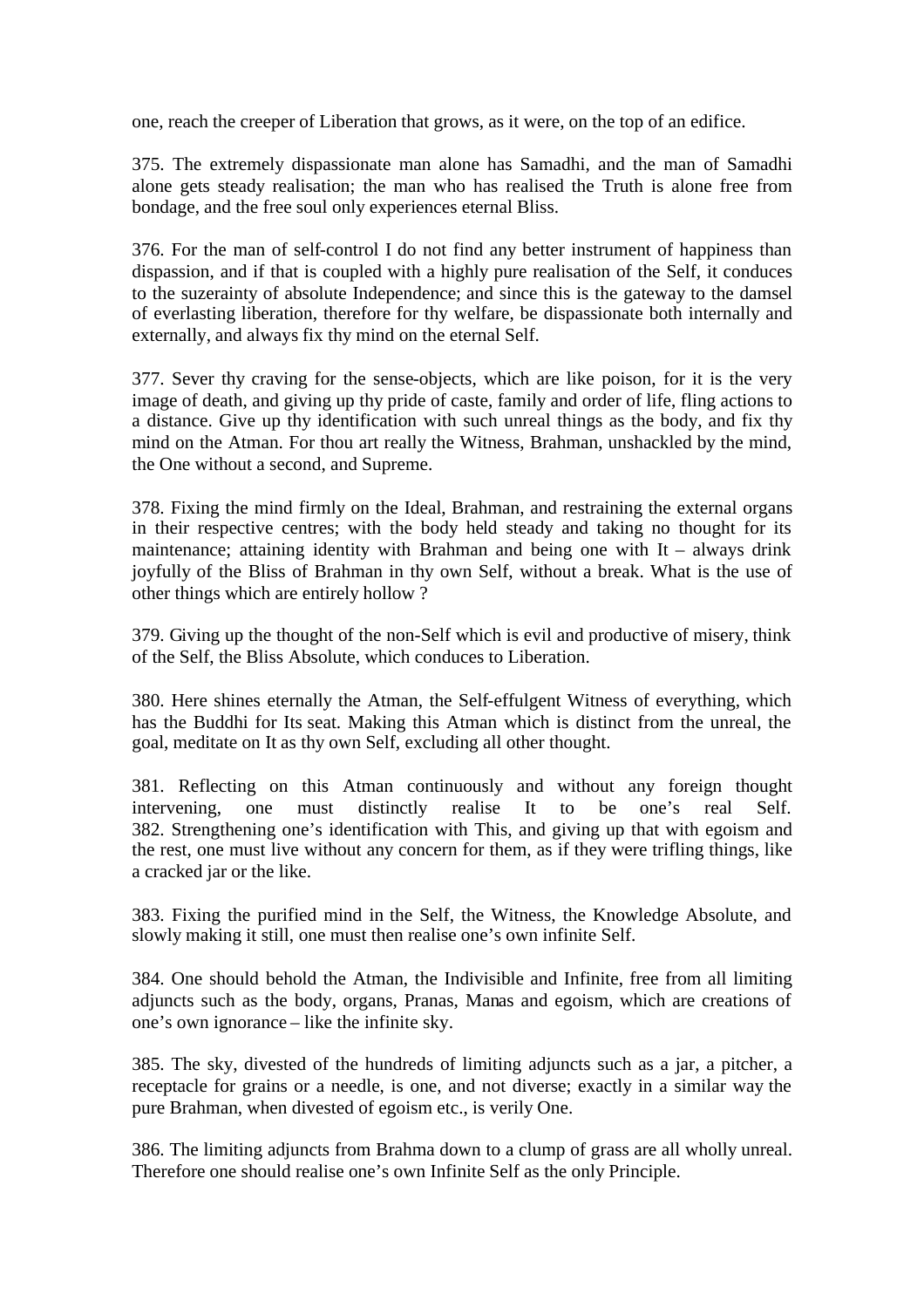387. That in which something is imagined to exist through error, is, when rightly discriminated, that thing itself, and not distinct from it. When the error is gone, the reality about the snake falsely perceived becomes the rope. Similarly the universe is in reality the Atman.

388. The Self is Brahma, the Self is Vishnu, the Self is Indra, the Self is Shiva; the Self is all this universe. Nothing exists except the Self.

389. The Self is within, and the Self is without; the Self is before and the Self is behind; the Self is in the south, and the Self is in the north; the Self likewise is above as also below.

390. As the wave, the foam, the whirlpool, the bubble, etc., are all in essence but water, similarly the Chit (Knowledge Absolute) is all this, from the body up to egoism. Everything is verily the Chit, homogeneous and pure.

391. All this universe known through speech and mind is nothing but Brahman; there is nothing besides Brahman, which exists beyond the utmost range of the Prakriti. Are the pitcher, jug, jar, etc., known to be distinct from the clay of which they are composed ? It is the deluded man who talks of "thou" and "I", as an effect of the wine of Maya.

392. The Shruti, in the passage, "Where one sees nothing else", etc., declares by an accumulation of verbs the absence of duality, in order to remove the false superimpositions.

393. The Supreme Brahman is, like the sky, pure, absolute, infinite, motionless and changeless, devoid of interior or exterior, the One Existence, without a second, and is one's own Self. Is there any other object of knowledge ?

394. What is the use of dilating on this subject ? The Jiva is no other than Brahman; this whole extended universe is Brahman Itself; the Shruti inculcates the Brahman without a second; and it is an indubitable fact that people of enlightened minds who know their identity with Brahman and have given up their connection with the objective world, live palpably unifold with Brahman as Eternal Knowledge and Bliss.

395. (First) destroy the hopes raised by egoism in this filthy gross body, then do the same forcibly with the air-like subtle body; and realising Brahman, the embodiment of eternal Bliss – whose glories the Scriptures proclaim – as thy own Self, live as Brahman.

396. So long as man has any regard for this corpse-like body, he is impure, and suffers from his enemies as also from birth, death and disease; but when he thinks of himself as pure, as the essence of good and immovable, he assuredly becomes free from them; the Shrutis also say this.

397. By the elimination of all apparent existences superimposed on the soul, the supreme Brahman, Infinite, the One without a second and beyond action, remains as Itself.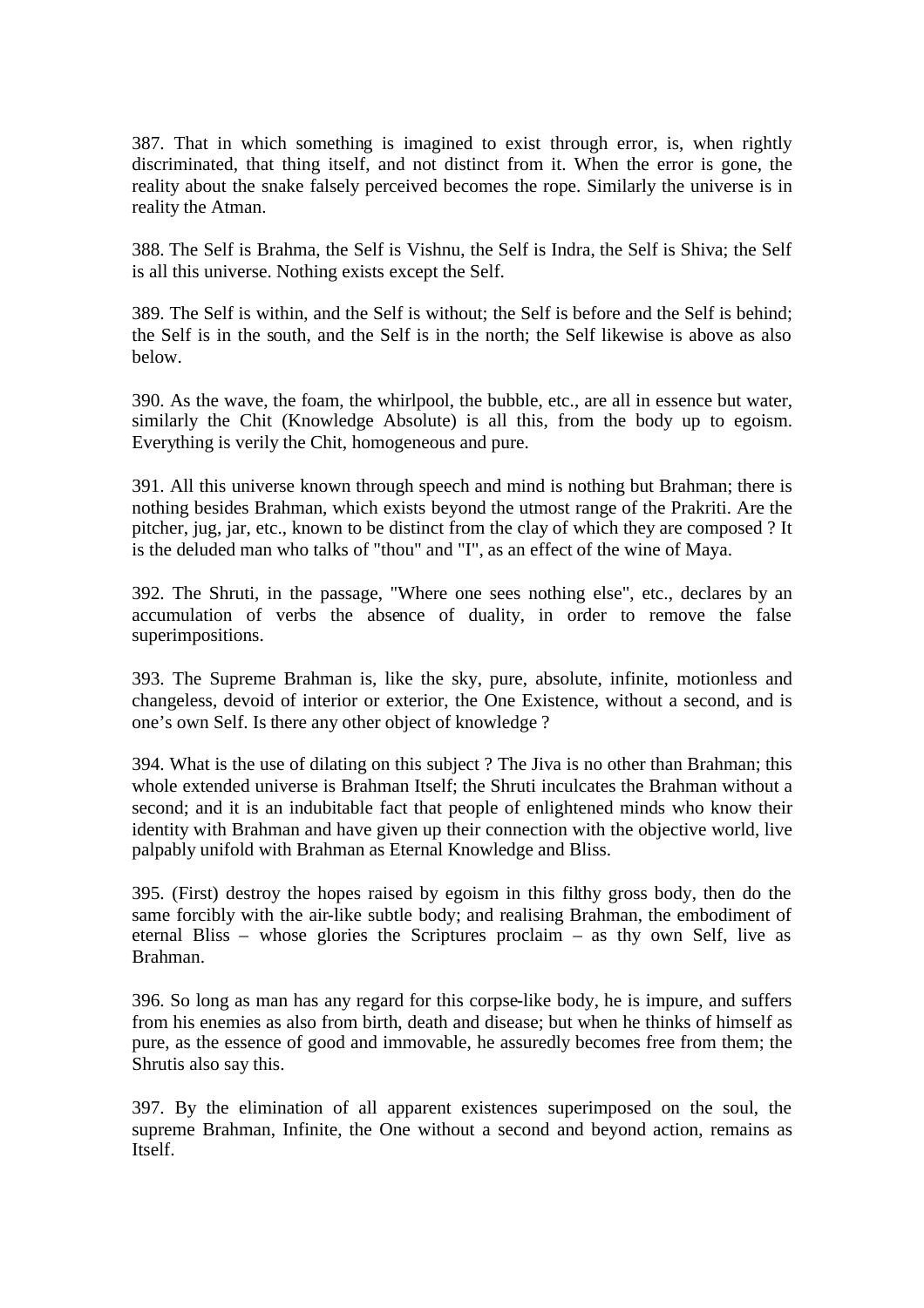398. When the mind-functions are merged in the Paramatman, the Brahman, the Absolute, none of this phenomenal world is seen, whence it is reduced to mere talk.

399. In the One Entity (Brahman) the conception of the universe is a mere phantom. Whence can there be any diversity in That which is changeless, formless and Absolute ? 400. In the One Entity devoid of the concepts of seer, seeing and seen – which is changeless, formless and Absolute – whence can there be any diversity ?

401. In the One Entity which is changeless, formless and Absolute, and which is perfectly all-pervading and motionless like the ocean after the dissolution of the universe, whence can there be any diversity ?

402. Where the root of delusion is dissolved like darkness in light – in the supreme Reality, the One without a second, the Absolute – whence can there be any diversity ?

403. How can the talk of diversity apply to the Supreme Reality which is one and homogeneous ? Who has ever observed diversity in the unmixed bliss of the state of profound sleep ?

404. Even before the realisation of the highest Truth, the universe does not exist in the Absolute Brahman, the Essence of Existence. In none of the three states of time is the snake ever observed in the rope, nor a drop of water in the mirage.

405. The Shrutis themselves declare that this dualistic universe is but a delusion from the standpoint of Absolute Truth. This is also experienced in the state of dreamless sleep.

406. That which is superimposed upon something else is observed by the wise to be identical with the substratum, as in the case of the rope appearing as the snake. The apparent difference depends solely on error.

407. This apparent universe has its root in the mind, and never persists after the mind is annihilated. Therefore dissolve the mind by concentrating it on the Supreme Self, which is thy inmost Essence.

408. The wise man realises in his heart, through Samadhi, the Infinite Brahman, which is something of the nature of eternal Knowledge and absolute Bliss, which has no exemplar, which transcends all limitations, is ever free and without activity, and which is like the limitless sky, indivisible and absolute.

409. The wise man realises in his heart, through Samadhi, the Infinite Brahman, which is devoid of the ideas of cause and effect, which is the Reality beyond all imaginations, homogeneous, matchless, beyond the range of proofs, established by the pronouncements of the Vedas, and ever familiar to us as the sense of the ego.

410. The wise man realises in his heart, through Samadhi, the Infinite Brahman, which is undecaying and immortal, the positive Entity which precludes all negations, which resembles the placid ocean and is without a name, in which there are neither merits nor demerits, and which is eternal, pacified and One.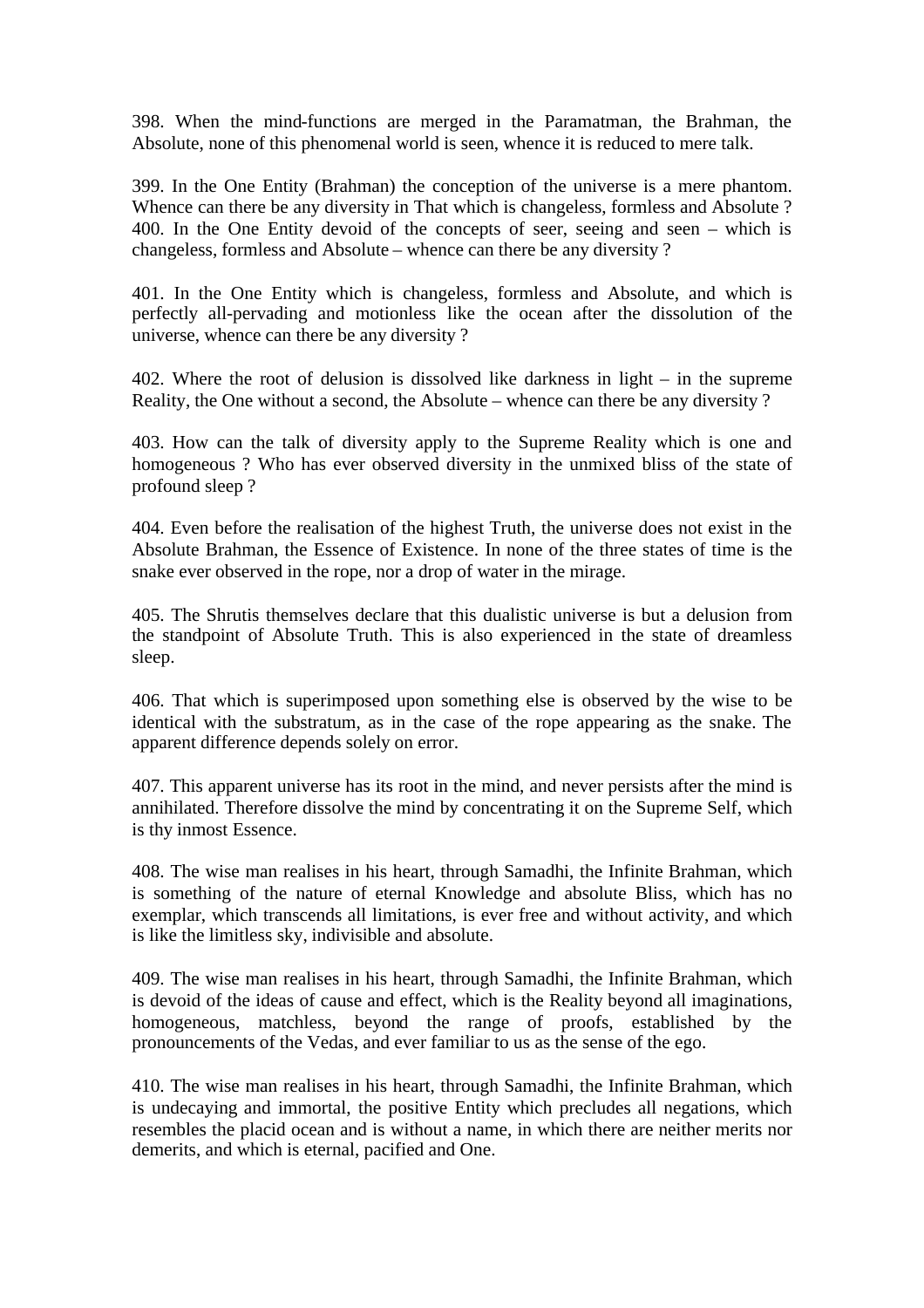411. With the mind restrained in Samadhi, behold in thy self the Atman, of infinite glory, cut off thy bondage strengthened by the impressions of previous births, and carefully attain the consummation of thy birth as a human being.

412. Meditate on the Atman, which resides in thee, which is devoid of all limiting adjuncts, the Existence-Knowledge-Bliss Absolute, the One without a second, and thou shalt no more come under the round of births and deaths.

413. After the body has once been cast off to a distance like a corpse, the sage never more attaches himself to it, though it is visible as an appearance, like the shadow of a man, owing to the experience of the effects of past deeds.

414. Realising the Atman, the eternal, pure Knowledge and Bliss, throw far away this limitation of a body, which is inert and filthy by nature. Then remember it no more, for something that has been vomited excites but disgust when called in memory.

415. Burning all this, with its very root, in the fire of Brahman, the Eternal and Absolute Self, the truly wise man thereafter remains alone, as the Atman, the eternal, pure Knowledge and Bliss.

416. The knower of Truth does no more care whether this body, spun out by the threads of Prarabdha work, falls or remains – like the garland on a cow – for his mind-functions are at rest in the Brahman, the Essence of Bliss.

417. Realising the Atman, the Infinite Bliss, as his very Self, with what object, or for whom, should the knower of Truth cherish the body.

418. The Yogi who has attained perfection and is liberated-in-life gets this as result – he enjoys eternal Bliss in his mind, internally as well as externally.

419. The result of dispassion is knowledge, that of Knowledge is withdrawal from sense-pleasures, which leads to the experience of the Bliss of the Self, whence follows Peace.

420. If there is an absence of the succeeding stages, the preceding ones are futile. (When the series is perfect) the cessation of the objective world, extreme satisfaction, and matchless bliss follow as a matter of course.

421. Being unruffled by earthly troubles is the result in question of knowledge. How can a man who did various loathsome deeds during the state of delusion, commit the same afterwards, possessed of discrimination ?

422. The result of knowledge should be the turning away from unreal things, while attachment to these is the result of ignorance. This is observed in the case of one who knows a mirage and things of that sort, and one who does not. Otherwise, what other tangible result do the knowers of Brahman obtain ?

423. If the heart's knot of ignorance is totally destroyed, what natural cause can there be for inducing such a man to selfish action, for he is averse to sense-pleasures ?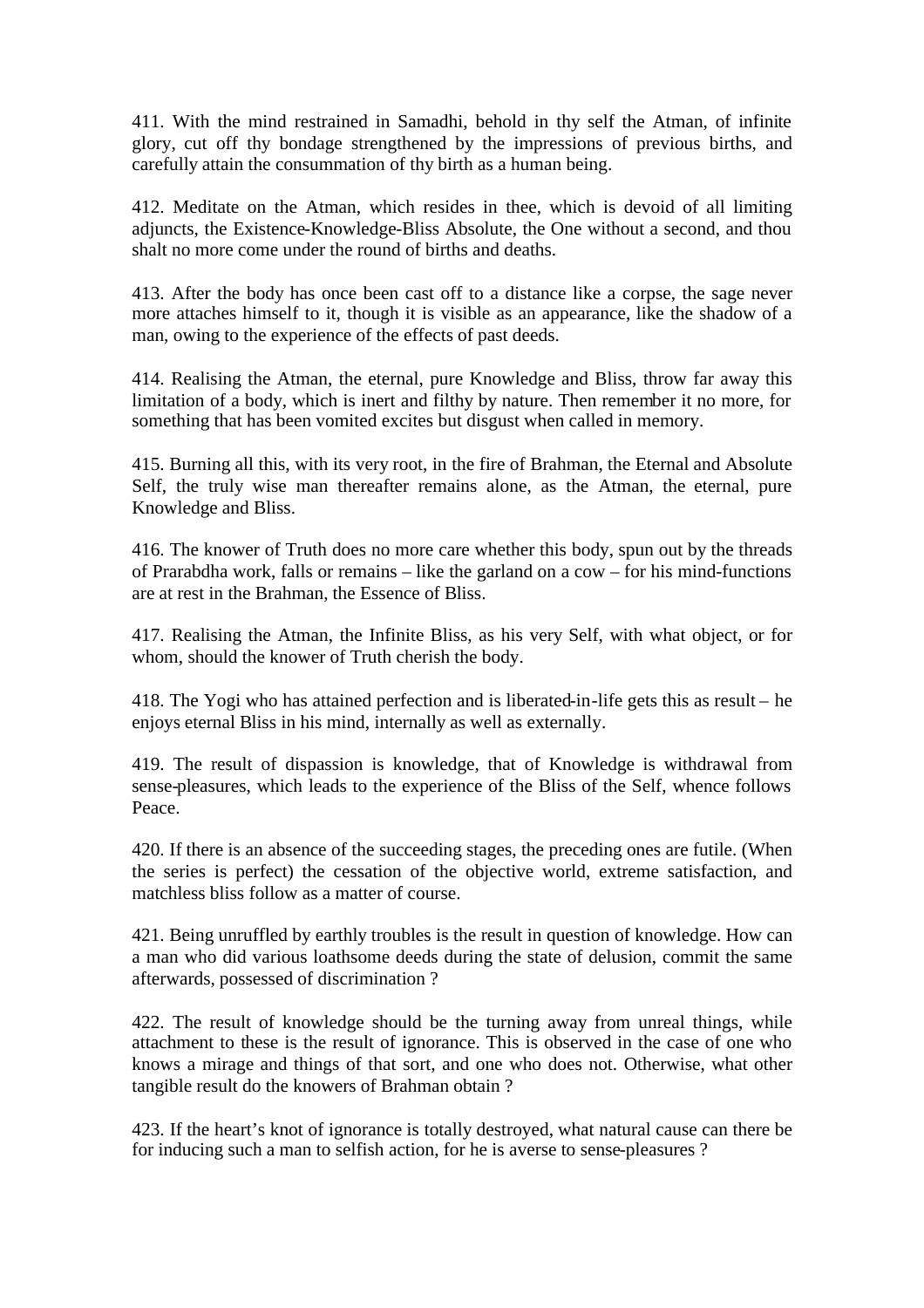424. When the sense-objects excite no more desire, then is the culmination of dispassion. The extreme perfection of knowledge is the absence of any impulsion of the egoistic idea. And the limit of self-withdrawal is reached when the mind-functions that have been merged, appear no more.

425. Freed from all sense of reality of the external sense-objects on account of his always remaining merged in Brahman; only seeming to enjoy such sense-objects as are offered by others, like one sleepy, or like a child; beholding this world as one seen in dreams, and having cognition of it at chance moments – rare indeed is such a man, the enjoyer of the fruits of endless merit, and he alone is blessed and esteemed on earth.

426. That Sannyasin has got a steady illumination who, having his soul wholly merged in Brahman, enjoys eternal bliss, is changeless and free from activity.

427. That kind of mental function which cognises only the identity of the Self and Brahman, purified of all adjuncts, which is free from duality, and which concerns itself only with Pure Intelligence, is called illumination. He who has this perfectly steady is called a man of steady illumination.

428. He whose illumination is steady, who has constant bliss, and who has almost forgotten the phenomenal universe, is accepted as a man liberated in this very life.

429. He who, even having his mind merged in Brahman, is nevertheless quite alert, but free at the same time from the characteristics of the waking state, and whose realisation is free from desires, is accepted as a man liberated-in-life.

430. He whose cares about the phenomenal state have been appeased, who, though possessed of a body consisting of parts, is yet devoid of parts, and whose mind is free from anxiety, is accepted as a man liberated-in-life.

431. The absence of the ideas of "I" and "mine" even in this existing body which follows as a shadow, is a characteristic of one liberated-in-life.

432. Not dwelling on enjoyments of the past, taking no thought for the future and looking with indifference upon the present, are characteristics of one liberated-in-life.

433. Looking everywhere with an eye of equality in this world, full of elements possessing merits and demerits, and distinct by nature from one another, is a characteristic of one liberated-in-life.

434. When things pleasant or painful present themselves, to remain unruffled in mind in both cases, through the sameness of attitude, is a characteristic of one liberated-in-life.

435. The absence of all ideas of interior or exterior in the case of a Sannyasin, owing to his mind being engrossed in tasting the bliss of Brahman, is a characteristic of one liberated-in-life.

436. He who lives unconcerned, devoid of all ideas of "I" and "mine" with regard to the body, organs, etc., as well as to his duties, is known as a man liberated-in-life.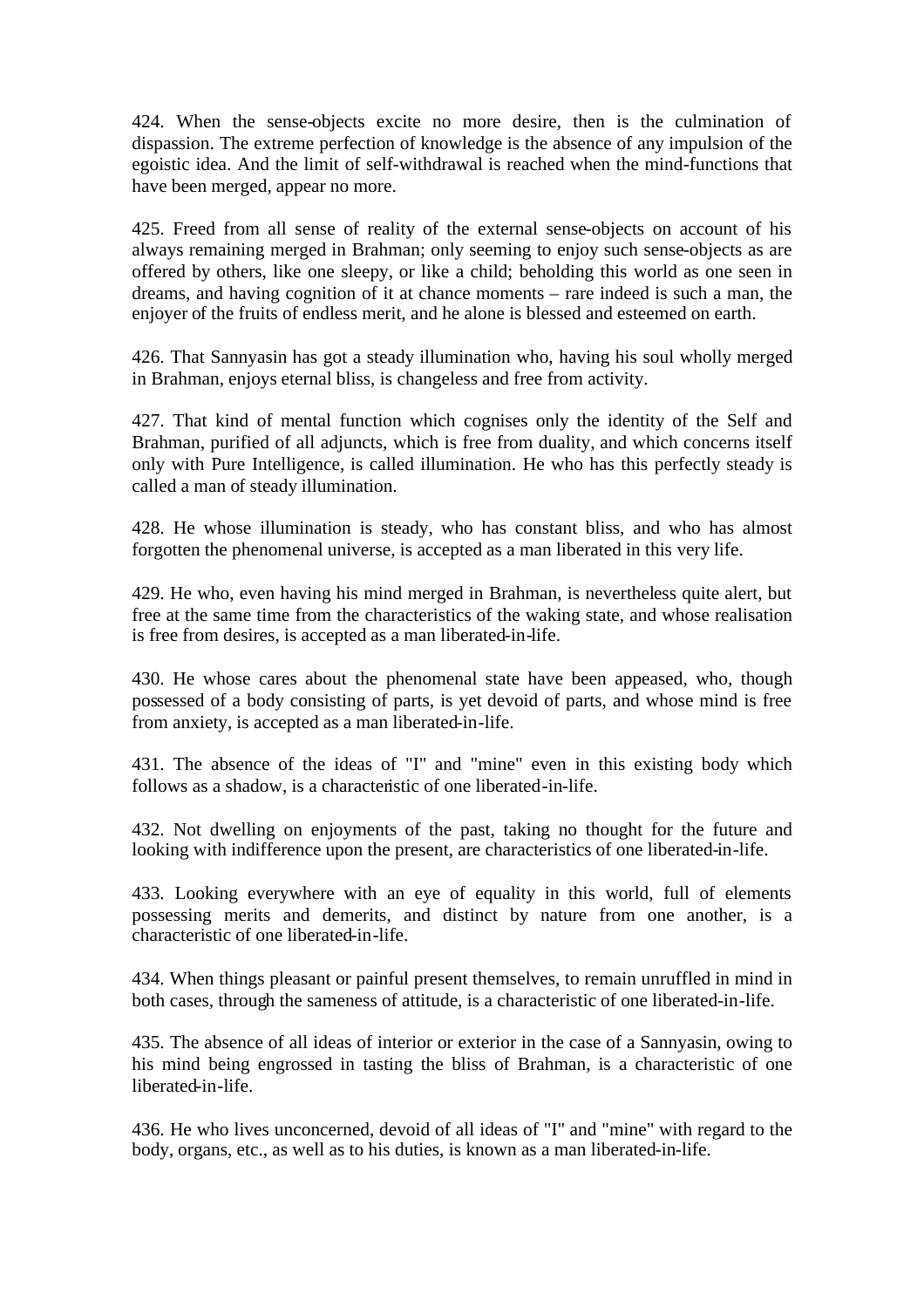437. He who has realised his Brahmanhood aided by the Scriptures, and is free from the bondage of transmigration, is known as a man liberated-in-life.

438. He who never has the idea of "I" with regard to the body, organs, etc., nor that of "it" in respect of things other than these, is accepted as one liberated-in-life.

439. He who through his illumination never differentiates the Jiva and Brahman, nor the universe and Brahman, is known as a man liberated-in-life.

440. He who feels just the same when his body is either worshipped by the good or tormented by the wicked, is known as a man liberated-in-life.

441. The Sannyasin in whom the sense-objects directed by others are engulfed like flowing rivers in the sea and produce no change, owing to his identity with the Existence Absolute, is indeed liberated.

442. For one who has realised the Truth of Brahman, there is no more attachment to the sense-objects as before: If there is, that man has not realised his identity with Brahman, but is one whose senses are outgoing in their tendency.

443. If it be urged that he is still attached to the sense-objects through the momentum of his old desires, the reply is – no, for desires get weakened through the realisation of one's identity with Brahman.

444. The propensities of even a confirmed libertine are checked in the presence of his mother; just so, when Brahman, the Bliss Absolute, has been realised, the man of realisation has no longer any worldly tendency.

445. One who is constantly practising meditation is observed to have external perceptions. The Shrutis mention Prarabdha work in the case of such a man, and we can infer this from results actually seen.

446. Prarabdha work is acknowledged to persist so long as there is the perception of happiness and the like. Every result is preceded by an action, and nowhere is it seen to accrue independently of action.

447. Through the realisation of one's identity with Brahman, all the accumulated actions of a hundred crore of cycles come to nought, like the actions of dream-state on awakening.

448. Can the good actions or dreadful sins that a man fancies himself doing in the dream-state, lead him to heaven or hell after he has awakened from sleep ?

449. Realising the Atman, which is unattached and indifferent like the sky, the aspirant is never touched in the least by actions yet to be done.

450. The sky is not affected by the smell of liquor merely through its connection with the jar; similarly, the Atman is not, through Its connection with the limitations, affected by the properties thereof.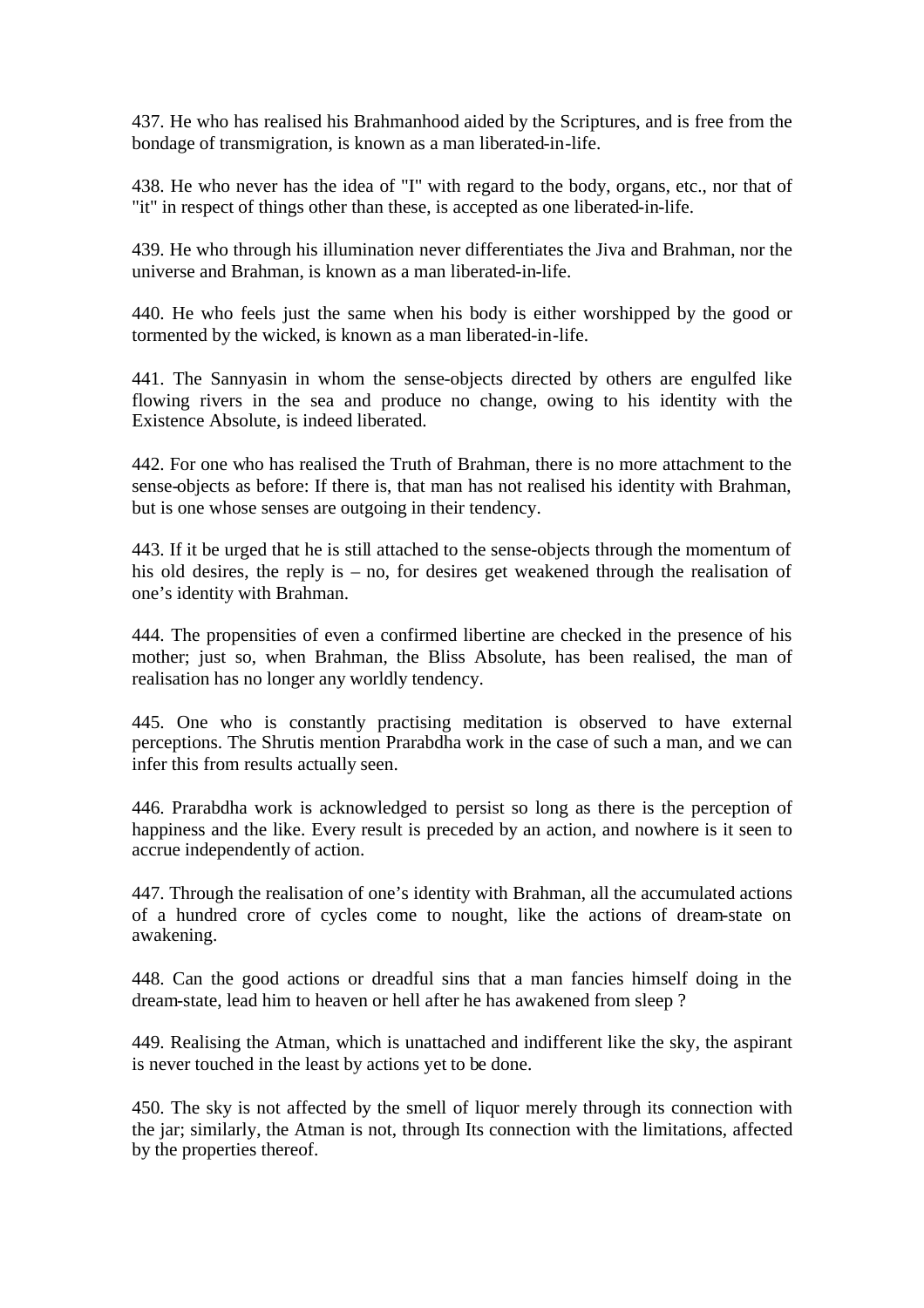451. The work which has fashioned this body prior to the dawning of knowledge, is not destroyed by that knowledge without yielding its fruits, like the arrow shot at an object.

452. The arrow which is shot at an object with the idea that it is a tiger, does not, when that object is perceived to be a cow, check itself, but pierces the object with full force.

453. Prarabdha work is certainly very strong for the man of realisation, and is spent only by the actual experience of its fruit; while the actions previously accumulated and those yet to come are destroyed by the fire of perfect knowledge. But none of the three at all affects those who, realising their identity with Brahman, are always living absorbed in that idea. They are verily the transcendent Brahman.

454. For the sage who lives in his own Self as Brahman, the One without a second, devoid of identification with the limiting adjuncts, the question of the existence of Prarabdha work is meaningless, like the question of a man who has awakened from sleep having any connection with the objects seen in the dream-state.

455. The man who has awakened from sleep never has any idea of "I" or "mine" with regard to his dream-body and the dream-objects that ministered to that body, but lives quite awake, as his own Self.

456. He has no desire to substantiate the unreal objects, nor is he seen to maintain that dream-world. If he still clings to those unreal objects, he is emphatically declared to be not yet free from sleep.

457. Similarly, he who is absorbed in Brahman lives identified with that eternal Reality and beholds nothing else. As one has a memory of the objects seen in a dream, so the man of realisation has a memory of the everyday actions such as eating.

458. The body has been fashioned by Karma, so one may imagine Prarabdha work with reference to it. But it is not reasonable to attribute the same to the Atman, for the Atman is never the outcome of work.

459. The Shrutis, whose words are infallible, declare the Atman to be "birthless, eternal and undecaying". So, the man who lives identified with That, how can Prarabdha work be attributed ?

460. Prarabdha work can be maintained only so long as one lives identified with the body. But no one admits that the man of realisation ever identifies himself with the body. Hence Prarabdha work should be rejected in his case.

461. The attributing of Prarabdha work to the body even is certainly an error. How can something that is superimposed (on another) have any existence, and how can that which is unreal have a birth ? And how can that which has not been born at all, die ? So how can Prarabdha work exist for something that is unreal ?

462-463. "If the effects of ignorance are destroyed with their root by knowledge, then how does the body live?" – it is to convince those fools who entertain a doubt like this, that the Shrutis, from a relative standpoint, hypothesise Prarabdha work, but not for proving the reality of the body etc., of the man of realisation.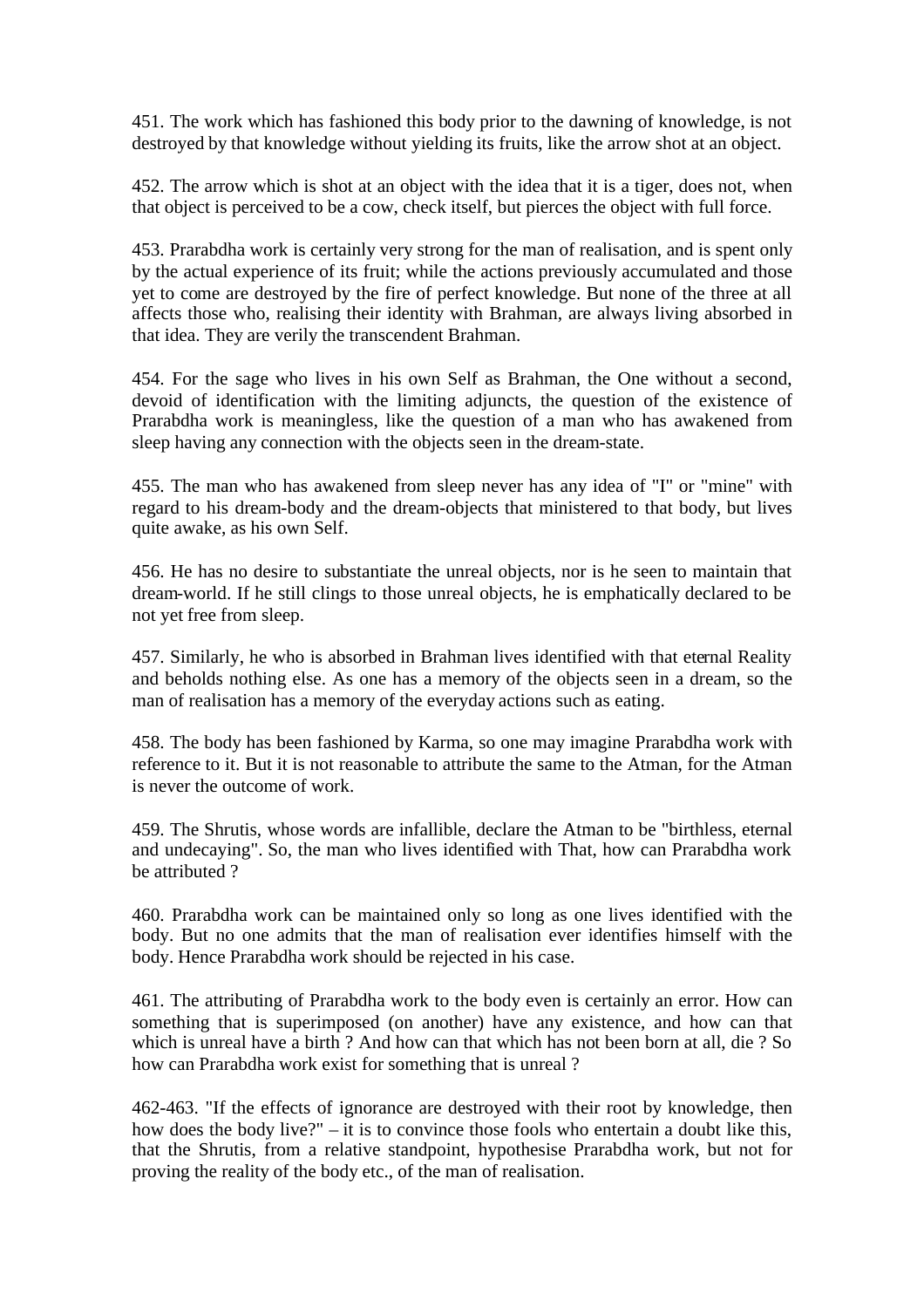464. There is only Brahman, the One without a second, infinite, without beginning or end, transcendent and changeless; there is no duality whatsoever in It.

465. There is only Brahman, the One without a second, the Essence of Existence, Knowledge and Eternal Bliss, and devoid of activity; there is no duality whatsoever in It.

466. There is only Brahman, the One without a second, which is within all, homogeneous, infinite, endless, and all-pervading; there is no duality whatsoever in It.

467. There is only Brahman, the One without a second, which is neither to be shunned nor taken up nor accepted, and which is without any support, there is no duality whatsoever in It.

468. There is only Brahman, the One without a second, beyond attributes, without parts, subtle, absolute and taintless; there is no duality whatsoever in It.

469. There is only Brahman, the One without a second, whose real nature is incomprehensible, and which is beyond the range of mind and speech; there is no duality whatsoever in It.

470. There is only Brahman, the One without a second, the Reality, the One without a second, the Reality, effulgent, self-existent, pure, intelligent, and unlike anything finite; there is no duality whatsoever in It.

471. High-souled Sannyasins who have got rid of all attachment and discarded all senseenjoyments, and who are serene and perfectly restrained, realise this Supreme Truth and at the end attain the Supreme Bliss through their Self-realisation.

472. Thou, too, discriminate this Supreme Truth, the real nature of the Self, which is Bliss undiluted, and shaking off thy delusion created by thy own mind, be free and illumined, and attain the consummation of thy life.

473. Through the Samadhi in which the mind has been perfectly stilled, visualise the Truth of the Self with the eye of clear realisation. If the meaning of the (Scriptural) words heard from the Guru is perfectly and indubitably discerned, then it can lead to no more doubt.

474. In the realisation of the Atman, the Existence-Knowledge-Bliss Absolute, through the breaking of one's connection with the bondage of Avidya or ignorance, the Scriptures, reasoning and the words of the Guru are the proofs, while one's own experience earned by concentrating the mind is another proof.

475. Bondage, liberation, satisfaction, anxiety, recovery from illness, hunger and other such things are known only to the man concerned, and knowledge of these to others is a mere inference.

476. The Gurus as well as the Shrutis instruct the disciple, standing aloof; while the man of realisation crosses (Avidya) through Illumination alone, backed by the grace of God.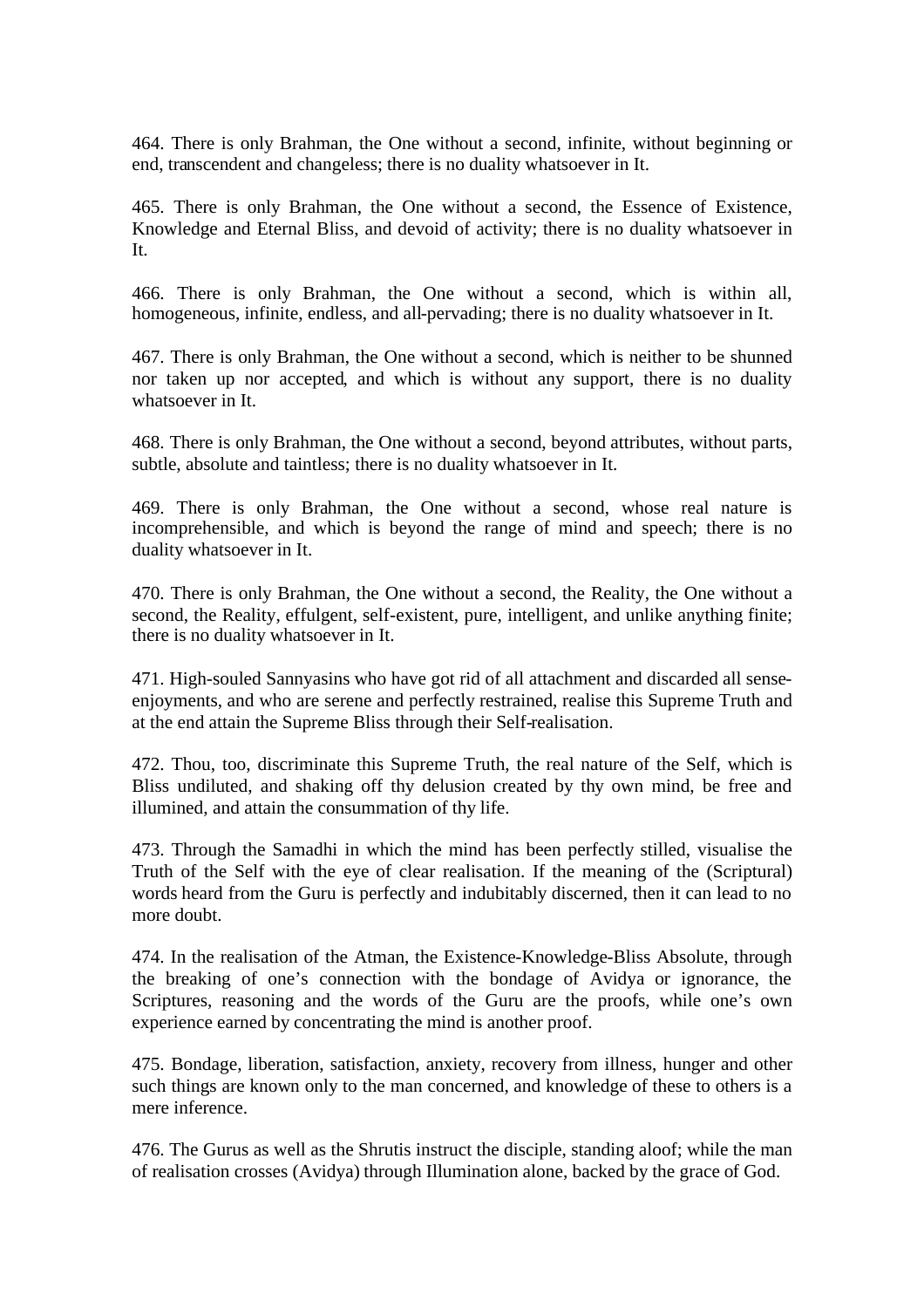477. Himself knowing his indivisible Self through his own realisation and thus becoming perfect, a man should stand face to face with the Atman, with his mind free from dualistic ideas.

478. The verdict of all discussions on the Vedanta is that the Jiva and the whole universe are nothing but Brahman, and that liberation means abiding in Brahman, the indivisible Entity. While the Shrutis themselves are authority (for the statement) that Brahman is One without a second.

479. Realising, at a blessed moment, the Supreme Truth through the above instructions of the Guru, the authority of the Scriptures and his own reasoning, with his senses quieted and the mind concentrated, (the disciple) became immovable in form and perfectly established in the Atman.

480. Concentrating the mind for some time on the Supreme Brahman, he rose, and out of supreme bliss spoke as follows.

481. My mind has vanished, and all its activities have melted, by realising the identity of the Self and Brahman; I do not know either this or not-this; nor what or how much the boundless Bliss (of Samadhi) is !

482. The majesty of the ocean of Supreme Brahman, replete with the swell of the nectar-like Bliss of the Self, is verily impossible to express in speech, nor can it be conceived by the mind – in an infinitesimal fraction of which my mind melted like a hailstone getting merged in the ocean, and is now satisfied with that Essence of Bliss.

483. Where is the universe gone, by whom is it removed, and where is it merged ? It was just now seen by me, and has it ceased to exist ? It is passing strange !

484. In the ocean of Brahman filled with the nectar of Absolute Bliss, what is to be shunned and what accepted, what is other (than oneself) and what different ?

485. I neither see nor hear nor know anything in this. I simply exist as the Self, the eternal Bliss, distinct from everything else.

486. Repeated salutations to thee, O noble Teacher, who art devoid of attachment, the best among the good souls and the embodiment of the essence of Eternal Bliss, the One without a second – who art infinite and ever the boundless ocean of mercy:

487. Whose glance, like the shower of concentrated moonbeams, has removed my exhaustion brought on by the afflictions of the world, and in a moment admitted me to the undecaying status of the Atman, the Bliss of infinite majesty !

488. Blessed am I; I have attained the consummation of my life, and am free from the clutches of transmigration; I am the Essence of Eternal Bliss, I am infinite – all through thy mercy !

489. I am unattached, I am disembodied, I am free from the subtle body, and undecaying, I am serene, I am infinite, I am taintless and eternal.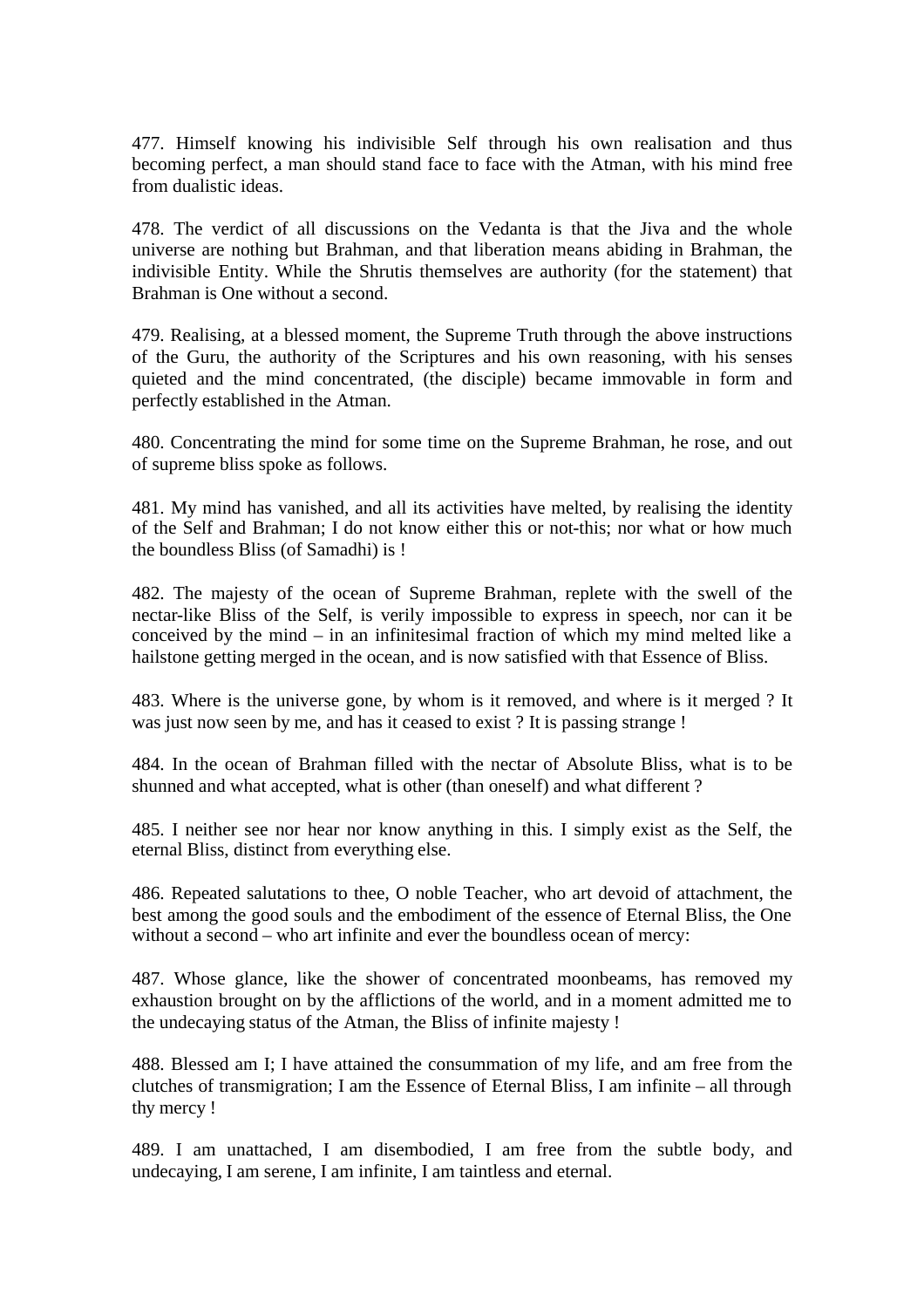490. I am not the doer, I am not the experiencer, I am changeless and beyond activity; I am the essence of Pure Knowledge; I am Absolute and identified with Eternal Good.

491. I am indeed different from the seer, listener, speaker, doer and experiencer; I am the essence of Knowledge, eternal, without any break, beyond activity, limitless, unattached and infinite.

492. I am neither, this nor that, but the Supreme, the illuminer of both; I am indeed Brahman, the One without a second, pure, devoid of interior or exterior and infinite.

493. I am indeed Brahman, the One without a second, matchless, the Reality that has no beginning, beyond such imagination as thou or I, or this or that, the Essence of Eternal Bliss, the Truth.

494. I am Narayana, the slayer of Naraka; I am the destroyer of Tripura, the Supreme Being, the Ruler; I am knowledge Absolute, the Witness of everything; I have no other Ruler but myself, I am devoid of the ideas of "I' and "mine".

495. I alone reside as knowledge in all beings, being their internal and external support. I myself am the experiencer and all that is experienced – whatever I looked upon as "this" or the not-Self previously.

496. In me, the ocean of Infinite Bliss, the waves of the universe are created and destroyed by the playing of the wind of Maya.

497. Such ideas as gross (or subtle) are erroneously imagined in me by people through the manifestation of things superimposed – just as in the indivisible and absolute time, cycles, years, half-years, seasons, etc., are imagined.

498. That which is superimposed by the grossly ignorant fools can never taint the substratum: The great rush of waters observed in a mirage never wets the desert tracts.

499. I am beyond contamination like the sky; I am distinct from things illumined, like the sun; I am always motionless like the mountain; I am limitless like the ocean.

500. I have no connection with the body, as the sky with clouds; so how can the states of wakefulness, dream and profound sleep, which are attributes of the body, affect me ?

501. It is the Upadhi (superimposed attribute) that comes, and it is that alone which goes; that, again, performs actions and experiences (their fruits), that alone decays and dies, whereas I ever remain firm like the Kula mountain.

501. For me who am always the same and devoid of parts, there is neither engaging in work nor cessation from it. How can that which is One, concentrated, without break and infinite like the sky, ever strive ?

502. How can there be merits and demerits for me, who am without organs, without mind, changeless, and formless – who am the realisation of Bliss Absolute ? The Shruti also mentions this in the passage "Not touched", etc.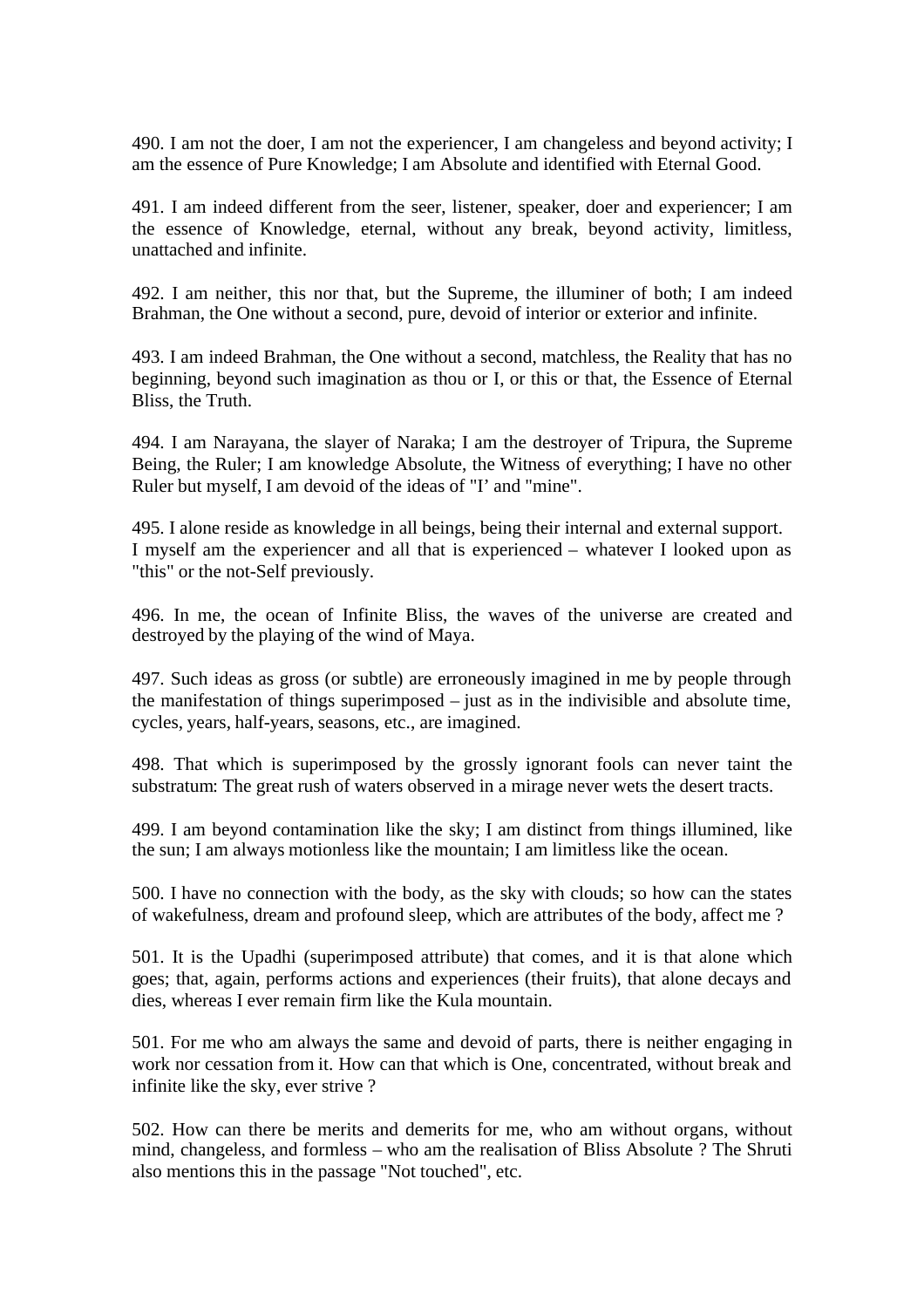503. If heat or cold, or good or evil, happens to touch the shadow of a man's body, it affects not in the least the man himself, who is distinct from the shadow.

504. The properties of things observed do not affect the Witness, which is distinct from the, changeless and indifferent – as the properties of a room (do not affect) the lamp (that illumines it).

505. As the sun is a mere witness of men's actions, as fire burns everything without distinction, and as the rope is related to a thing superimposed on it, so am I, the unchangeable Self, the Intelligence Absolute.

506. I neither do nor make others do any action; I neither enjoy nor make others enjoy; I neither see nor make others see; I am that Self-effulgent, Transcendent Atman.

507. When the supervening adjunct (Upadhi) is moving, the resulting movement of the reflection is ascribed by fools to the object reflected, such as the sun, which is free from activity – (and they think) "I am the doer", "I am the experiencer", "I am killed, oh, alas!"

508. Let this inert body drop down in water or on land. I am not touched by its properties, like the sky by the properties of the jar.

509. The passing states of the Buddhi, such as agency, experience, cunning, drunkenness, dullness, bondage and freedom, are never in reality in the Self, the Supreme Brahman, the Absolute, the one without a second.

510. Let there be changes in the Prakriti in ten, a hundred, or a thousand ways, what have I, the unattached Knowledge Absolute, got to do with them ? Never do the clouds touch the sky !

511. I am verily that Brahman, the One without a second, which is like the sky, subtle, without beginning or end, in which the whole universe from the Undifferentiated down to the gross body, appears merely as a shadow.

512. I am verily that Brahman, the One without a second, which is the support of all, which illumines all things, which has infinite forms, is omnipresent, devoid of multiplicity, eternal, pure, unmoved and absolute.

513. I am verily that Brahman, the One without a second, which transcends the endless differentiations of Maya, which is the inmost essence of all, is beyond the range of consciousness, and which is Truth, Knowledge, Infinity and Bliss Absolute.

514. I am without activity, changeless, without parts, formless, absolute, eternal, without any other support, the One without a second.

515. I am the Universal, I am the All, I am transcendent, the One without a second. I am Absolute and Infinite Knowledge, I am Bliss and indivisible.

516. This splendour of the sovereignty of Self-effulgence I have received by virtue of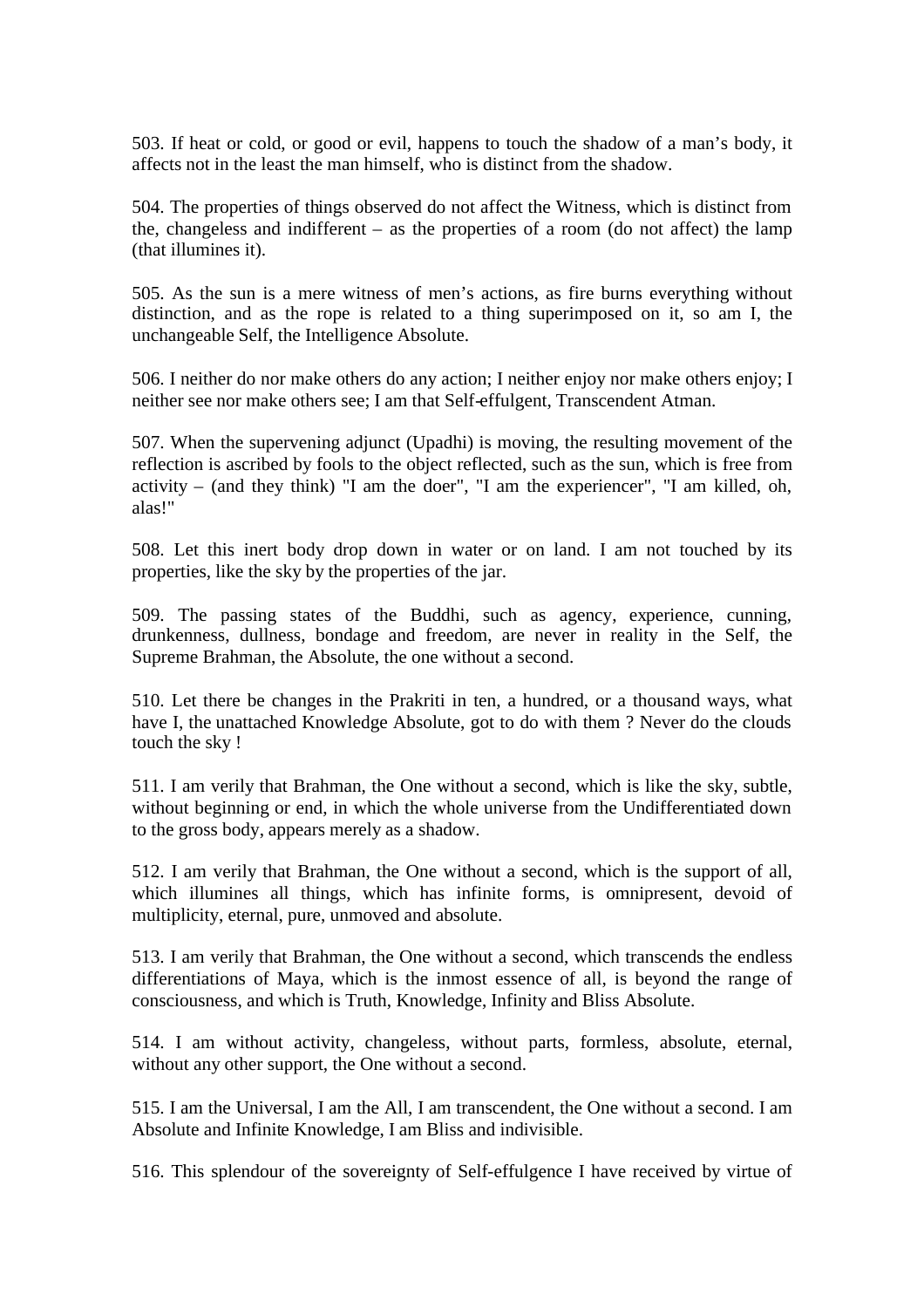the supreme majesty of thy grace. Salutations to thee, O glorious, noble-minded Teacher, salutations again and again !

517. O Master, thou hast out of sheer grace awakened me from sleep and completely saved me, who was wandering, in an interminable dream, in a forest of birth, decay and death created by illusion, being tormented day after day by countless afflictions, and sorely troubled by the tiger of egoism.

518. Salutations to thee, O Prince of Teachers, thou unnamable Greatness, that art ever the same and dost manifest thyself as this universe – thee I salute.

519. Seeing the worthy disciple, who had attained the Bliss of the self, realised the Truth and was glad at heart, thus prostrating himself, that noble, ideal Teacher again addressed the following excellent words:

520. The universe is an unbroken series of perceptions of Brahman; hence it is in all respects nothing but Brahman. See this with the eye of illumination and a serene mind, under all circumstances. Is one who has eyes ever found to see all around anything else but forms? Similarly, what is there except Brahman to engage the intellect of a man of realisation ?

521. What wise man would discard that enjoyment of Supreme Bliss and revel in things unsubstantial ? When the exceedingly charming moon is shining, who would wish to look at a painted moon ?

522. From the perception of unreal things there is neither satisfaction nor a cessation of misery. Therefore, being satisfied with the realisation of the Bliss Absolute, the One without a second, live happily in a state of identity with that Reality.

523. Beholding the Self alone in all circumstances, thinking of the Self, the One without a second, and enjoying the Bliss of the Self, pass thy time, O noble soul !

524. Dualistic conceptions in the Atman, the Infinite Knowledge, the Absolute, are like imagining castles in the air. Therefore, always identifying thyself with the Bliss Absolute, the One without a second, and thereby attaining Supreme Peace, remain quiet.

525. To the sage who has realised Brahman, the mind, which is the cause of unreal fancies, becomes perfectly tranquil. This verily is his state of quietude, in which, identified with Brahman, he has constant enjoyment of the Bliss Absolute, the One without a second.

526. To the man who has realised his own nature, and drinks the undiluted Bliss of the Self, there is nothing more exhilarating than the quietude that comes of a state of desirelessness.

527. The illumined sage, whose only pleasure is in the Self, ever lives at ease, whether going or staying, sitting or lying, or in any other condition.

528. The noble soul who has perfectly realised the Truth, and whose mind-functions meet with no obstruction, no more depends upon conditions of place, time, posture,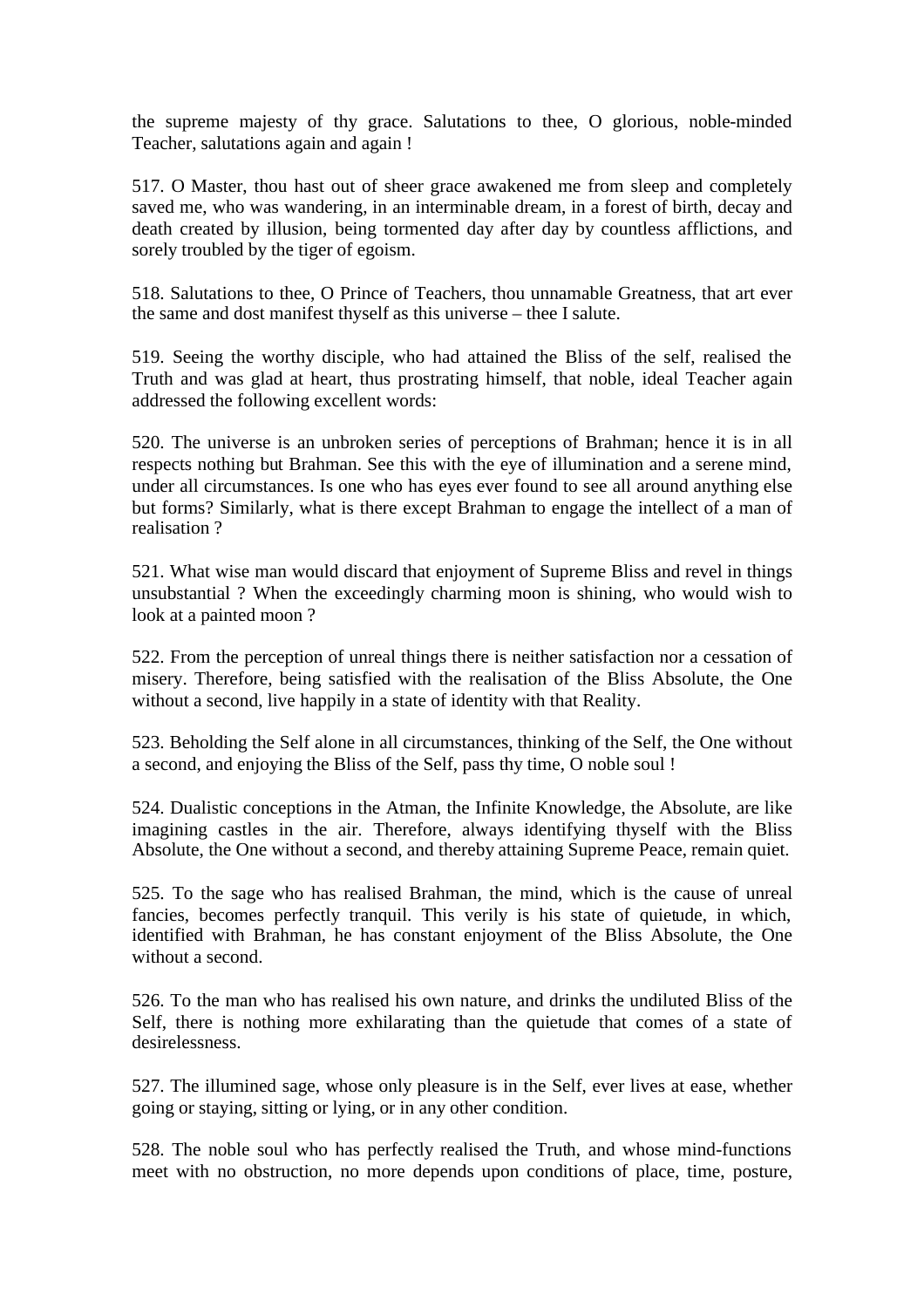direction, moral disciplines, objects of meditation and so forth. What regulative conditions can there be in knowing one's own Self ?

529. To know that this is a jar, what condition, forsooth, is necessary except that the means of knowledge be free from defect, which alone ensures a cognition of the object ?

530. So this Atman, which is an eternal verity, manifests Itself as soon as the right means of knowledge is present, and does not depend upon either place or time or (internal) purity.

531. The consciousness, "I am Devadatta", is independent of circumstances; similar is the case with the realisation of the knower of Brahman that he is Brahman.

532. What indeed can manifest That whose lustre, like the sun, causes the whole universe – unsubstantial, unreal, insignificant – to appear at all ?

533. What, indeed, can illumine that Eternal Subject by which the Vedas and Puranas and other Scriptures, as well as all beings are endowed with a meaning ?

534. Here is the Self-effulgent Atman, of infinite power, beyond the range of conditioned knowledge, yet the common experience of all - realising which alone this incomparable knower of Brahman lives his glorious life, freed from bondage.

535. Satisfied with undiluted, constant Bliss, he is neither grieved nor elated by senseobjects, is neither attached nor averse to them, but always disports with the Self and takes pleasure therein.

536. A child plays with its toys forgetting hunger and bodily pains; exactly so does the man of realisation take pleasure in the Reality, without ideas of "I" or "mine", and is happy.

537. Men of realisation have their food without anxiety or humiliation by begging, and their drink from the water of rivers; they live freely and independently, and sleep without fear in cremation grounds or forests; their clothing may be the quarters themselves, which need no washing and drying, or any bark etc., the earth is their bed; they roam in the avenue of the Vedanta; while their pastime is in the Supreme Brahman.

538. The knower of the Atman, who wears no outward mark and is unattached to external things, rests on this body without identification, and experiences all sorts of sense-objects as they come, through others' wish, like a child.

539. Established in the ethereal plane of Absolute Knowledge, he wanders in the world, sometimes like a madman, sometimes like a child and at other times like a ghoul, having no other clothes on his person except the quarters, or sometimes wearing clothes, or perhaps skins at other times.

540. The sage, living alone, enjoys the sense-objects, being the very embodiment of desirelessness – always satisfied with his own Self, and himself present at the All.

541. Sometimes a fool, sometimes a sage, sometimes possessed of regal splendour;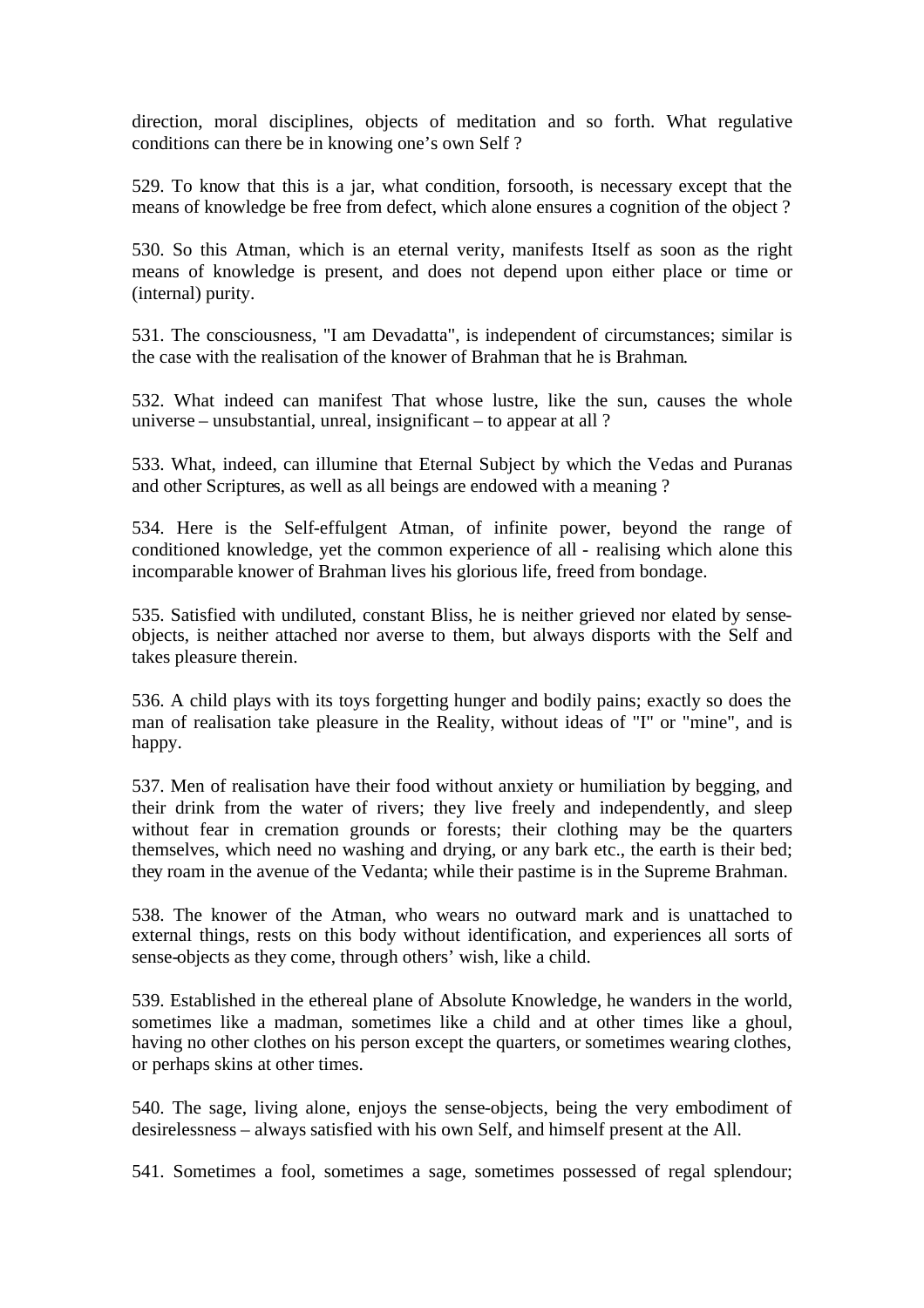sometimes wandering, sometimes behaving like a motionless python, sometimes wearing a benignant expression; sometimes honoured, sometimes insulted, sometimes unknown – thus lives the man of realisation, ever happy with Supreme Bliss.

542. Though without riches, yet ever content; though helpless, yet very powerful, though not enjoying the sense-objects, yet eternally satisfied; though without an exemplar, yet looking upon all with an eye of equality.

543. Though doing, yet inactive; though experiencing fruits of past actions, yet untouched by them; though possessed of a body, yet without identification with it; though limited, yet omnipresent is he.

544. Neither pleasure nor pain, nor good nor evil, ever touches this knower of Brahman, who always lives without the body-idea.

545. Pleasure or pain, or good or evil, affects only him who has connections with the gross body etc., and identifies himself with these. How can good or evil, or their effects, touch the sage who has identified himself with the Reality and thereby shattered his bondage ?

546. The sun which appears to be, but is not actually, swallowed by Rahu, is said to be swallowed, on account of delusion, by people, not knowing the real nature of the sun.

547. Similarly, ignorant people look upon the perfect knower of Brahman, who is wholly rid of bondages of the body etc., as possessed of the body, seeing but an appearance of it.

548. In reality, however, he rests discarding the body, like the snake its slough; and the body is moved hither and thither by the force of the Prana, just as it listeth.

549. As a piece of wood is borne by the current to a high or low ground, so is his body carried on by the momentum of past actions to the varied experience of their fruits, as these present themselves in due course.

550. The man of realisation, bereft of the body-idea, moves amid sense-enjoyments like a man subject to transmigration, through desires engendered by the Prarabdha work. He himself, however, lives unmoved in the body, like a witness, free from mental oscillations, like the pivot of the potter's wheel.

551. He neither directs the sense-organs to their objects nor detaches them from these, but stays like an unconcerned spectator. And he has not the least regard for the fruits of actions, his mind being thoroughly inebriated with drinking the undiluted elixir of the Bliss of the Atman.

552. He who, giving up all considerations of the fitness or otherwise of objects of meditation, lives as the Absolute Atman, is verily Shiva Himself, and he is the best among the knowers of Brahman.

553. Through the destruction of limitations, the perfect knower of Brahman is merged in the One Brahman without a second – which he had been all along – becomes very free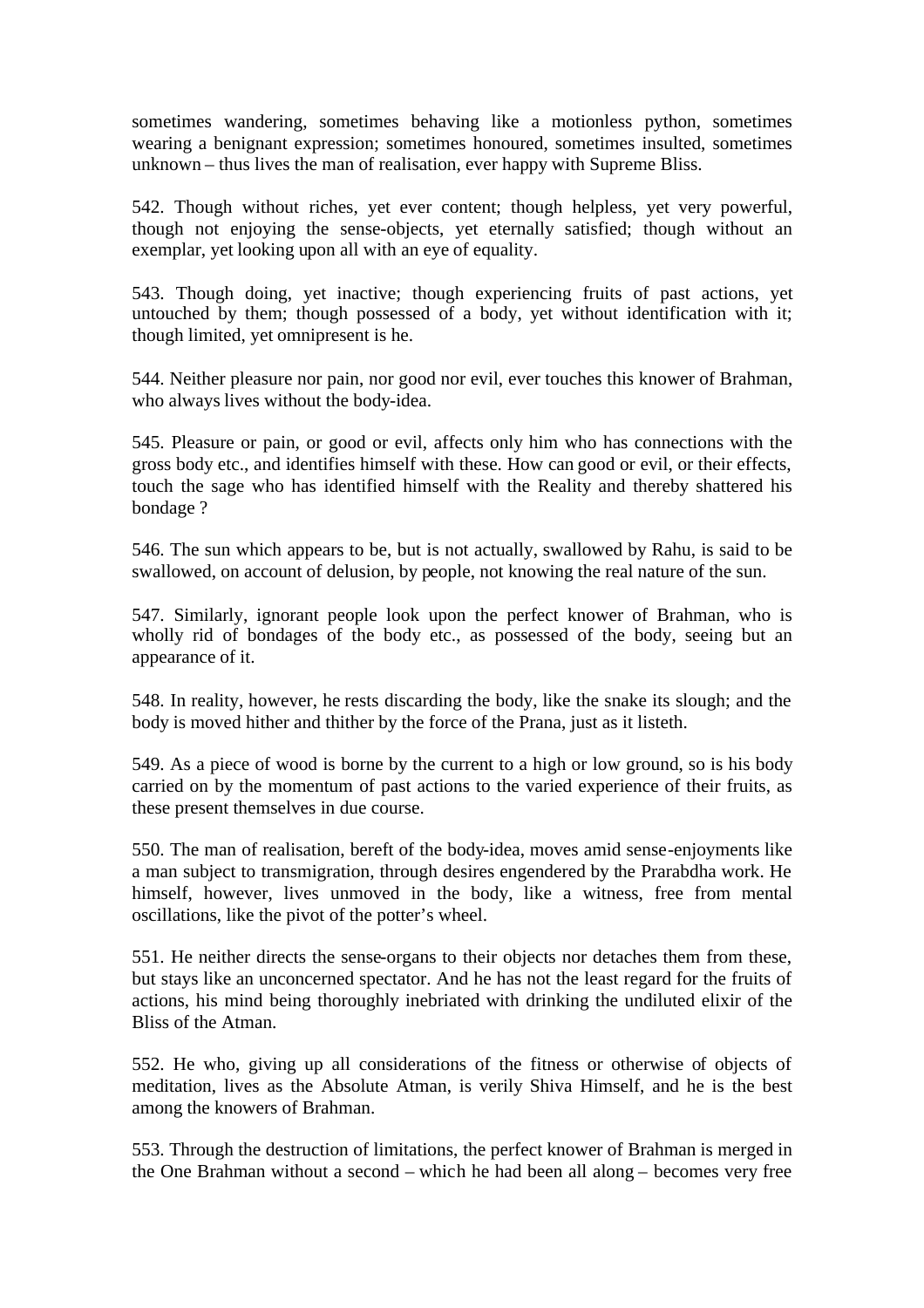even while living, and attains the goal of his life.

554. As an actor, when he puts on the dress of his role, or when he does not, is always a man, so the perfect knower of Brahman is always Brahman and nothing else.

555. It is only the presence or absence of dress that makes the different characters assumed by the actor (the man remains the same always); so this knower of Brahman is always Brahman (not separate from him), no matter in what name or form.  $1$ 

556. Let the body of the Sannyasin who has realised his identity with Brahman, wither and fall anywhere like the leaf of a tree, (it is of little consequence to him, for) it has already been burnt by the fire of knowledge.

557. The sage who always lives in the Reality – Brahman – as Infinite Bliss, the One without a second, does not depend upon the customary considerations of place, time, etc., for giving up this mass of skin, flesh and filth.

558. For the giving up of the body is not Liberation, nor that of the staff and the waterbowl; but Liberation consists in the destruction of the heart's knot which is Nescience.

559. If a leaf falls in a small stream, or a river, or a place consecrated by Shiva, or in a crossing of roads, of what good or evil effect is that to the tree ?

560. The destruction of the body, organs, Pranas and Buddhi is like that of a leaf or flower or fruit (to a tree). It does not affect the Atman, the Reality, the Embodiment of Bliss – which is one's true nature. That survives, like the tree.

561. The Shrutis, by setting forth the real nature of the Atman in the words, "The Embodiment of Knowledge" etc., which indicate Its Reality, speak of the destruction of the apparent limitations merely.

562. The Shruti passage, "Verily is this Atman immortal, my dear", mentions the immortality of the Atman in the midst of things perishable and subject to modification.

563. Just as a stone, a tree, grass, paddy, husk, etc., when burnt, are reduced to earth (ashes) only, even so the whole objective universe comprising the body, organs, Pranas, Manas and so forth, are, when burnt by the fire of realisation, reduced to the Supreme Self.

564. As darkness, which is distinct (from sunshine), vanishes in the sun's radiance, so the whole objective universe dissolves in Brahman.

565. As, when a jar is broken, the space enclosed by it becomes palpably the limitless space, so when the apparent limitations are destroyed, the knower of Brahman verily becomes Brahman Itself.

566. As milk poured into milk, oil into oil, and water into water, becomes united and one with it, so the sage who has realised the Atman becomes one in the Atman.

<span id="page-44-0"></span><sup>&</sup>lt;sup>1</sup> This verse was translated by Swami Turiyananda, a direct disciple of Sri Ramakrishna.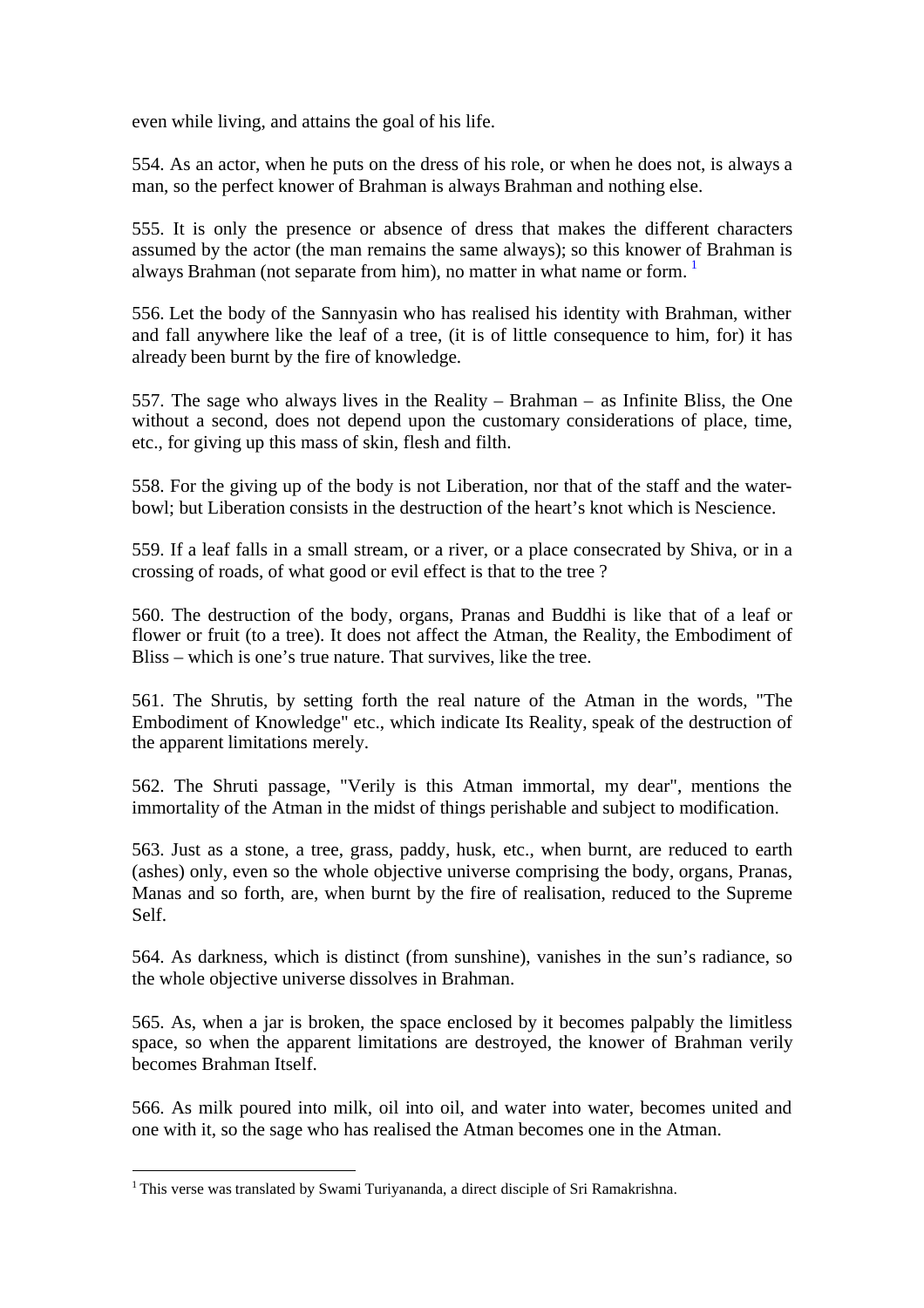567. Realising thus the extreme isolation that comes of disembodiedness, and becoming eternally identified with the Absolute Reality, Brahman, the sage no longer suffers transmigration.

568. For his bodies, consisting of Nescience etc., having been burnt by the realisation of the identity of the Jiva and Brahman, he becomes Brahman Itself; and how can Brahman ever have rebirth ?

569. Bondage and Liberation, which are conjured up by Maya, do not really exist in the Atman, one's Reality, as the appearance and exit of the snake do not abide in the rope, which suffers no change.

570. Bondage and Liberation may be talked of when there is the presence or absence of a covering veil. But there can be no covering veil for Brahman, which is always uncovered for want of a second thing besides Itself. If there be, the non-duality of Brahman will be contradicted, and the Shrutis can never brook duality.

571. Bondage and Liberation are attributes of the Buddhi which ignorant people falsely superimpose on the Reality, as the covering of the eyes by a cloud is transferred to the sun. For this Immutable Brahman is Knowledge Absolute, the One without a second and unattached.

572. The idea that bondage exists, and the idea that it does not, are, with reference to the Reality, both attributes of the Buddhi merely, and never belong to the Eternal Reality, Brahman.

573. Hence this bondage and Liberation are created by Maya, and are not in the Atman. How can there be any idea of limitation with regard to the Supreme Truth, which is without parts, without activity, calm, unimpeachable, taintless, and One without a second, as there can be none with regard to the infinite sky ?

574. There is neither death nor birth, neither a bound nor a struggling soul, neither a seeker after Liberation nor a liberated one – this is the ultimate truth.

575. I have today repeatedly revealed to thee, as to one's own son, this excellent and profound secret, which is the inmost purport of all Vedanta, the crest of the Vedas – considering thee an aspirant after Liberation, purged of the taints of this Dark Age, and of a mind free from desires.

576. Hearing these words of the Guru, the disciple out of reverence prostrated himself before him, and with his permission went his way, freed from bondage.

577. And the Guru, with his mind steeped in the ocean of Existence and Bliss Absolute, roamed, verily purifying the whole world – all differentiating ideas banished from his mind.

578. Thus by way of a dialogue between the Teacher and the disciple, has the nature of the Atman been ascertained for the easy comprehension of seekers after Liberation.